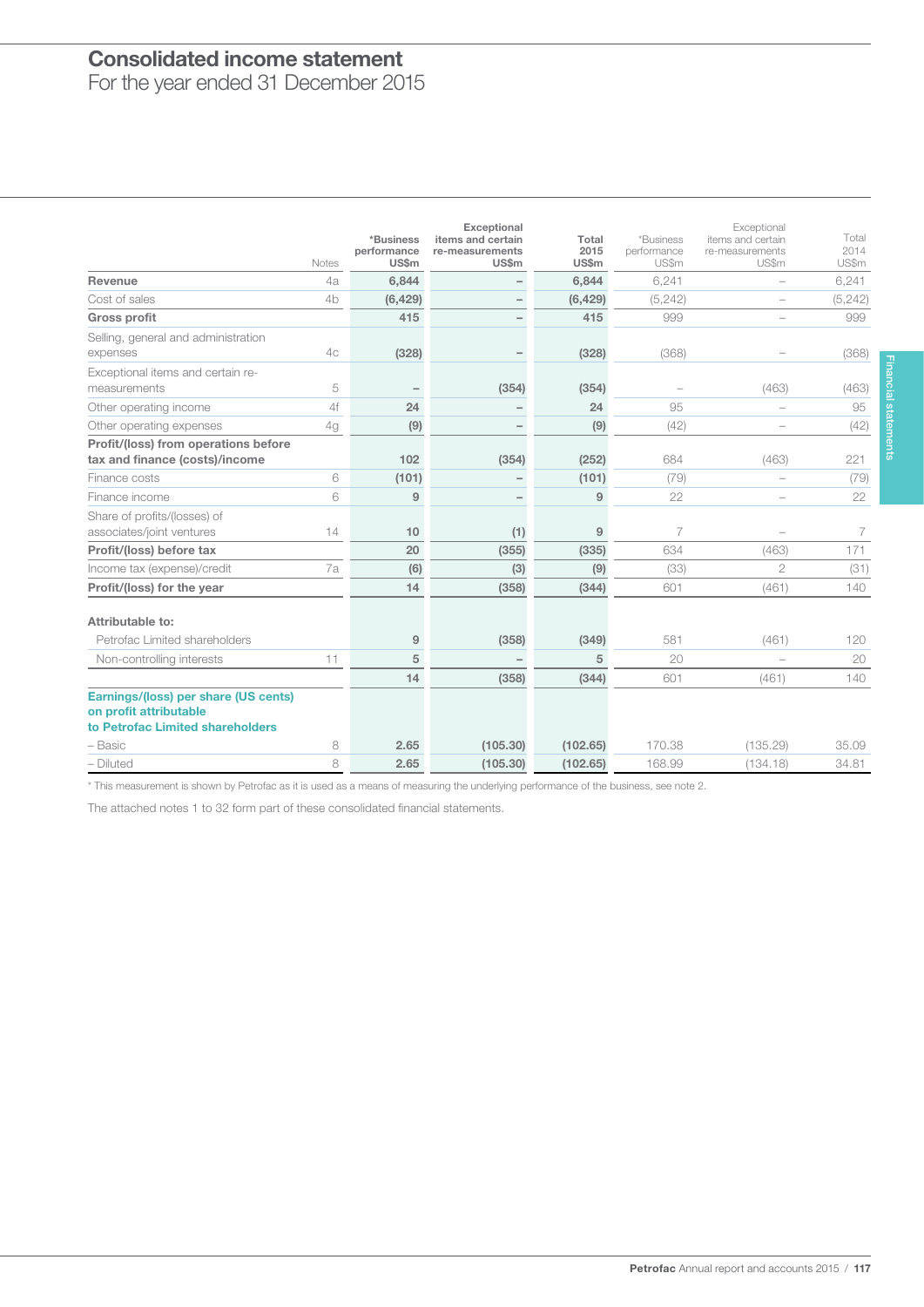### $\overline{\phantom{a}}$ Consolidated statement of other comprehensive income For the year ended 31 December 2015

|                                                                                                    | <b>Notes</b> | 2015<br><b>US\$m</b> | 2014<br>US\$m |
|----------------------------------------------------------------------------------------------------|--------------|----------------------|---------------|
| (Loss)/profit for the year                                                                         |              | (344)                | 140           |
|                                                                                                    |              |                      |               |
| <b>Other Comprehensive Income</b>                                                                  |              |                      |               |
| Net gain on maturity of cash flow hedges recycled in the year                                      | 24           | (11)                 | (14)          |
| Net changes in fair value of derivatives and financial assets designated as cash flow hedges       | 24           | (47)                 | (21)          |
| Changes in fair value of available-for-sale financial asset                                        | 24           | (16)                 |               |
| Foreign currency translation losses                                                                | 24           |                      | (22)          |
| Other comprehensive loss to be reclassified to consolidated income statement in subsequent periods |              | (74)                 | (57)          |
| Total comprehensive (loss)/income for the year                                                     |              | (418)                | 83            |
| Attributable to:                                                                                   |              |                      |               |
| Petrofac Limited shareholders                                                                      |              | (415)                | 76            |
| Non-controlling interests                                                                          | 11           | (3)                  |               |
|                                                                                                    |              | (418)                | 83            |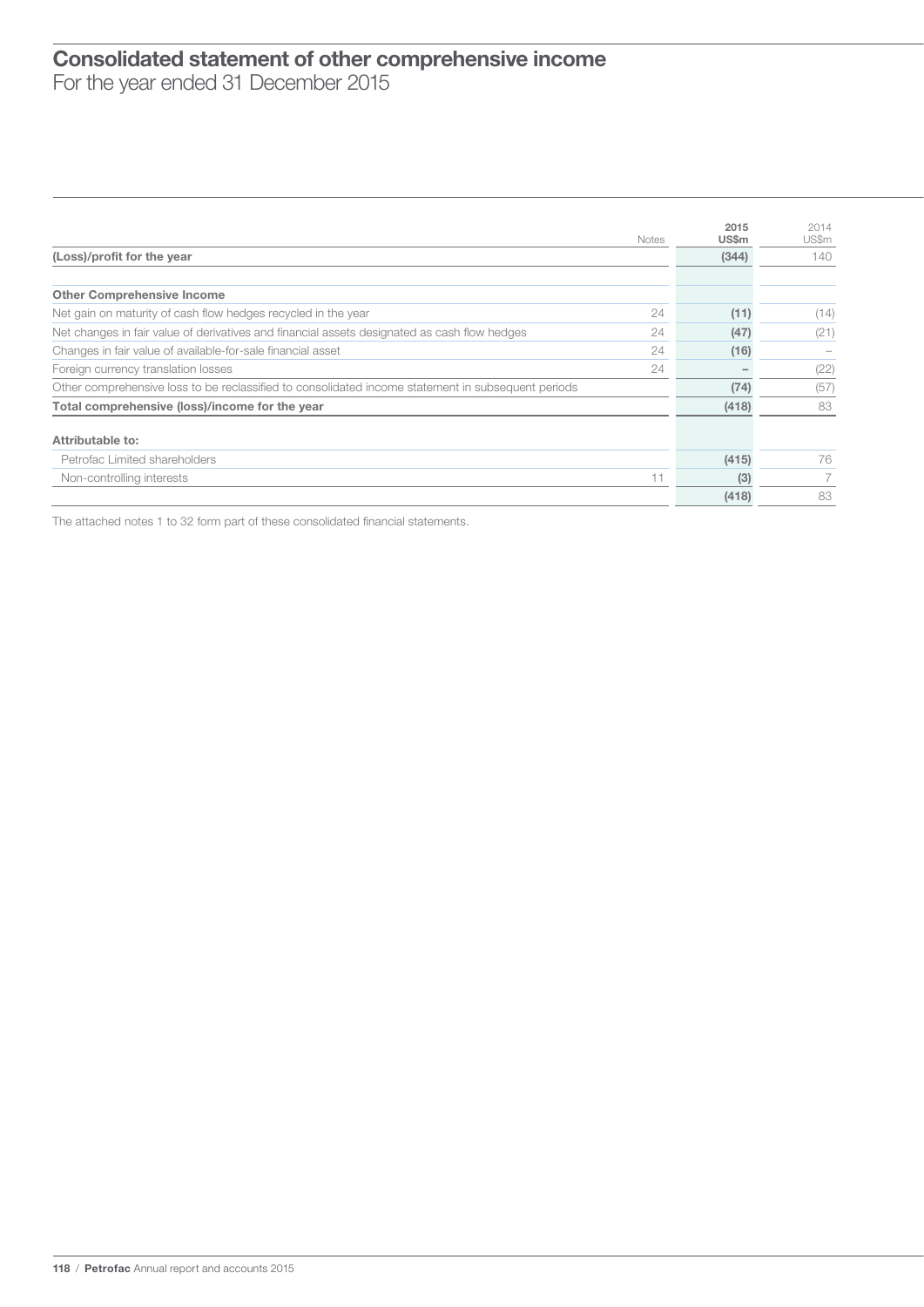### $\overline{\phantom{a}}$ Consolidated statement of financial position At 31 December 2015

|                                                      |              | 2015           | 2014           |
|------------------------------------------------------|--------------|----------------|----------------|
|                                                      | <b>Notes</b> | US\$m          | US\$m          |
| <b>Assets</b>                                        |              |                |                |
| <b>Non-current assets</b>                            |              |                |                |
| Property, plant and equipment                        | 10           | 1,775          | 1,698          |
| Goodwill                                             | 12           | 80             | 115            |
| Intangible assets                                    | 13           | 107            | 186            |
| Investments in associates/joint ventures             | 14           | 74             | 71             |
| Available-for-sale investment                        | 15           | 169            | 185            |
| Other financial assets                               | 16           | 752            | 790            |
| Income tax receivable                                |              | 8              | $\overline{9}$ |
| Deferred tax assets                                  | 7c           | 80             | 34             |
|                                                      |              | 3,045          | 3,088          |
| <b>Current assets</b>                                |              |                |                |
| Inventories                                          | 17           | 13             | 16             |
| Work in progress                                     | 18           | 1,794          | 1,602          |
| Trade and other receivables                          | 19           | 2,124          | 2,783          |
| Due from related parties                             | 29           | $\overline{2}$ | $\mathbf{2}$   |
| Other financial assets                               | 16           | 455            | 435            |
| Income tax receivable                                |              | 10             | 18             |
| Cash and short-term deposits                         | 20           | 1,104          | 986            |
|                                                      |              | 5,502          | 5,842          |
| <b>Total assets</b>                                  |              | 8,547          | 8,930          |
| <b>Equity and liabilities</b>                        |              |                |                |
| <b>Equity</b>                                        |              |                |                |
| Share capital                                        | 21           | $\overline{7}$ | 7              |
| Share premium                                        | 21           | $\overline{4}$ | $\overline{4}$ |
| Capital redemption reserve                           | 21           | 11             | 11             |
| Treasury shares                                      | 22           | (111)          | (101)          |
| Other reserves                                       | 24           | (16)           | 31             |
| Retained earnings                                    |              | 1,335          | 1,909          |
| Equity attributable to Petrofac Limited shareholders |              | 1,230          | 1,861          |
| Non-controlling interests                            | 11           | $\overline{2}$ | 10             |
| <b>Total equity</b>                                  |              | 1,232          | 1,871          |
| <b>Non-current liabilities</b>                       |              |                |                |
| Interest-bearing loans and borrowings                | 25           | 1,270          | 1,710          |
| Provisions                                           | 26           | 331            | 273            |
| Other financial liabilities                          | 16           | 659            | 756            |
| Deferred tax liabilities                             | 7c           | 141            | 151            |
|                                                      |              | 2,401          | 2,890          |
| <b>Current liabilities</b>                           |              |                |                |
| Trade and other payables                             | 27           | 2,510          | 2,670          |
| Due to related parties                               | 29           | $\mathbf{1}$   | 3              |
| Interest-bearing loans and borrowings                | 25           | 520            | $\Theta$       |
| Other financial liabilities                          | 16           | 336            | 317            |
| Income tax payable                                   |              | 113            | 105            |
| Billings in excess of cost and estimated earnings    | 18           | 201            | 265            |
| Accrued contract expenses                            | 30           | 1,233          | 800            |
|                                                      |              | 4,914          | 4,169          |
| <b>Total liabilities</b>                             |              | 7,315          | 7,059          |
| <b>Total equity and liabilities</b>                  |              | 8,547          | 8,930          |

The financial statements on pages 117 to 167 were approved by the Board of Directors on 23 February 2016 and signed on its behalf by Tim Weller – Chief Financial Officer.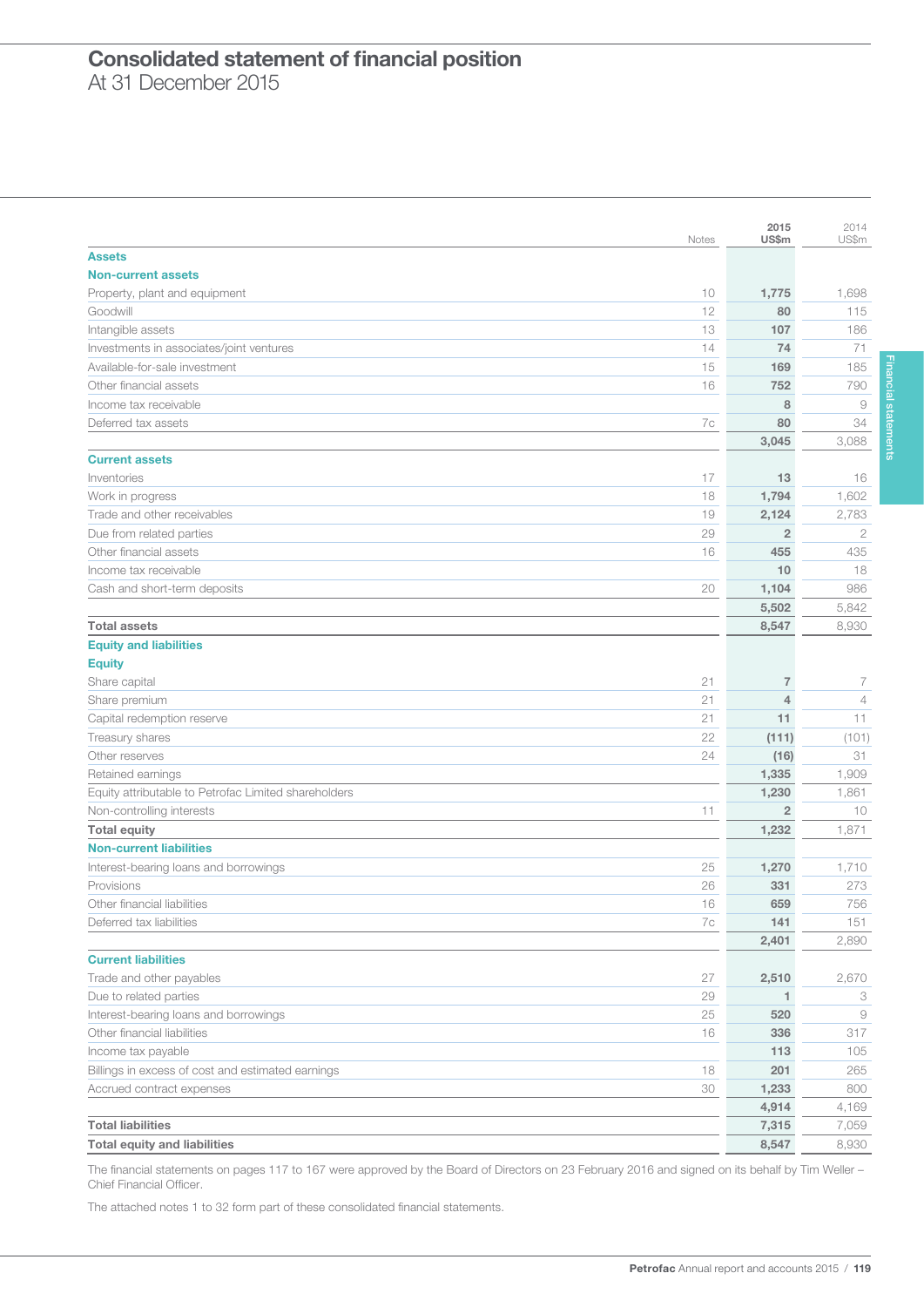### $\overline{\phantom{a}}$ Consolidated statement of cash flows

For the year ended 31 December 2015

|                                                                                                              | Notes  | 2015<br>US\$m  | 2014<br>US\$m |
|--------------------------------------------------------------------------------------------------------------|--------|----------------|---------------|
| <b>Operating activities</b>                                                                                  |        |                |               |
| (Loss)/profit before tax                                                                                     |        | (335)          | 171           |
| Exceptional items and certain re-measurements                                                                | 5      | 355            | 463           |
| Profit before tax, exceptional items and certain re-measurements                                             |        | 20             | 634           |
| Adjustments to reconcile profit before tax, exceptional items and certain re-measurements to net cash flows: |        |                |               |
| Depreciation, amortisation and write off                                                                     | 4b, 4c | 200            | 244           |
| Share-based payments                                                                                         | 4d     | 23             | 22            |
| Difference between other long-term employment benefits paid and amounts recognised in the                    |        |                |               |
| income statement                                                                                             | 26     | 15             | 8             |
| Net finance expense                                                                                          | 6      | 92             | 57            |
| Gain arising from disposal of non-current asset                                                              | 4f     | (8)            | (56)          |
| Provision for costs in excess of revenues on a contract                                                      | 30     | 48             | 27            |
| Share of profits of associates/joint ventures                                                                | 14     | (10)           | (7)           |
| Other non-cash items, net                                                                                    |        | (67)           | (16)          |
|                                                                                                              |        | 313            | 913           |
| Working capital adjustments:                                                                                 |        |                |               |
| Trade and other receivables                                                                                  |        | 605            | (407)         |
| Work in progress                                                                                             |        | (192)          | (129)         |
| Due from related parties                                                                                     |        | (2)            | 26            |
| Inventories                                                                                                  |        | 3              |               |
| Other current financial assets                                                                               | 16     | 55             | 131           |
| Trade and other payables                                                                                     |        | (168)          | 441           |
| Billings in excess of cost and estimated earnings                                                            |        | (64)           | 11            |
| Accrued contract expenses                                                                                    |        | 367            | (93)          |
| Due to related parties                                                                                       |        | (2)            | (40)          |
|                                                                                                              |        | 915            | 853           |
| Long-term receivables from customers                                                                         | 16     | (50)           | (63)          |
| Other non-current items, net                                                                                 |        | (38)           |               |
| Cash generated from operations                                                                               |        | 827            | 790           |
| Restructuring, redundancy and migration costs paid                                                           |        | (13)           |               |
| Interest paid                                                                                                |        | (96)           | (66)          |
| Income taxes paid, net                                                                                       |        | (49)           | (76)          |
| Net cash flows from operating activities                                                                     |        | 669            | 648           |
| <b>Investing activities</b>                                                                                  |        |                |               |
| Purchase of property, plant and equipment                                                                    |        | (169)          | (470)         |
| Payments for intangible oil and gas assets                                                                   | 13     | (17)           | (119)         |
| Loan extended to an associate/investments in associate and joint ventures                                    | 14     | (2)            | (13)          |
| Dividend received from associates/joint ventures                                                             | 14     | 8              | 10            |
| Loan in respect of the development of the Greater Stella Area                                                | 16     | (182)          | (199)         |
| Proceeds from disposal of property, plant and equipment                                                      |        | $\overline{2}$ | 2             |
| Proceeds from disposal of subsidiary, net of cash disposed                                                   | 4f     | 41             | 39            |
| Proceeds from repayments of loans on disposal of subsidiary                                                  | 4f     |                | 220           |
| Interest received                                                                                            |        | 1              | 2             |
| Net cash flows used in investing activities                                                                  |        | (318)          | (528)         |
| <b>Financing activities</b>                                                                                  |        |                |               |
| Interest-bearing loans and borrowings obtained, net of debt acquisition cost                                 |        | 985            | 1,696         |
| Repayment of interest-bearing loans and borrowings, including finance leases                                 |        | (943)          | (1, 172)      |
| Treasury shares purchased                                                                                    | 22     | (39)           | (25)          |
| Equity dividends paid, net                                                                                   |        | (223)          | (225)         |
| Net cash flows (used in)/from financing activities                                                           |        | (220)          | 274           |
| Net increase in cash and cash equivalents                                                                    |        | 131            | 394           |
| Net foreign exchange difference                                                                              |        | (7)            | (2)           |
| Cash and cash equivalents at 1 January                                                                       |        | 977            | 585           |
| Cash and cash equivalents at 31 December                                                                     | 20     | 1,101          | 977           |
|                                                                                                              |        |                |               |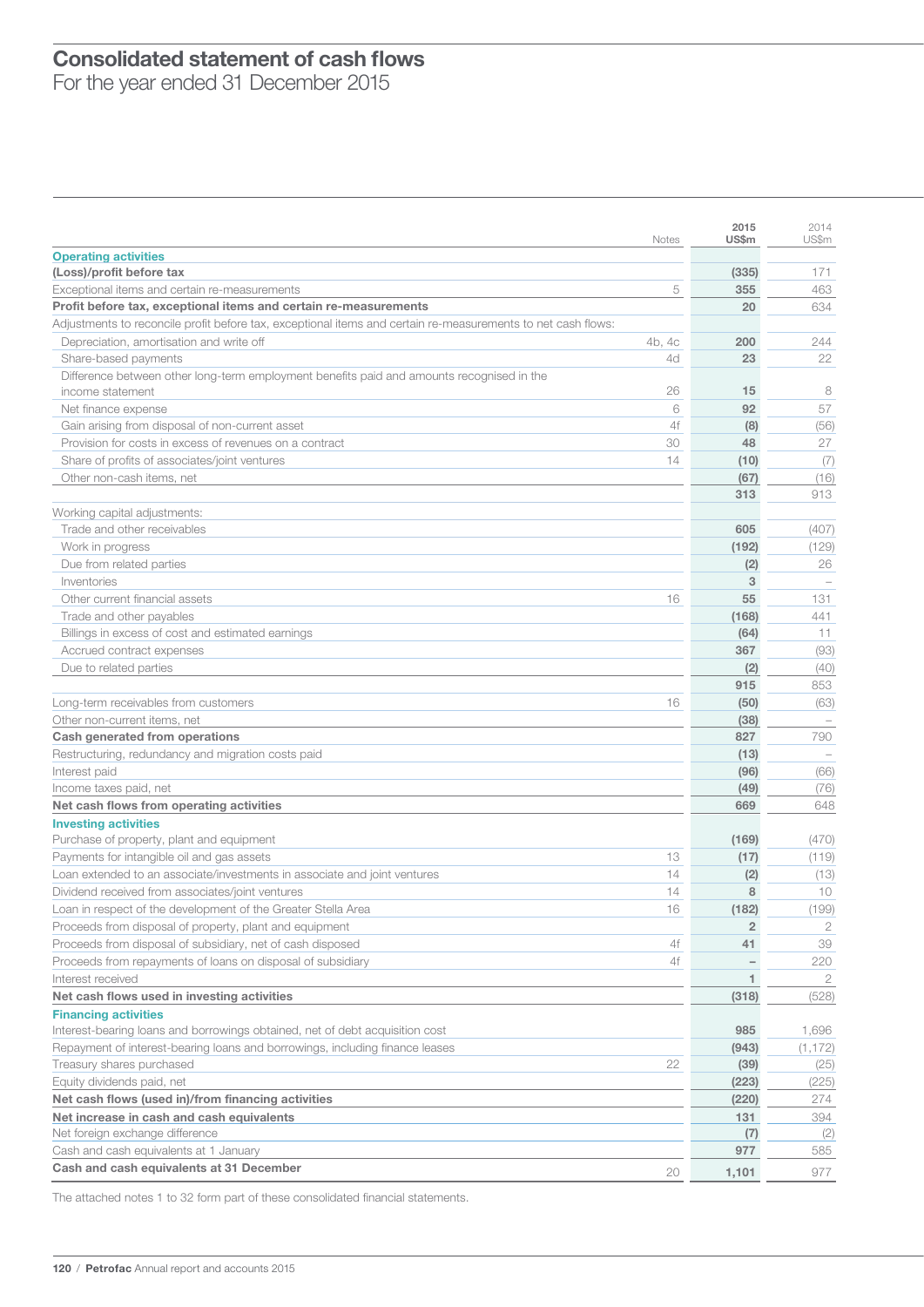# $\overline{1}$ Consolidated statement of changes in equity

For the year ended 31 December 2015

|                                                           |                                            |                           | Attributable to Petrofac Limited shareholders |                                           |                                         |                               |                |                                           |                          |
|-----------------------------------------------------------|--------------------------------------------|---------------------------|-----------------------------------------------|-------------------------------------------|-----------------------------------------|-------------------------------|----------------|-------------------------------------------|--------------------------|
|                                                           | <b>Issued</b><br>share<br>capital<br>US\$m | Share<br>premium<br>US\$m | Capital<br>redemption<br>reserve<br>US\$m     | *Treasury<br>shares<br>US\$m<br>(note 22) | Other<br>reserves<br>US\$m<br>(note 24) | Retained<br>earnings<br>US\$m | Total<br>US\$m | Non-<br>controlling<br>interests<br>US\$m | Total<br>equity<br>US\$m |
| Balance at 1 January 2015                                 | 7                                          | 4                         | 11                                            | (101)                                     | 31                                      | 1,909                         | 1.861          | 10                                        | 1,871                    |
| (Loss)/profit for the year                                |                                            |                           |                                               |                                           | $\overline{\phantom{0}}$                | (349)                         | (349)          | 5                                         | (344)                    |
| Other comprehensive loss                                  |                                            |                           |                                               |                                           | (66)                                    |                               | (66)           | (8)                                       | (74)                     |
| Total comprehensive loss for the year                     |                                            |                           |                                               |                                           | (66)                                    | (349)                         | (415)          | (3)                                       | (418)                    |
| Share-based payments charge (note 23)                     |                                            |                           |                                               |                                           | 23                                      |                               | 23             |                                           | 23                       |
| Shares vested during the year (note 22)                   |                                            |                           |                                               | 29                                        | (27)                                    | (2)                           |                |                                           |                          |
| Transfer to reserve for share-based payments<br>(note 23) |                                            |                           |                                               |                                           | 23                                      |                               | 23             |                                           | 23                       |
| Treasury shares purchased (note 22)                       |                                            |                           | $\overline{\phantom{m}}$                      | (39)                                      |                                         |                               | (39)           |                                           | (39)                     |
| Income tax on share-based<br>payments reserve             |                                            |                           |                                               |                                           |                                         |                               |                |                                           |                          |
| Dividends (note 9)                                        |                                            |                           |                                               |                                           |                                         | (223)                         | (223)          | (5)                                       | (228)                    |
| Balance at 31 December 2015                               | $\overline{7}$                             | 4                         | 11                                            | (111)                                     | (16)                                    | 1,335                         | 1,230          | $\overline{2}$                            | 1,232                    |

|                                                           |                                            |                           | Attributable to Petrofac Limited shareholders |                                           |                                         |                               |                |                                           |                          |
|-----------------------------------------------------------|--------------------------------------------|---------------------------|-----------------------------------------------|-------------------------------------------|-----------------------------------------|-------------------------------|----------------|-------------------------------------------|--------------------------|
|                                                           | <b>Issued</b><br>share<br>capital<br>US\$m | Share<br>premium<br>US\$m | Capital<br>redemption<br>reserve<br>US\$m     | *Treasury<br>shares<br>US\$m<br>(note 22) | Other<br>reserves<br>US\$m<br>(note 24) | Retained<br>earnings<br>US\$m | Total<br>US\$m | Non-<br>controlling<br>interests<br>US\$m | Total<br>equity<br>US\$m |
| Balance at 1 January 2014                                 |                                            | 4                         | 11                                            | (110)                                     | 63                                      | 2,014                         | 1,989          | 3                                         | 1,992                    |
| Profit for the year                                       |                                            |                           |                                               |                                           |                                         | 120                           | 120            | 20                                        | 140                      |
| Other comprehensive loss                                  |                                            |                           |                                               |                                           | (44)                                    |                               | (44)           | (13)                                      | (57)                     |
| Total comprehensive income for the year                   |                                            |                           |                                               |                                           | (44)                                    | 120                           | 76             |                                           | 83                       |
| Share-based payments charge (note 23)                     |                                            |                           |                                               |                                           | 22                                      |                               | 22             |                                           | 22                       |
| Shares vested during the year (note 22)                   |                                            |                           |                                               | 34                                        | (33)                                    | (1)                           |                |                                           |                          |
| Transfer to reserve for share-based payments<br>(note 23) |                                            |                           |                                               |                                           | 24                                      |                               | 24             |                                           | 24                       |
| Treasury shares purchased (note 22)                       |                                            |                           |                                               | (25)                                      |                                         |                               | (25)           |                                           | (25)                     |
| Income tax on share-based<br>payments reserve             |                                            |                           |                                               |                                           | (1)                                     |                               | (1)            |                                           | (1)                      |
| Dividends (note 9)                                        |                                            |                           |                                               |                                           |                                         | (224)                         | (224)          |                                           | (224)                    |
| Balance at 31 December 2014                               |                                            | 4                         | 11                                            | (101)                                     | 31                                      | 1,909                         | 1,861          | 10                                        | 1,871                    |

\* Shares held by Petrofac Employee Benefit Trust and Petrofac Joint Venture Companies Employee Benefit Trust.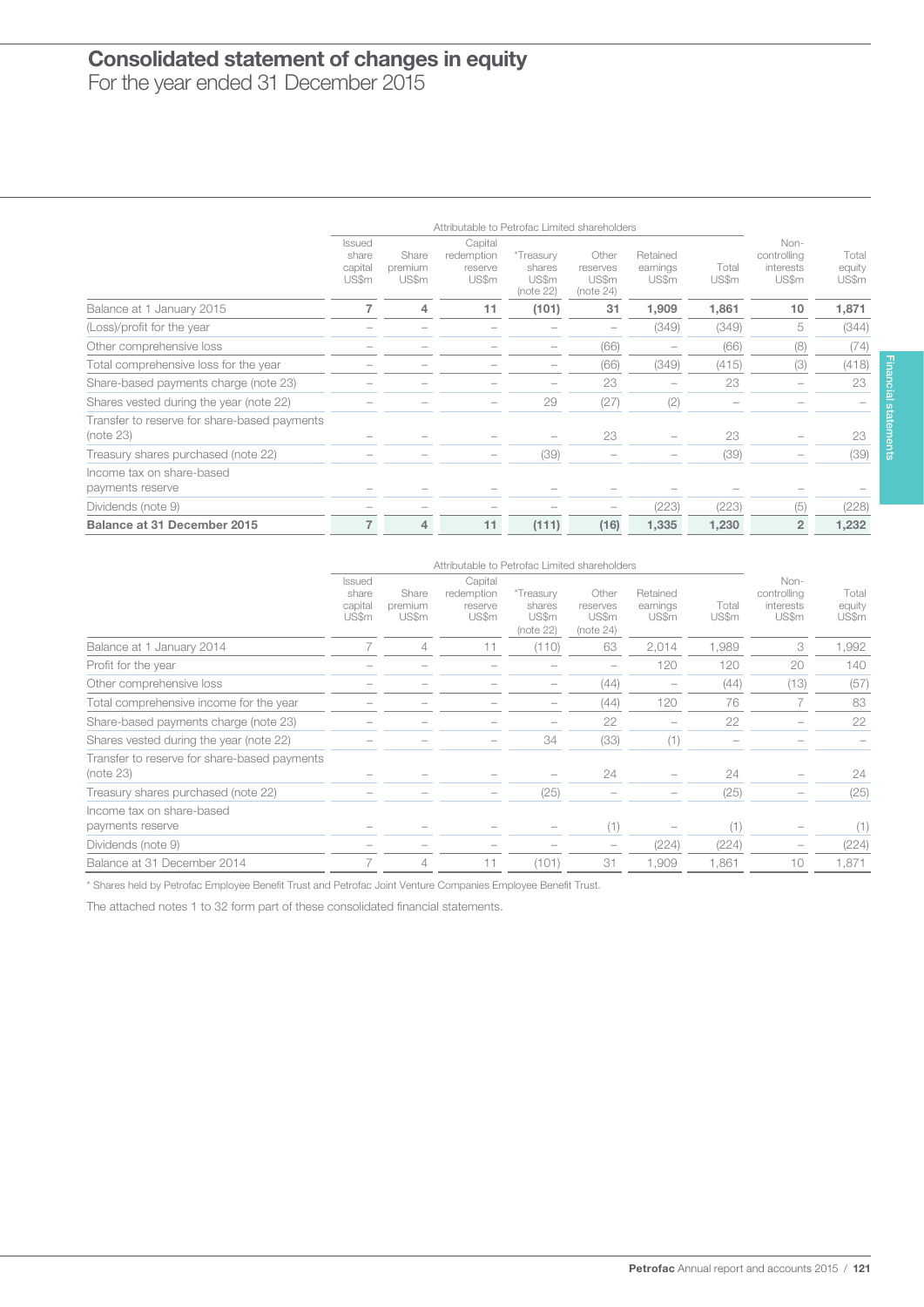# 1 Corporate information

The consolidated financial statements of Petrofac Limited and its subsidiaries (collectively, the Group) for the year ended 31 December 2015 were authorised for issue in accordance with a resolution of the Directors on 23 February 2016.

Petrofac Limited (the 'Company') is a limited liability company registered and domiciled in Jersey under the Companies (Jersey) Law 1991 and is the holding company for the international group of Petrofac subsidiaries. The Company's 31 December 2015 financial statements are shown on pages 168 to 183. The Group's principal activity is the provision of services to the oil and gas production and processing industry.

Information on the Group's subsidiaries and joint ventures is contained in note 32 to these consolidated financial statements. Information on other related party relationships of the Group is provided in note 29.

### 2 Summary of significant accounting policies

#### Basis of preparation

The consolidated financial statements of the Group have been prepared in accordance with International Financial Reporting Standards (IFRS) as issued by the International Accounting Standards Board (IASB) and applicable requirements of Jersey law.

The consolidated financial statements have been prepared on a historical cost basis, except for available-for-sale (AFS) financial assets, derivative financial instruments, financial assets held at fair value through profit and loss and contingent consideration that have been measured at fair value. Certain items of inventory are carried at net realisable value. The consolidated financial statements are presented in United States dollars and all values are rounded to the nearest million (US\$m), except when otherwise indicated.

#### Basis of consolidation

The consolidated financial statements comprise the financial statements of Petrofac Limited and its subsidiaries as at 31 December 2015. Control is achieved when the Group is exposed, or has rights, to variable returns from its involvement with the investee and has the ability to affect those returns through its power over the investee.

Generally, there is a presumption that a majority of voting rights result in control. To support this presumption and when the Group has less than a majority of the voting or similar rights of an investee, the Group considers all relevant facts and circumstances in assessing whether it has power over an investee, including:

- The contractual arrangement with the other vote holders of the investee
- Rights arising from other contractual arrangements
- The Group's voting rights and potential voting rights

The Group re-assesses whether or not it controls an investee if facts and circumstances indicate that there are changes to one or more of the three elements of control. Consolidation of a subsidiary begins when the Group obtains control over the subsidiary and ceases when the Group loses control of the subsidiary. Assets, liabilities, income and expenses of a subsidiary acquired or disposed of during the year are included in the statement of comprehensive income from the date the Group gains control until the date the Group ceases to control the subsidiary.

Profit or loss and each component of other comprehensive income (OCI) are attributed to the Petrofac Limited shareholders and to the noncontrolling interests, even if this results in the non-controlling interests having a deficit balance. When necessary, adjustments are made to the financial statements of subsidiaries to bring their accounting policies into line with the Group's accounting policies.

All intra-group assets and liabilities, equity, income, expenses and cash flows relating to transactions between members of the Group are eliminated in full on consolidation.

A change in the ownership interest of a subsidiary, without a loss of control, is accounted for as an equity transaction.

If the Group loses control over a subsidiary, it derecognises the related assets (including goodwill), liabilities, non-controlling interest and other components of equity while any resultant gain or loss is recognised in profit or loss. Any investment retained is recognised at fair value.

#### Presentation of results

Petrofac presents its results in the income statement to identify separately the contribution of impairments, certain re-measurements, restructuring and redundancy costs, contract migration costs and material deferred tax movements arising due to foreign exchange differences in jurisdictions where tax is computed based on the functional currency of the country in order to provide readers with a clear and consistent presentation of the underlying operating performance of the Group's ongoing business.

#### New standards and interpretations

The Group has adopted new and revised standards and interpretations issued by the International Accounting Standards Board (IASB) and the International Financial Reporting Interpretations Committee (IFRIC) of the IASB that are relevant to its operations and effective for accounting periods beginning on or after 1 January 2015.

Although these new standards and amendments apply for the first time in 2015, they do not have a material impact on the consolidated financial statements of the Group.

#### Standards issued but not yet effective

Standards issued but not yet effective up to the date of issuance of the Group's consolidated financial statements are listed below and include only those standards and interpretations that are likely to have an impact on the disclosures, financial position or performance of the Group at a future date. The Group intends to adopt these standards when they become effective.

#### IFRS 9 Financial Instruments

In July 2014, the IASB issued the final version of IFRS 9 Financial Instruments that replaces IAS 39 Financial Instruments: Recognition and Measurement and all previous versions of IFRS 9. IFRS 9 brings together all three aspects of the accounting for financial instruments project: classification and measurement, impairment and hedge accounting. IFRS 9 is effective for annual periods beginning on or after 1 January 2018, with early application permitted. Except for hedge accounting, retrospective application is required but providing comparative information is not compulsory. For hedge accounting, the requirements are generally applied prospectively, with some limited exceptions. The adoption of IFRS 9 will have an effect on the classification and measurement of the Group's financial assets and financial liabilities. The Group is currently assessing the impact of IFRS 9 and plans to adopt the new standard on the required effective date.

#### IFRS 15 Revenue from Contracts with Customers

IFRS 15 was issued in May 2014 and will supersede all current revenue recognition requirements under IFRS (e.g. IAS 11 Construction Contracts, IAS 18 Revenue and IFRIC 18 Transfers of Assets from Customers). The new standard will be applied using a five-step model and a core principle of recognising revenue at an amount that reflects the consideration to which the entity expects to be entitled in exchange for transferring goods or services to a customer. The principles in IFRS 15 are more prescriptive and provide a more structured approach to measuring and recognising revenue. Either a full or modified retrospective application is required for annual periods beginning on or after 1 January 2018. Early adoption is permitted. The Group is currently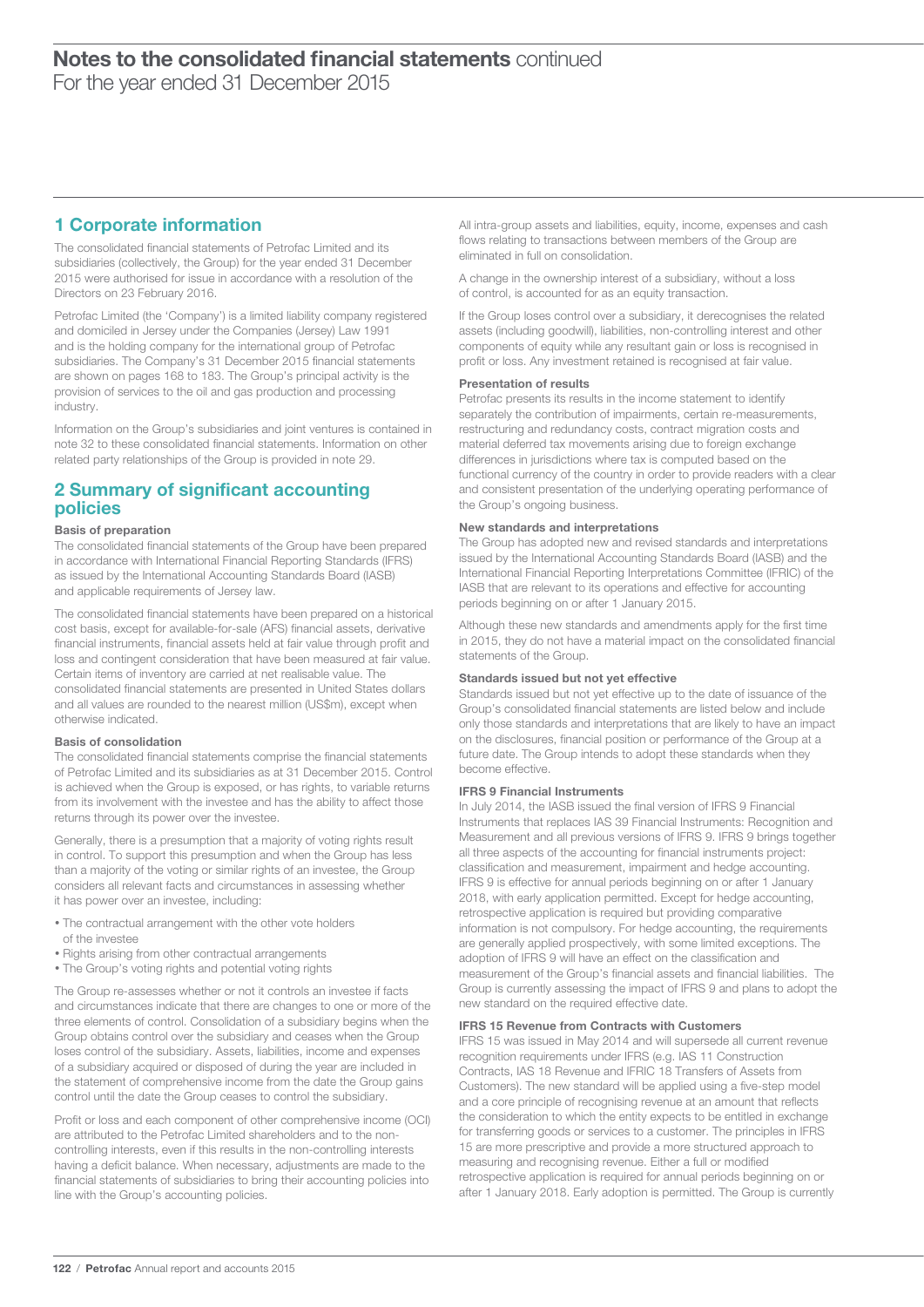assessing the impact of IFRS 15 and plans to adopt the new standard on the required effective date.

#### Amendments to IFRS 11 Joint Arrangements: Accounting for Acquisitions of Interests

123

The amendments to IFRS 11 require that a joint operator accounting for the acquisition of an interest in a joint operation, in which the activity of the joint operation constitutes a business, must apply the relevant IFRS 3 principles for business combinations accounting. The amendments also clarify that a previously held interest in a joint operation is not remeasured on the acquisition of an additional interest in the same joint operation while joint control is retained. In addition, a scope exclusion has been added to IFRS 11 to specify that the amendments do not apply when the parties sharing joint control, including the reporting entity, are under common control of the same ultimate controlling party.

The amendments apply to both the acquisition of the initial interest in a joint operation and the acquisition of any additional interests in the same joint operation and are prospectively effective for annual periods beginning on or after 1 January 2016, with early adoption permitted. These amendments are not expected to have any impact on the Group, however they will be applied to any future transactions.

#### Amendments to IAS 16 and IAS 38: Clarification of Acceptable Methods of Depreciation and Amortisation

The amendments clarify the principle in IAS 16 and IAS 38 that revenue reflects a pattern of economic benefits that are generated from operating a business (of which the asset is part) rather than the economic benefits that are consumed through use of the asset. As a result, a revenuebased method cannot be used to depreciate property, plant and equipment and may only be used in very limited circumstances to amortise intangible assets. The amendments are effective prospectively for annual periods beginning on or after 1 January 2016, with early adoption permitted. These amendments are expected to impact the Group's Production Enhancement Contracts (PECs) in Mexico, given that the Group is in the process of migrating its current PECs to Production Sharing Contracts in near future, therefore the impact is not considered to be material.

#### Amendments to IFRS 10 and IAS 28: Sale or Contribution of Assets between an Investor and its Associate or Joint Venture

The amendments address the conflict between IFRS 10 and IAS 28 in dealing with the loss of control of a subsidiary that is sold or contributed to an associate or joint venture. The amendments clarify that the gain or loss resulting from the sale or contribution of assets that constitute a business, as defined in IFRS 3, between an investor and its associate or joint venture, is recognised in full. Any gain or loss resulting from the sale or contribution of assets that do not constitute a business, however, is recognised only to the extent of unrelated investors' interests in the associate or joint venture. These amendments must be applied prospectively and are effective for annual periods beginning on or after 1 January 2016, with early adoption permitted. These amendments are not expected to have any impact on the Group, however they will be applied to any future transactions.

#### Significant accounting judgements and estimates **Judgements**

In the process of applying the Group's accounting policies, management has made the following judgements, apart from those involving estimations, which have the most significant effect on the amounts recognised in the consolidated financial statements:

• Revenue recognition on fixed-price engineering, procurement and construction contracts: the Group recognises revenue on fixedprice engineering, procurement and construction contracts using the percentage-of-completion method, based on surveys of work performed. The Group has determined this basis of revenue recognition is the best available measure of progress on such contracts

- Revenue recognition on consortium contracts: the Group recognises its share of revenue and backlog revenue from contracts agreed as part of a consortium. The Group uses the percentage-of-completion method based on surveys of work performed to recognise revenue for the period and then recognises their share of revenue and costs as per the agreed consortium contractual arrangement. In selecting the appropriate accounting treatment, the main considerations are:
	- Determination of whether the joint arrangement is a joint venture or joint operation (though not directly related to revenue recognition this element has a material impact on the presentation of revenue for each project)
	- At what point can the revenues, costs and margin from this type of service contract be estimated/reliably measured in accordance with IAS 11; and
	- Whether there are any other remaining features unique to the contract that are relevant to the assessment

In selecting the most relevant and reliable accounting policies for IES contracts the main considerations are as follows:

- Determination of whether the joint arrangement is a joint venture or joint operation; though not directly related to revenue recognition this element has a material impact on the presentation of revenue for each project
- Whether the multiple service elements under the contract should be bifurcated such as construction phase followed by an operations and maintenance stage
- Whether the Group has legal rights to the production output and therefore is able to book reserves in respect of the project
- The nature and extent, if any, of volume and price financial exposures under the terms of the contract
- The extent to which the Group's capital investment is at risk and the mechanism for recoverability under the terms of the contract
- At what point can the revenues from each type of contract be estimated/reliably measured in accordance with IAS 18
- Whether there are any other remaining features unique to the contract that are relevant to the assessment

Revenue recognition on Integrated Energy Services (IES) contracts:

• The Group assesses on a case by case basis the most appropriate treatment for its various commercial structures which include Risk Service Contracts, Production Enhancement Contracts and Equity Upstream Investments including Production Sharing Contracts (see accounting policies note on page 131 for further details)

Statement of financial position classification of Integrated Energy Services (IES) contracts:

- The Group assesses on a case by case basis the most appropriate balance sheet classification of its Risk Service Contracts, Production Enhancement Contracts and Equity upstream investments (see accounting policy notes on page 131)
- In selecting the most appropriate policies for IES contracts the main judgements are as follows:
	- The Greater Stella Area (GSA) asset is treated in the consolidated statement of financial position as a financial asset and measured through profit and loss on the basis that there is currently a shortterm loan receivable from the consortium partners to fund Petrofac's share of the field development costs which cannot be converted to a 20% equity share in the GSA licence until the start of production from the field and DECC approval for Petrofac to acquire this interest in the asset. We believe this classification most accurately reflects the risks borne throughout the development of GSA and allows ongoing revaluation to its expected conversion value to property, plant and equipment at the date Petrofac is formally recognised on the licence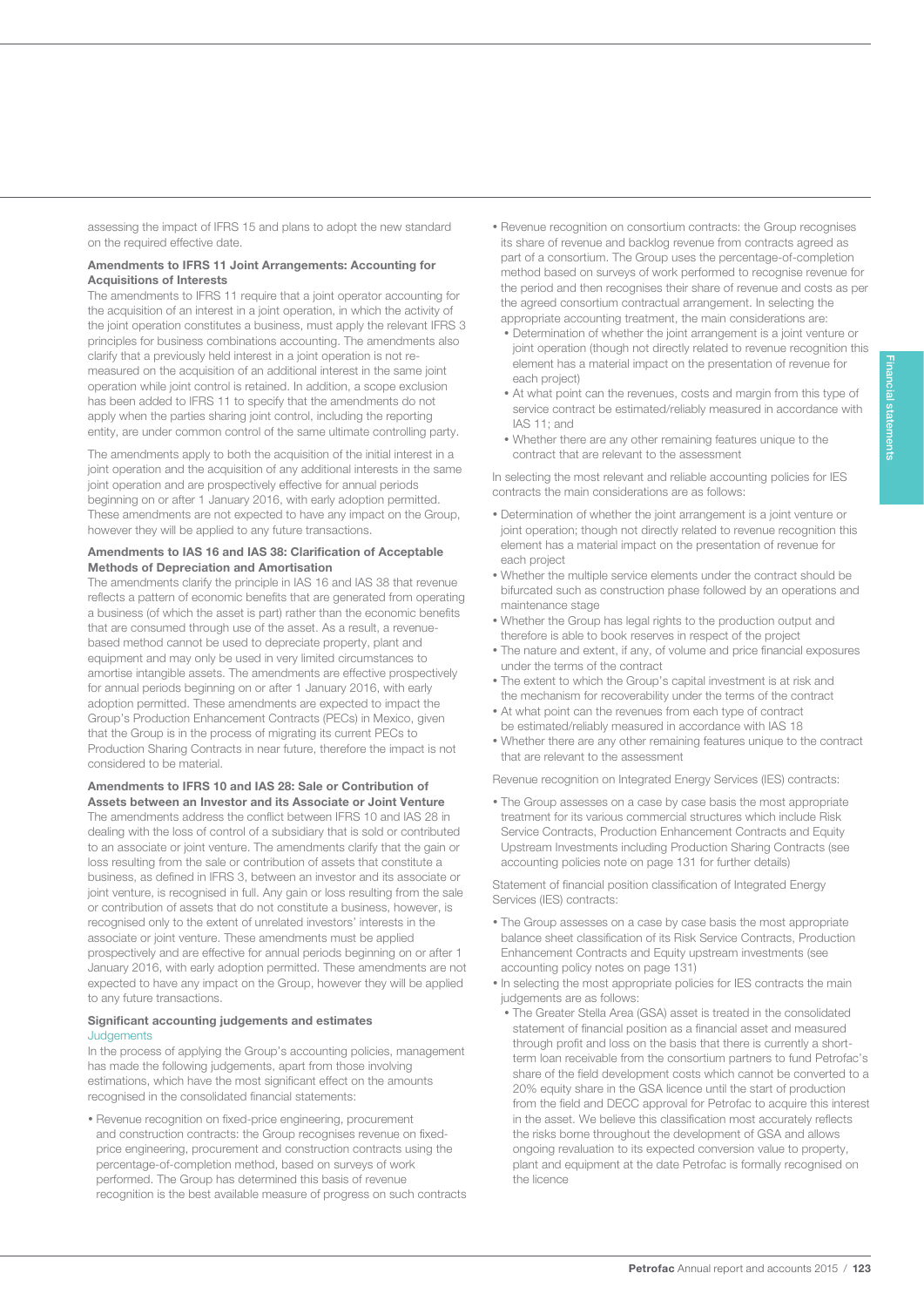### 2 Summary of significant accounting policies continued

- The Mexican and Romanian PEC assets are classified as tangible oil and gas assets in the consolidated statement of financial position as they have direct exposure to variable field production levels, and indirect exposure to changes in commodity prices. These exposures impact the generation of cash from the assets and any financial return thereon, including the risk of negative financial return. We believe this classification is most appropriate due to the nature of expenditure and it is aligned with our treatment in respect of PSC type arrangements where the risk/reward profile is similar
- The Berantai Risk Services contract (RSC) is treated as a financial asset receivable in the consolidated statement of financial position and measured at fair value through profit and loss – a designation made at inception. This classification was selected as most appropriate due to the lower exposure to risk as would typically be the case for a greenfield hydrocarbon development. As such it was determined that classification as property, plant and equipment was not appropriate. We believe this designation also results in more relevant information than the other financial asset categories, as it recognises directly in the income statement any changes in value of the project based on our performance against the key performance indicators in the contract (see accounting policies on page 129)

#### Estimation uncertainty

The key assumptions concerning the future and other key sources of estimation uncertainty at the statement of financial position date that have a significant risk of causing a material adjustment to the carrying amounts of assets and liabilities within the next financial year are discussed below:

- Provisions for liquidated damages claims (LDs): the Group provides for LD claims where there have been significant contract delays and it is considered probable that the customer will successfully pursue such a claim. This requires an estimate of the amount of LDs payable under a claim which involves a number of management judgements and assumptions regarding the amounts to recognise
- Project cost to complete estimates: at each reporting date the Group is required to estimate costs to complete on fixed-price contracts. Estimating costs to complete on such contracts requires the Group to make estimates of future costs to be incurred, based on work to be performed beyond the reporting date. This estimate will impact revenues, cost of sales, work-in-progress, billings in excess of costs and estimated earnings and accrued contract expenses
- Recognition of contract variation orders (VOs): the Group recognises revenues and margins from VOs where it is considered probable that they will be awarded by the customer and this requires management to assess the likelihood of such an award being made by reference to customer communications and other forms of documentary evidence
- Onerous contract provisions: the Group provides for future losses on long-term contracts where it is considered probable that the contract costs are likely to exceed revenues in future years. Estimating these future losses involves a number of assumptions about the achievement of contract performance targets and the likely levels of future cost escalation over time. US\$71m was outstanding at 31 December 2015 (2014: US\$57m)
- Impairment of goodwill: the Group determines whether goodwill is impaired at least on an annual basis. This requires an estimation of the value in use of the cash-generating units to which the goodwill is allocated. Estimating the value in use requires the Group to make an estimate of the expected future cash flows from each cash-generating unit and also to determine a suitable discount rate in order to calculate the present value of those cash flows. The carrying amount of goodwill at 31 December 2015 was US\$80m (2014: US\$115m) (note 12)
- Deferred tax assets: the Group recognises deferred tax assets on all applicable temporary differences where it is probable that future taxable profits will be available for utilisation. This requires management to make judgements and assumptions regarding the amount of deferred tax that can be recognised based on the magnitude and likelihood of future taxable profits. The carrying amount of deferred tax assets at 31 December 2015 was US\$80m (2014: US\$34m)
- Contingent consideration: the Group assesses the amount of consideration receivable on disposal of non-current assets which requires the estimation of the fair value of additional consideration receivable from third parties. Where it is considered probable that such consideration is due to the Group, these amounts are recognised as receivable. At 31 December 2015 US\$nil was recognised as a due receivable (2014: US\$34m)
- Income tax: the Company and its subsidiaries are subject to routine tax audits and also a process whereby tax computations are discussed and agreed with the appropriate authorities. Whilst the ultimate outcome of such tax audits and discussions cannot be determined with certainty, management estimates the level of provisions required for both current and deferred tax on the basis of professional advice and the nature of current discussions with the tax authority concerned
- Recoverable value of property, plant and equipment, intangible oil and gas assets, other intangible assets and other financial assets: the Group determines at each reporting date whether there is any evidence of indicators of impairment in the carrying value of its property, plant and equipment, intangible oil and gas assets, other intangible assets and other financial assets. Where indicators exist, an impairment test is undertaken which requires management to estimate the recoverable value of its assets which is initially based on its value in use. When necessary, fair value less costs of disposal is estimated, for example by reference to quoted market values, similar arm's length transactions involving these assets or risk adjusted discounted cash flow models. For certain oil and gas assets, where impairment triggers were identified, the recoverable amounts for these assets were estimated using fair value less costs of disposal discounted cash flow models. In relation to impairment testing performed for the Mexican PEC assets which have a combined carrying value of US\$642m at 31 December 2015, assumptions were made in determining the expected outcome of ongoing contractual negotiations in respect of the planned migration to PSC type arrangements. These include the expected working interest in the PSC and financial and fiscal terms achieved. The determination of the recoverable amount of the JSD6000 under construction involved assumptions in respect of the remaining capital cost of the project, forecast market conditions, achievable market share and the timing of re-commencement of construction. In 2015 there were pre-tax impairment charges and fair value re-measurements of US\$274m (2014: US\$415m) post-tax US\$254m (2014: US\$413m) which are explained in note 5. The key sources of estimation uncertainty for these tests are consistent with those disclosed in notes 5 and 12
- Units of production depreciation: estimated proven plus probable reserves are used in determining the depreciation of oil and gas assets such that the depreciation charge is proportional to the depletion of the remaining reserves over the shorter of: life of the field or the end of the respective licence/concession period. These calculations require the use of estimates including the amount of economically recoverable reserves and future oil and gas capital expenditure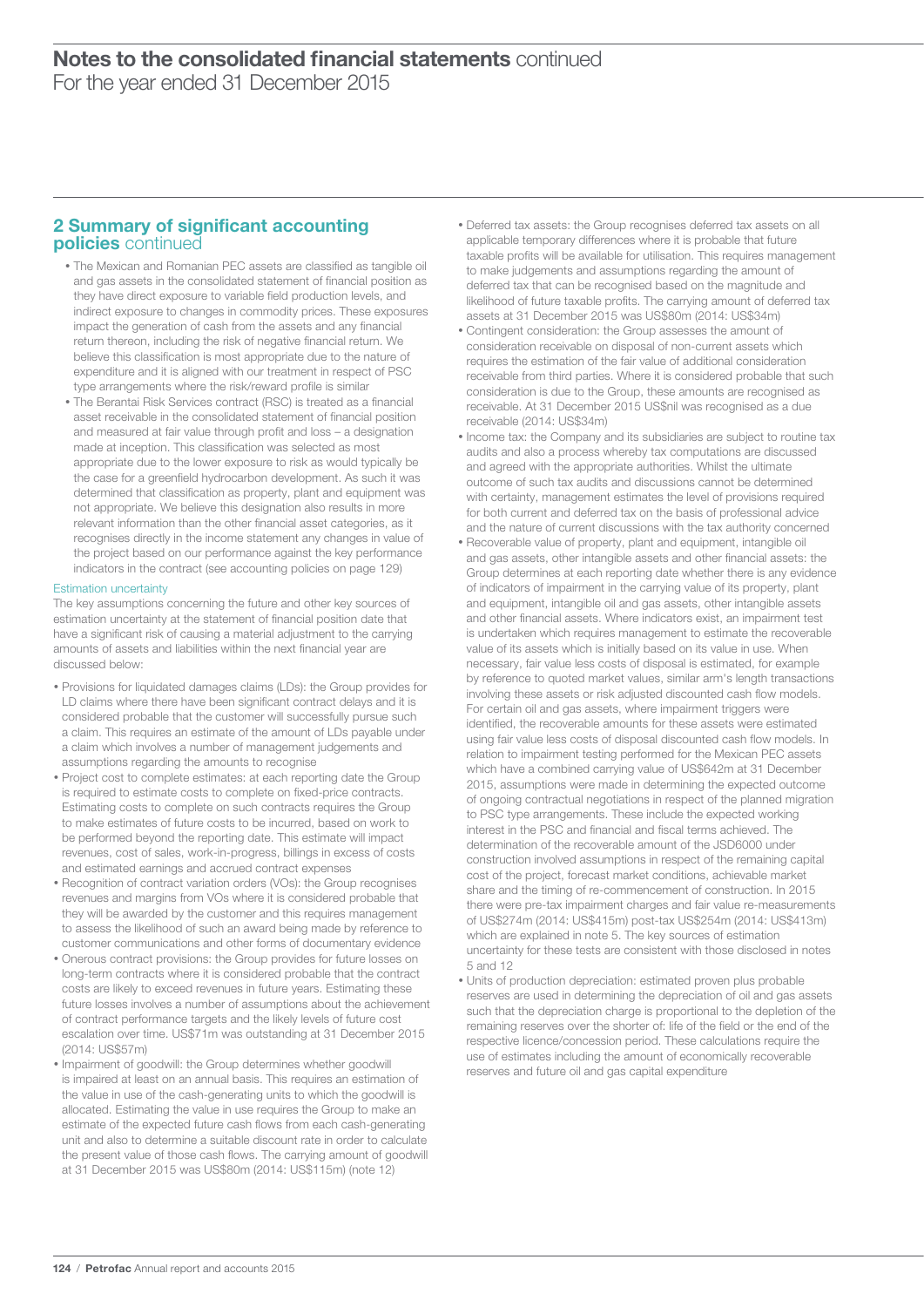• Decommissioning costs: the recognition and measurement of decommissioning provisions involves the use of estimates and assumptions which include the existence of an obligation to dismantle and remove a facility or restore the site on which it is located, the appropriate discount and inflation rates to use in determining the net present value of the liability, the estimated costs of decommissioning based on internal and external estimates and the payment dates for expected decommissioning costs. As a result, actual costs could differ from estimated cost estimates used to provide for decommissioning obligations. The provision for decommissioning at 31 December 2015 of US\$230m (2014: US\$189m) represents management's best estimate of the present value of the future decommissioning costs required

125

#### Potential prior year restatement of the Group's year end 31 December 2014 reported results

In the 31 December 2014 consolidated financial statements authorised for issue on 25 February 2015, the Group recognised a loss in respect of Laggan-Tormore of US\$230m for the year ended 31 December 2014, taking cumulative losses on the project to US\$180m (given that an amount of US\$50m had been recognised as profits in respect of the project in the years prior to 2014). The loss recorded in 2014 was based on a total cost-to-complete forecast prepared by site management and reviewed and approved by the senior OEC leadership team in January 2015.

On 19 April 2015, the Group announced an additional loss in respect of Laggan-Tormore of US\$195m based on a revised cost-to-complete forecast reviewed by the Board on 18 April 2015.

Given the scale of these incremental losses and the proximity of the timing of the market update to our year-end results announcement, the Board has considered whether any of the incremental losses should have been recognised at the time of the preparation of the 2014 accounts and be accounted for as a prior year adjustment. As a result, the Board commissioned KPMG to carry out a review of the circumstances leading up to the 19 April 2015 market update with a view to identifying the issues for consideration relating to the incremental losses.

The Audit Committee, on behalf of the Board, has evaluated the report prepared by KPMG and considered management's recommendation with regard to the need to restate the Group's 2014 results. Management determined that the range of over-statement of 2014 profit after tax is US\$27m to US\$57m. There is no effect on cash flows and the balance sheet impact is immaterial. The Directors have concluded that no restatement of the 2014 reported results is required. In reaching this conclusion, the Directors considered the quantum of the prior year overstatement of profit in conjunction with relevant qualitative considerations. Specifically, the amount of the restatement is only a component of total post-tax losses now incurred on the contract of US\$608m and in the context of these total contract losses the Directors do not consider that correcting the prior year to reflect an earlier recognition of this element of the contract loss is material to users of the financial statements. The Directors also assessed the disclosures made on Laggan-Tormore by the Group and the impact on each of the Group's financial highlights as reported for 2014 and in these consolidated financial statements in reaching the conclusion.

#### Provision for potential liquidated damages claims (LDs) in respect of the Laggan-Tormore contract

The Group provides for LD claims where there have been significant contract delays and it is considered probable that the customer will successfully pursue such a claim. This requires an estimate of the amount of LDs contractually payable under a claim, and the likelihood that any amount will be levied. This involves a number of management judgements and assumptions regarding the appropriate amounts to recognise.

The delay in commissioning the Laggan-Tormore plant in Shetland could result in a claim for liquidated damages under the contract with our client, Total. No provision has been recorded for any potential claim as management believes that liquidated damages are not likely to be claimed as the revised completion schedule has now been achieved and the gas plant has been successfully handed over in line with our client's expectation.

#### Investment in associates and joint ventures

An associate is an entity over which the Group has significant influence. Significant influence is the power to participate in the financial and operating policy decisions of the investee, but is not control or joint control over those policies.

A joint venture is a type of joint arrangement whereby the parties that have joint control of the arrangement have rights to the net assets of the joint venture. A joint operation is a type of joint arrangement whereby the parties that have joint control of the arrangement have rights to the assets and obligations for the liabilities relating to the arrangement. Joint control is the contractually agreed sharing of control of an arrangement, which exists only when decisions about the relevant activities require unanimous consent of the parties sharing control.

The considerations made in determining significant influence or joint control are similar to those necessary to determine control over subsidiaries.

The Group's investments in its associate and joint venture are accounted for using the equity method.

Under the equity method, the investment in an associate or a joint venture is initially recognised at cost. The carrying amount of the investment is adjusted to recognise changes in the Group's share of net assets of the associate or joint venture since the acquisition date. Goodwill relating to the associate or joint venture is included in the carrying amount of the investment and is neither amortised nor individually tested for impairment.

The consolidated income statement reflects the Group's share of the results of operations of the associate or joint venture. Any change in OCI of those investees is presented as part of the Group's OCI. In addition, when there has been a change recognised directly in the equity of the associate or joint venture, the Group recognises its share of any changes, when applicable, in the statement of changes in equity. The aggregate of the Group's share of profit or loss of an associate and a joint venture is shown on the face of the consolidated income statement outside operating profit and represents profit or loss after tax and noncontrolling interests in the subsidiaries of the associate or joint venture. Any unrealised gains and losses resulting from transactions between the Group and the associate and joint venture are eliminated to the extent of the interest in its associates and joint ventures.

The financial statements of the associate or joint venture are prepared for the same reporting period as the Group. When necessary, adjustments are made to bring the accounting policies in line with those of the Group.

After application of the equity method, the Group determines whether it is necessary to recognise an impairment loss on its investment in its associate or joint venture. At each reporting date, the Group determines whether there is objective evidence that the investment in the associate or joint venture is impaired. If there is such evidence, the Group calculates the amount of impairment as the difference between the recoverable amount of the associate or joint venture and its carrying value and recognises any loss as an exceptional item in the consolidated income statement.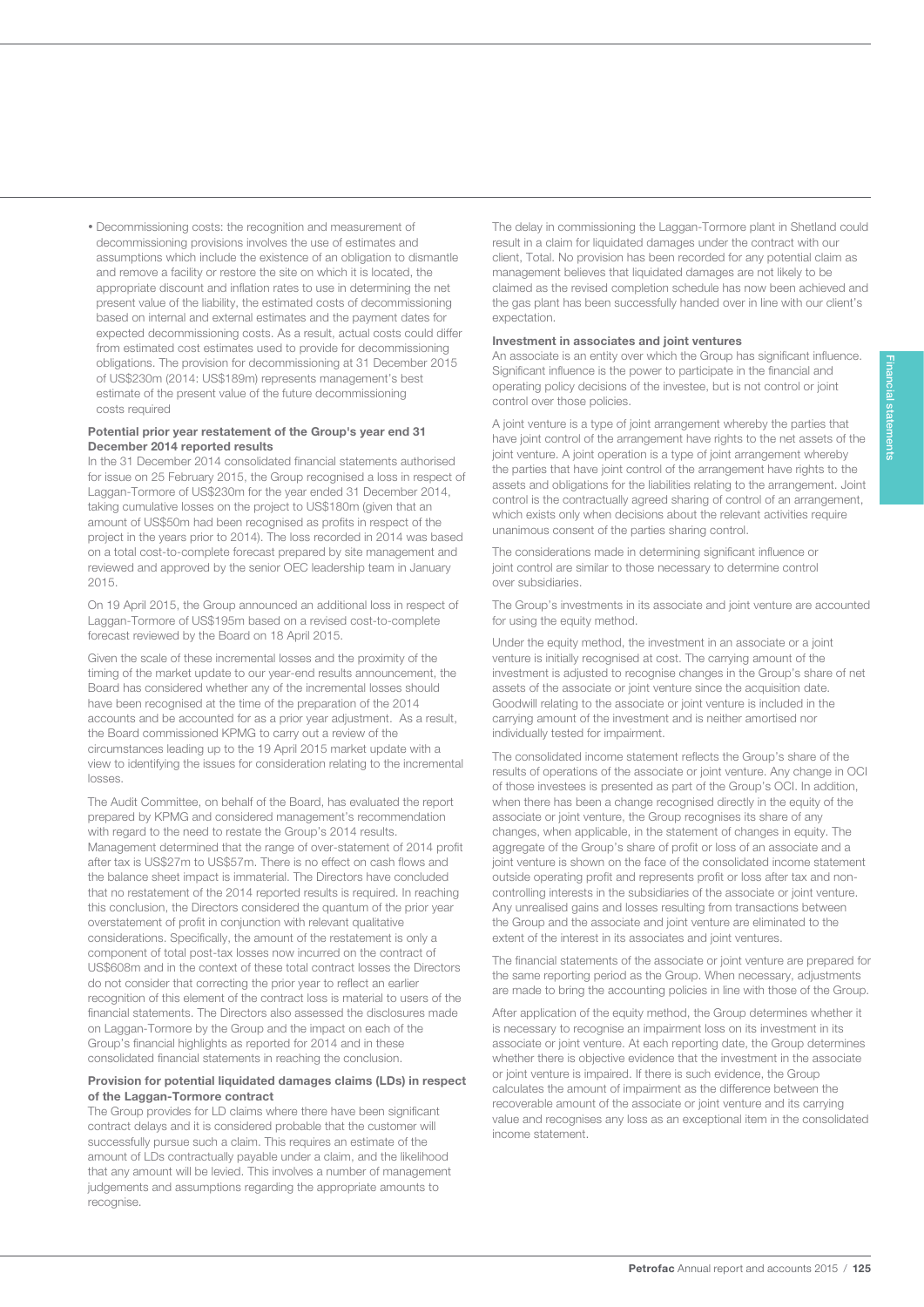### 2 Summary of significant accounting policies continued

Upon loss of significant influence over the associate or joint control over the joint venture, the Group measures and recognises any retained investment at its fair value. Any difference between the carrying amount of the associate or joint venture upon loss of significant influence or joint control and the fair value of the retained investment and proceeds from disposal is recognised in the consolidated income statement.

#### Joint operations

The Group's interests in joint operations are recognised in relation to its interest in a joint operation's:

- Assets, including its share of any assets held jointly
- Liabilities, including its share of any liabilities incurred jointly • Revenue from the sale of its share of the output arising from
- the joint operation • Share of the revenue from the sale of the output by the joint operation
- Expenses, including its share of any expenses incurred jointly

Under joint operations, the expenses that the Group incurs and its share of the revenue earned is recognised in the consolidated income statement. Assets controlled by the Group and liabilities incurred by it are recognised in the consolidated statement of financial position.

#### Foreign currency translation

The Group's consolidated financial statements are presented in US dollars, which is also the parent company's functional currency. For each entity, the Group determines the functional currency and items included in the financial statements of each entity are measured using that functional currency. The Group uses the direct method of consolidation and on disposal of a foreign operation, the gain or loss that is reclassified to profit or loss reflects the amount that arises from using this method.

#### Transactions and balances

Transactions in foreign currencies are initially recorded by the Group's entities at their respective functional currency spot rates at the date the transaction first qualifies for recognition.

Monetary assets and liabilities denominated in foreign currencies are translated at the functional currency spot rates of exchange at the reporting date.

Differences arising on settlement or translation of monetary items are recognised in profit or loss with the exception of monetary items that are designated as part of the hedge of the Group's net investment of a foreign operation. These are recognised in OCI until the net investment is disposed of, at which time the cumulative amount is reclassified to profit or loss. Tax charges and credits attributable to exchange differences on those monetary items are also recorded in OCI.

Non-monetary items that are measured in terms of historical cost in a foreign currency are translated using the exchange rates at the dates of the initial transactions. Non-monetary items measured at fair value in a foreign currency are translated using the exchange rates at the date when the fair value is determined. The gain or loss arising on translation of non-monetary items measured at fair value is treated in line with the recognition of the gain or loss on the change in fair value of the item (i.e., translation differences on items whose fair value gain or loss is recognised in OCI or profit or loss are also recognised in OCI or profit or loss, respectively).

#### Group companies

On consolidation, the assets and liabilities of foreign operations are translated into United States dollars at the rate of exchange prevailing at the reporting date and their statements of profit or loss are translated at exchange rates prevailing at the dates of the transactions. The exchange differences arising on translation for consolidation are recognised in OCI. On disposal of a foreign operation, the component of OCI relating to that particular foreign operation is recognised in the consolidated income statement.

Any goodwill arising on the acquisition of a foreign operation and any fair value adjustments to the carrying amounts of assets and liabilities arising on the acquisition are treated as assets and liabilities of the foreign operation and translated at the spot rate of exchange at the reporting date.

#### Property, plant and equipment

Property, plant and equipment is stated at cost less accumulated depreciation and any impairment in value. Cost comprises the purchase price or construction cost and any costs directly attributable to making that asset capable of operating as intended. The purchase price or construction cost is the aggregate amount paid and the fair value of any other consideration given to acquire the asset. Depreciation is provided on a straight-line basis, other than on oil and gas assets, at the following rates:

| Oil and gas facilities               | $10\% - 12.5\%$            |
|--------------------------------------|----------------------------|
| Plant and equipment                  | $4\% - 33\%$               |
| Buildings and leasehold improvements | $5\% - 33\%$               |
|                                      | (or lease term if shorter) |
| Office furniture and equipment       | $25\% - 50\%$              |
| Vehicles                             | $20\% - 33\%$              |
|                                      |                            |

Tangible oil and gas assets are depreciated, on a field-by-field basis, using the unit-of-production method based on entitlement to proven and probable reserves, taking account of estimated future development expenditure relating to those reserves; refer to page 45 for life of these fields.

Each asset's estimated useful life, residual value and method of depreciation are reviewed and adjusted if appropriate at each financial year end.

No depreciation is charged on land or assets under construction.

The carrying amount of an item of property, plant and equipment is derecognised on disposal or when no future economic benefits are expected from its use or disposal. The gain or loss arising from the de-recognition of an item of property, plant and equipment is included in the consolidated income statement when the item is derecognised. Gains are not classified as revenue.

#### Non-current assets held for sale

Non-current assets or disposal groups are classified as held for sale when it is expected that the carrying amount of an asset will be recovered principally through sale rather than continuing use. Assets are not depreciated when classified as held for sale.

#### Borrowing costs

Borrowing costs directly attributable to the construction of qualifying assets, which are assets that necessarily take a substantial period of time to prepare for their intended use, are added to the cost of those assets, until such time as the assets are substantially ready for their intended use. All other borrowing costs are recognised as interest payable in the consolidated income statement in the period in which they are incurred.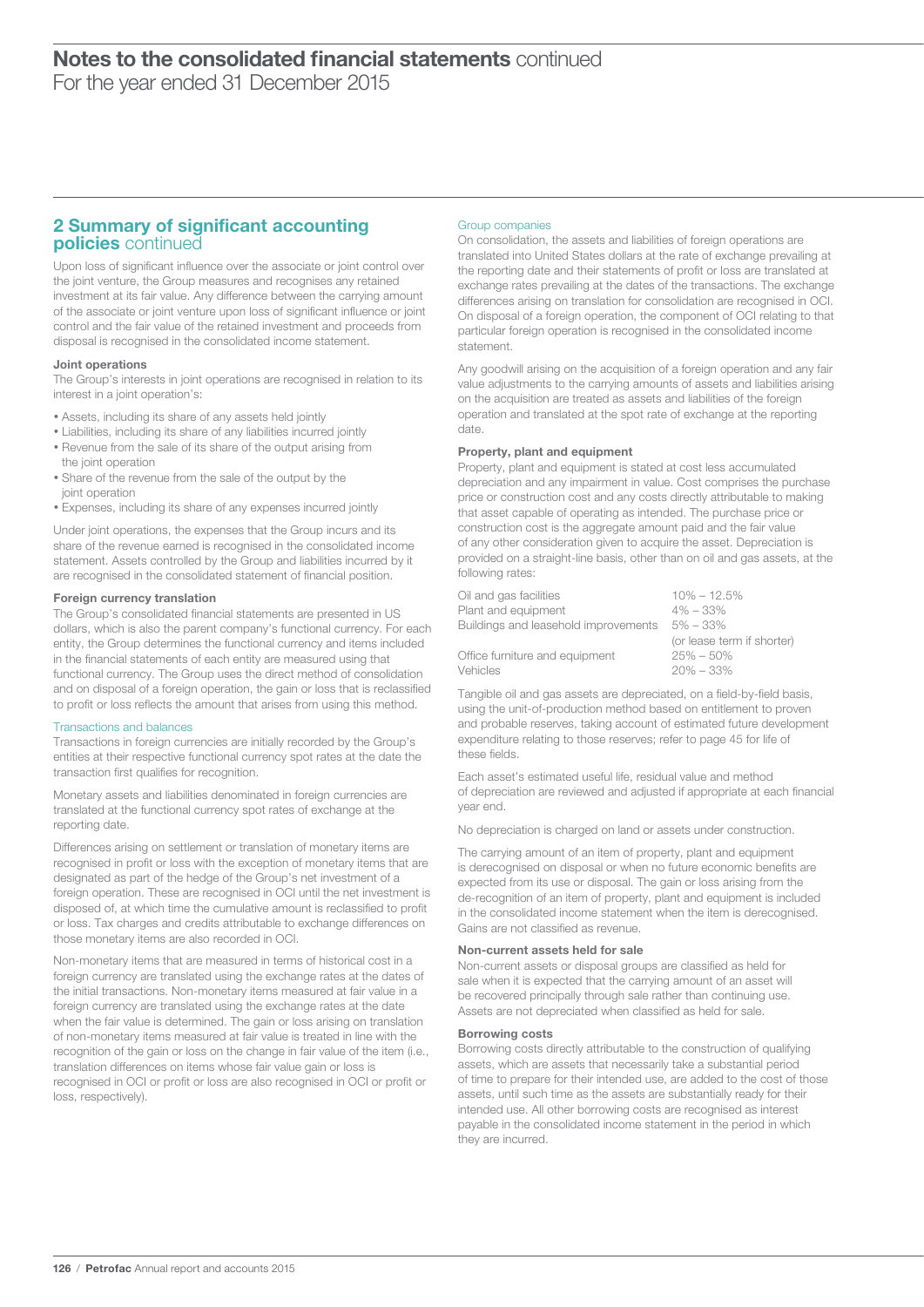#### Business combinations and goodwill

127

Business combinations are accounted for using the acquisition method. The cost of an acquisition is measured as the aggregate of the consideration transferred measured at acquisition date fair value and the amount of any non-controlling interests in the acquiree. For each business combination, the Group elects whether to measure the noncontrolling interests in the acquiree at fair value or at the proportionate share of the acquiree's identifiable net assets. Acquisition-related costs are expensed as incurred and included in administrative expenses.

When the Group acquires a business, it assesses the financial assets and liabilities assumed for appropriate classification and designation in accordance with the contractual terms, economic circumstances and pertinent conditions as at the acquisition date. This includes the separation of embedded derivatives in host contracts by the acquiree. If the business combination is achieved in stages, any previously held equity interest is re-measured at its acquisition date fair value and any resulting gain or loss is recognised in the consolidated income statement.

Goodwill is initially measured at cost, being the excess of the aggregate of the consideration transferred and the amount recognised for noncontrolling interests, and any previous interest held, over the net fair value of the identifiable assets acquired and liabilities assumed. If the fair value of the net assets acquired is in excess of the aggregate consideration transferred, the Group reassesses whether it has correctly identified all of the assets acquired and all of the liabilities assumed and reviews the procedures used to measure the amounts to be recognised at the acquisition date. If the reassessment still results in an excess of the fair value of net assets acquired over the aggregate consideration transferred, then the gain is recognised in the consolidated income statement.

Following initial recognition, goodwill is measured at cost less any accumulated impairment losses. Goodwill is reviewed for impairment annually or more frequently if events or changes in circumstances indicate that such carrying value may be impaired.

All transaction costs associated with business combinations are charged to the consolidated income statement in the year of such combination.

For the purpose of impairment testing, goodwill acquired is allocated to the cash-generating units that are expected to benefit from the synergies of the combination. Each unit or units to which goodwill is allocated represents the lowest level within the Group at which the goodwill is monitored for internal management purposes and is not larger than an operating segment determined in accordance with IFRS 8 'Operating Segments'.

Impairment is determined by assessing the recoverable amount of the cash-generating units to which the goodwill relates. Where the recoverable amount of the cash-generating units is less than the carrying amount of the cash-generating units and related goodwill, an impairment loss is recognised.

Where goodwill has been allocated to cash-generating units and part of the operation within those units is disposed of, the goodwill associated with the operation disposed of is included in the carrying amount of the operation when determining the gain or loss on disposal of the operation. Goodwill disposed of in this circumstance is measured based on the relative values of the operation disposed of and the value portion of the cash-generating units retained.

Contingent consideration payable on a business combination When, as part of a business combination, the Group defers a proportion of the total purchase consideration payable for an acquisition, the amount provided for is the acquisition date fair value of the consideration. The unwinding of the discount element is recognised as a finance cost in the consolidated income statement. Changes in estimated contingent consideration payable on acquisition are

recognised in the consolidated income statement unless they are measurement period adjustments which arise as a result of additional information obtained after the acquisition date about the facts and circumstances existing at the acquisition date, which are adjusted against carried goodwill. Contingent consideration that is classified as equity is not re-measured and subsequent settlement is accounted for within equity.

#### Intangible assets – non oil and gas assets

Intangible assets acquired in a business combination are initially measured at cost being their fair values at the date of acquisition and are recognised separately from goodwill where the asset is separable or arises from a contractual or other legal right and its fair value can be measured reliably. After initial recognition, intangible assets are carried at cost less accumulated amortisation and any accumulated impairment losses. Intangible assets with a finite life are amortised over their useful economic life using a straight-line method unless a better method reflecting the pattern in which the asset's future economic benefits are expected to be consumed can be determined. The amortisation charge in respect of intangible assets is included in the selling, general and administration expenses line of the consolidated income statement. The expected useful lives of assets are reviewed on an annual basis. Any change in the useful life or pattern of consumption of the intangible asset is treated as a change in accounting estimate and is accounted for prospectively by changing the amortisation period or method. Intangible assets are tested for impairment whenever there is an indication that the asset may be impaired.

### Oil and gas assets

#### Capitalised costs

The Group's activities in relation to oil and gas assets are limited to assets in the evaluation, development and production phases.

Oil and gas evaluation and development expenditure is accounted for using the successful efforts method of accounting.

#### Evaluation expenditures

Expenditure directly associated with evaluation (or appraisal) activities is capitalised as an intangible oil and gas asset. Such costs include the costs of acquiring an interest, appraisal well drilling costs, payments to contractors and an appropriate share of directly attributable overheads incurred during the evaluation phase. For such appraisal activity, which may require drilling of further wells, costs continue to be carried as an asset whilst related hydrocarbons are considered capable of commercial development. Such costs are subject to technical, commercial and management review to confirm the continued intent to develop, or otherwise extract value. When this is no longer the case, the costs are written-off in the income statement. When such assets are declared part of a commercial development, related costs are transferred to tangible oil and gas assets. All intangible oil and gas assets are assessed for any impairment prior to transfer and any impairment loss is recognised in the consolidated income statement.

#### Development expenditures

Expenditures relating to development of assets which includes the construction, installation and completion of infrastructure facilities such as platforms, pipelines and vessels are capitalised within property, plant and equipment as oil and gas facilities. Expenditures relating to the drilling and completion of production wells are capitalised within property, plant and equipment as oil and gas assets.

#### Changes in unit-of-production factors

Changes in factors which affect unit-of-production calculations are dealt with prospectively in accordance with the treatment of changes in accounting estimates, not by immediate adjustment of prior years' amounts.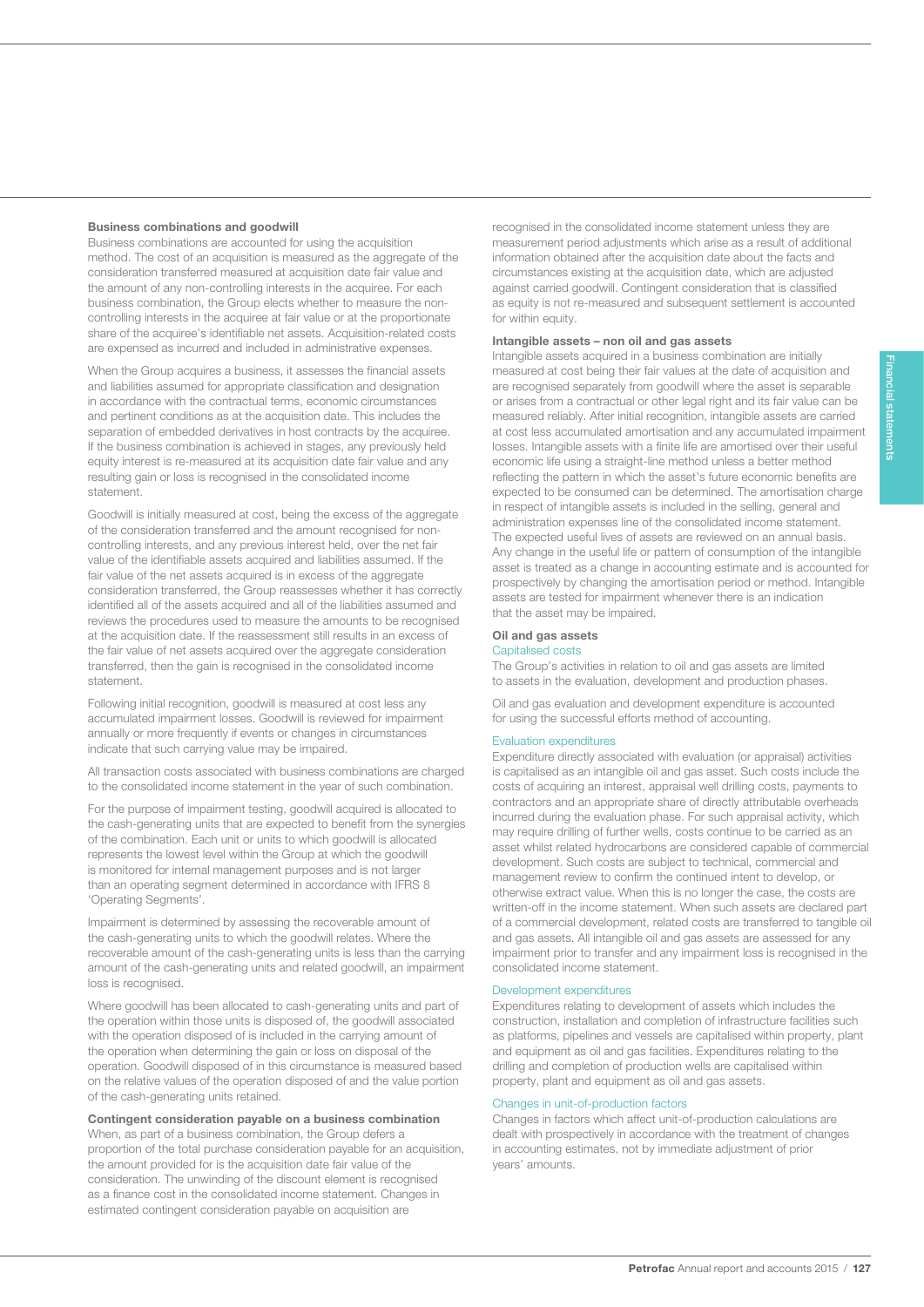### 2 Summary of significant accounting policies continued

#### Decommissioning

Provision for future decommissioning costs is made in full when the Group has an obligation to dismantle and remove a facility or an item of plant and to restore the site on which it is located, and when a reasonable estimate of that liability can be made. The amount recognised is the present value of the estimated future expenditure. An amount equivalent to the discounted initial provision for decommissioning costs is capitalised and amortised over the life of the underlying asset on a unit-of-production basis over proven and probable reserves. Any change in the present value of the estimated expenditure is reflected as an adjustment to the provision and the oil and gas asset.

The unwinding of the discount applied to future decommissioning provisions is included under finance costs in the consolidated income statement.

#### Impairment of assets (excluding goodwill)

At each statement of financial position date, the Group reviews the carrying amounts of its tangible and intangible assets to assess whether there is an indication that those assets may be impaired. If any such indication exists, the Group makes an estimate of the asset's recoverable amount. An asset's recoverable amount is the higher of its fair value less costs of disposal and its value in use. In assessing value in use, the estimated future cash flows attributable to the asset are discounted to their present value using a pre-tax discount rate that reflects current market assessments of the time value of money and the risks specific to the asset. Fair value less costs of disposal is based on the risk-adjusted discounted cash flow models and includes value attributable to contingent resources. A post-tax discount rate is used in such calculations.

If the recoverable amount of an asset is estimated to be less than its carrying amount, the carrying amount of the asset is reduced to its recoverable amount. An impairment loss is recognised immediately in the consolidated income statement, unless the relevant asset is carried at a revalued amount, in which case the impairment loss is treated as a revaluation decrease.

Where an impairment loss subsequently reverses, the carrying amount of the asset is increased to the revised estimate of its recoverable amount, but so that the increased carrying amount does not exceed the carrying amount that would have been determined had no impairment loss been recognised for the asset in prior years. A reversal of an impairment loss is recognised immediately in the consolidated income statement, unless the relevant asset is carried at a revalued amount, in which case the reversal of the impairment is treated as a revaluation increase.

#### Inventories

Inventories are valued at the lower of cost and net realisable value. Net realisable value is the estimated selling price in the ordinary course of business, less estimated costs of completion and the estimated costs necessary to make the sale. Cost comprises purchase price, cost of production, transportation and other directly allocable expenses. Costs of inventories, other than raw materials, are determined using the first-infirst-out method. Costs of raw materials are determined using the weighted average method.

#### Work in progress and billings in excess of cost and estimated earnings

Fixed price lump sum engineering, procurement and construction contracts are presented in the statement of financial position as follows:

- For each contract, the accumulated cost incurred, as well as the estimated earnings recognised at the contract's percentage of completion less provision for any anticipated losses, after deducting the progress payments received or receivable from the customers, are shown in current assets in the statement of financial position under 'work in progress'
- Where the payments received or receivable for any contract exceed the cost and estimated earnings less provision for any anticipated losses, the excess is shown as 'billings in excess of cost and estimated earnings' within current liabilities

#### Trade and other receivables

Trade receivables are recognised and carried at original invoice amount less an allowance for any amounts estimated to be uncollectable. An estimate for doubtful debts is made when there is objective evidence that the collection of the full amount is no longer probable under the terms of the original invoice. Impaired debts are derecognised when they are assessed as uncollectable.

#### Cash and cash equivalents

Cash and cash equivalents consist of cash at bank and in hand and short-term deposits with an original maturity of three months or less. For the purpose of the cash flow statement, cash and cash equivalents consists of cash and cash equivalents as defined above, net of outstanding bank overdrafts.

#### Provisions

Provisions are recognised when the Group has a present legal or constructive obligation as a result of past events, it is probable that an outflow of resources will be required to settle the obligation and a reliable estimate can be made of the amount of the obligation. If the time value of money is material, provisions are discounted using a current pre-tax rate that reflects, where appropriate, the risks specific to the liability. Where discounting is used, the increase in the provision due to the passage of time is recognised in the consolidated income statement as a finance cost.

#### Fair value measurement

The Group measures financial instruments, such as derivatives, receivable from customer under Berantai RSC, available-for-sale financial assets and amounts receivable in respect of the development of the Greater Stella Area at fair value at each reporting date. Fair value related disclosures for financial instruments are disclosed in note 16.

Fair value is the price that would be received to sell an asset or paid to transfer a liability in an orderly transaction between market participants at the measurement date. The fair value measurement is based on the presumption that the transaction to sell the asset or transfer the liability takes place either:

- In the principal market for the asset or liability, or
- In the absence of a principal market, in the most advantageous market for the asset or liability

The principal or the most advantageous market must be accessible by the Group.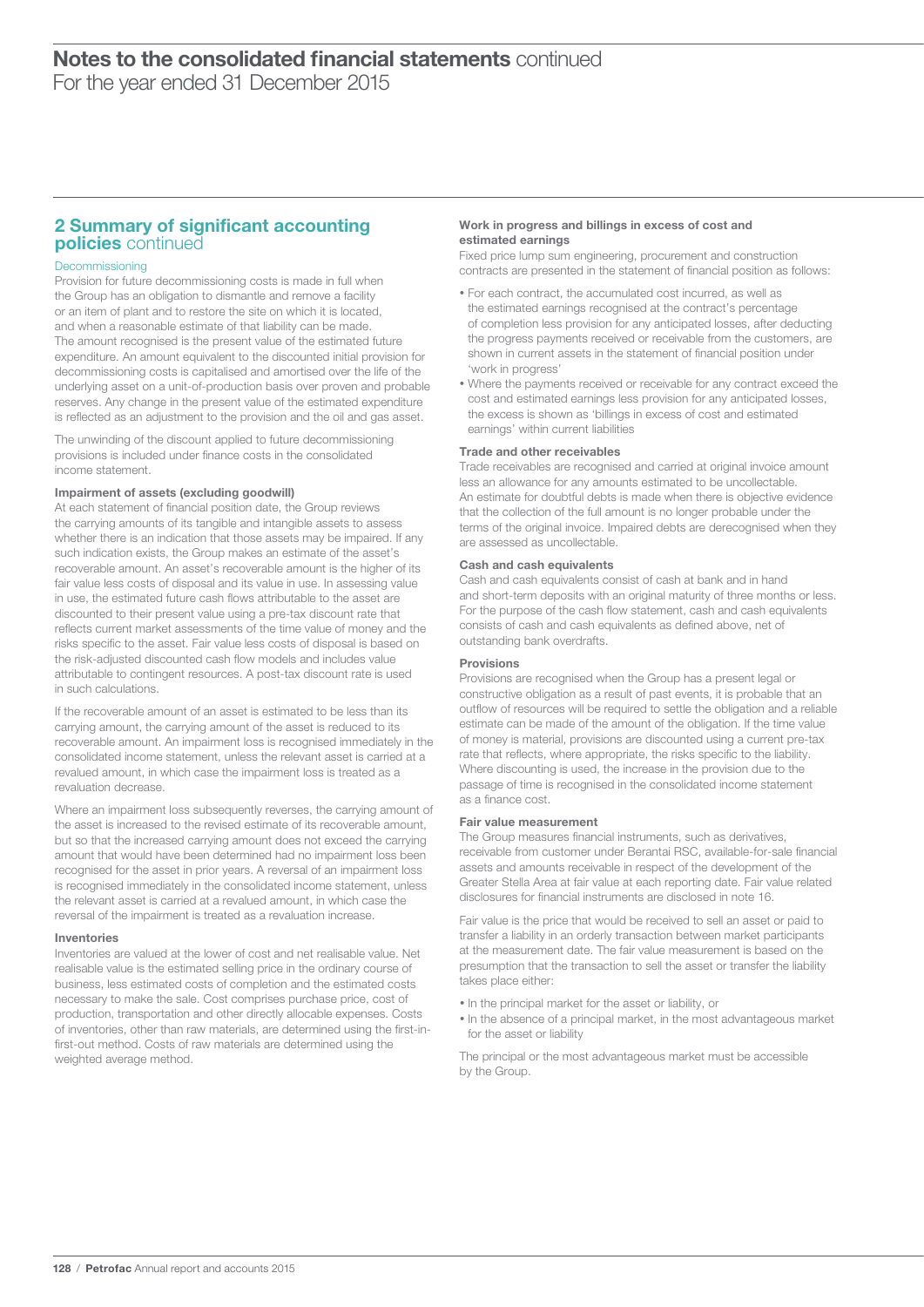The fair value of an asset or a liability is measured using the assumptions that market participants would use when pricing the asset or liability, assuming that market participants act in their economic best interest.

A fair value measurement of a non-financial asset takes into account a market participant's ability to generate economic benefits by using the asset in its highest and best use or by selling it to another market participant that would use the asset in its highest and best use.

The Group uses valuation techniques that are appropriate in the circumstances and for which sufficient data are available to measure fair value, maximising the use of relevant observable inputs and minimising the use of unobservable inputs.

All assets and liabilities for which fair value is measured or disclosed in the financial statements are categorised within the fair value hierarchy, described as follows, based on the lowest level input that is significant to the fair value measurement as a whole:

- Level 1 Quoted (unadjusted) market prices in active markets for identical assets or liabilities
- Level 2 Valuation techniques for which the lowest level input that is significant to the fair value measurement is directly or indirectly observable
- Level 3 Valuation techniques for which the lowest level input that is significant to the fair value measurement is unobservable

For assets and liabilities that are recognised in the financial statements on a recurring basis, the Group determines whether transfers have occurred between levels in the hierarchy by re-assessing categorisation (based on the lowest level input that is significant to the fair value measurement as a whole) at the end of each reporting period.

For the purpose of fair value disclosures, the Group has determined classes of assets and liabilities on the basis of the nature, characteristics and risks of the asset or liability and the level of the fair value hierarchy as explained above.

#### Financial assets

129

#### Initial recognition and measurement

Financial assets are classified, at initial recognition, as financial assets at fair value through profit or loss, loans and receivables, held-to-maturity investments, available-for-sale financial assets, or as derivatives designated as hedging instruments in an effective hedge, as appropriate. All financial assets are recognised initially at fair value plus, in the case of financial assets not recorded at fair value through profit or loss, transaction costs that are attributable to the acquisition of the financial asset.

#### Subsequent measurement

For purposes of subsequent measurement financial assets are classified in the following categories:

- Financial assets at fair value through profit or loss
- Loans and receivables
- Available-for-sale financial assets

#### Financial assets at fair value through profit or loss

Financial assets at fair value through profit or loss include financial assets held for trading and financial assets designated upon initial recognition at fair value through profit or loss. Financial assets are classified as held for trading if they are acquired for the purpose of selling or repurchasing in the near term. Derivatives, including separated embedded derivatives, are also classified as held for trading unless they are designated as effective hedging instruments as defined by IAS 39. Financial assets at fair value through profit or loss are carried in the statement of financial position at fair value with net changes in fair value reported in the consolidated income statement.

The fair value changes to undesignated forward currency contracts are reported within other operating income/expenses. The fair value changes relating to the internal rate of return under the Berantai RSC receivable are recognised as revenue whereas the unwinding of discount is reported as finance income. Negative fair value changes on the Berantai RSC as a result of changes in the expected recovery of the receivable and negative fair value changes to the amounts receivable in respect of the development of the Greater Stella Area are recorded as an expense in the consolidated income statement (refer to note 5).

#### Loans and receivables

Loans and receivables are non-derivative financial assets with fixed or determinable payments that are not quoted in an active market. After initial measurement, such financial assets are subsequently measured at amortised cost using the effective interest rate (EIR) method, less impairment. Amortised cost is calculated by taking into account any discount or premium on acquisition and fees or costs that are an integral part of the EIR. The EIR amortisation is included in finance income in the consolidated income statement. This category generally applies to trade and other receivables.

#### Available-for-sale (AFS) financial assets

AFS financial assets include equity investments. Equity investments classified as AFS are those that are neither classified as held-for-trading nor designated at fair value through profit or loss.

After initial measurement, AFS financial assets are subsequently measured at fair value with unrealised gains or losses recognised in other comprehensive income and credited in the available-for-sale reserve until the investment is derecognised, at which time the cumulative gain or loss is recognised in the consolidated income statement within other operating income/expenses, or the investment is determined to be impaired, when the cumulative loss is reclassified from the AFS reserve to the consolidated income statement in other operating income/expenses.

#### Financial liabilities

#### Initial recognition and measurement

Financial liabilities are classified, at initial recognition, as financial liabilities at fair value through profit or loss, loans and borrowings, payables, or as derivatives designated as hedging instruments in an effective hedge, as appropriate.

All financial liabilities are recognised initially at fair value and, in the case of loans and borrowings and payables, net of directly attributable transaction costs.

The Group's financial liabilities include trade and other payables, loans and borrowings including bank overdrafts, financial guarantee contracts and derivative financial instruments.

#### Subsequent measurement

For purposes of subsequent measurement financial assets are classified in the following categories:

- Financial liabilities at fair value through profit or loss
- Loans and borrowings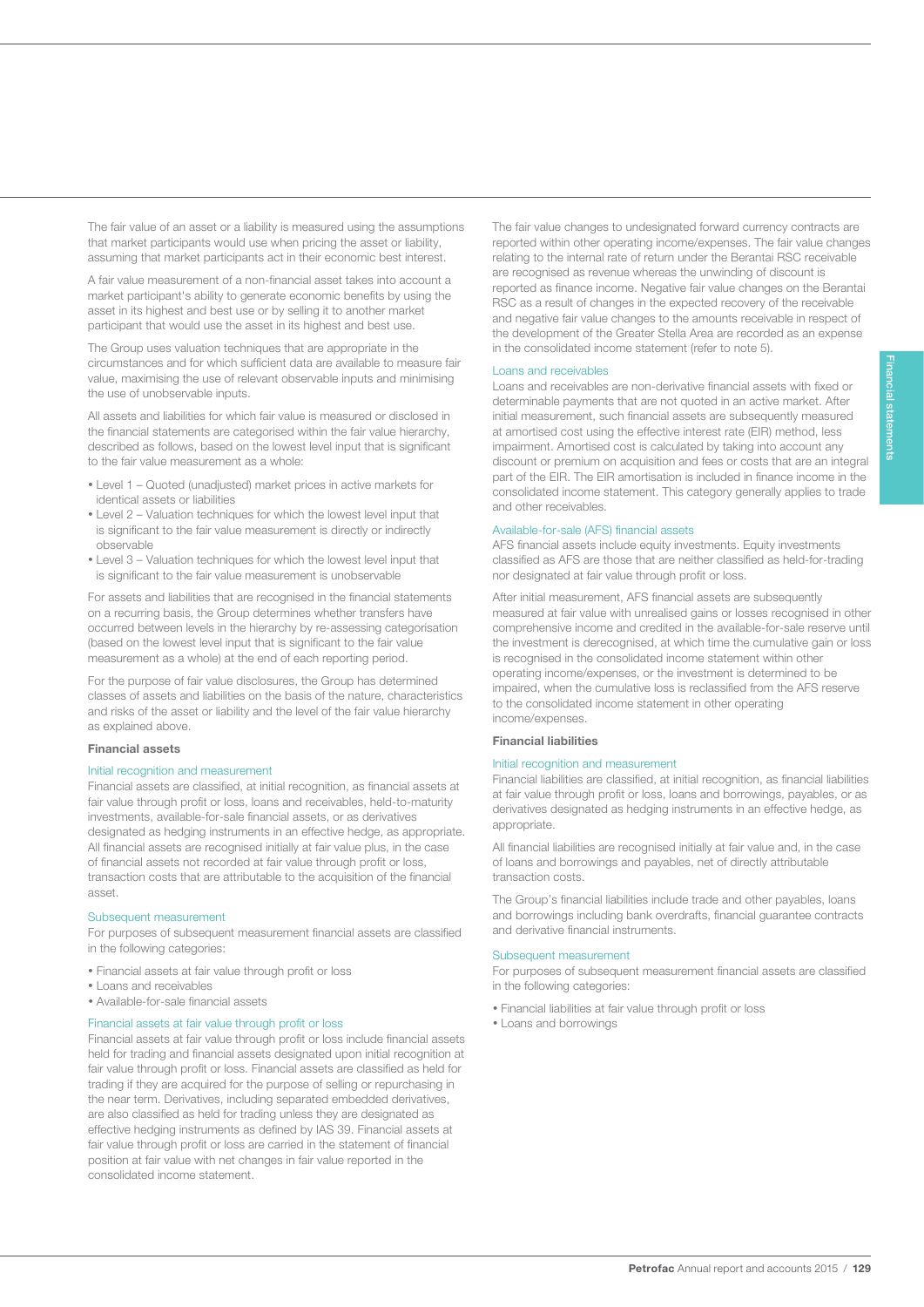### 2 Summary of significant accounting policies continued

#### Financial liabilities at fair value through profit or loss

Financial liabilities at fair value through profit or loss include financial liabilities held for trading and financial liabilities designated upon initial recognition as at fair value through profit or loss.

Financial liabilities are classified as held for trading if they are incurred for the purpose of repurchasing in the near term. This category also includes derivative financial instruments entered into by the Group that are not designated as hedging instruments in hedge relationships as defined by IAS 39. Separated embedded derivatives are also classified as held for trading unless they are designated as effective hedging instruments.

Gains or losses on liabilities held for trading are recognised in the statement of profit or loss.

Financial liabilities designated upon initial recognition at fair value through profit or loss are designated at the initial date of recognition, and only if the criteria in IAS 39 are satisfied. The Group has not designated any financial liability as at fair value through profit or loss.

#### Loans and borrowings

This is the category most relevant to the Group. After initial recognition, interest-bearing loans and borrowings are subsequently measured at amortised cost using the EIR method. Gains and losses are recognised in profit or loss when the liabilities are derecognised as well as through the EIR amortisation process.

Amortised cost is calculated by taking into account any discount or premium on acquisition and fees or costs that are an integral part of the EIR. The EIR amortisation is included as finance costs in the statement of profit or loss.

This category generally applies to interest-bearing loans and borrowings. For more information, refer to note 25.

#### De-recognition of financial assets and liabilities

#### Financial assets

A financial asset (or, where applicable, a part of a financial asset) is de-recognised where:

- The rights to receive cash flows from the asset have expired
- The Group retains the right to receive cash flows from the asset, but has assumed an obligation to pay them in full without material delay to a third party under a 'pass-through' arrangement; or
- The Group has transferred its rights to receive cash flows from the asset and either (a) has transferred substantially all the risks and rewards of the asset, or (b) has neither transferred nor retained substantially all the risks and rewards of the asset, but has transferred control of the asset

#### Financial liabilities

A financial liability is de-recognised when the obligation under the liability is discharged or cancelled or expires.

If an existing financial liability is replaced by another from the same lender, on substantially different terms, or the terms of an existing liability are substantially modified, such an exchange or modification is treated as a de-recognition of the original liability and the recognition of a new liability such that the difference in the respective carrying amounts together with any costs or fees incurred are recognised in the consolidated income statement.

#### Offsetting of financial instruments

Financial assets and financial liabilities are offset and the net amount is reported in the consolidated statement of financial position if there is a currently enforceable legal right to offset the recognised amounts and there is an intention to settle on a net basis, to realise the assets and settle the liabilities simultaneously.

#### Pensions and other long-term employment benefits

The Group has various defined contribution pension schemes in accordance with the local conditions and practices in the countries in which it operates. The amount charged to the consolidated income statement in respect of pension costs reflects the contributions payable in the year. Differences between contributions payable during the year and contributions actually paid are shown as either accrued liabilities or prepaid assets in the statement of financial position.

The Group's other long-term employment benefits are provided in accordance with the labour laws of the countries in which the Group operates, further details of which are given in note 26.

#### Share-based payment transactions

Employees (including Directors) of the Group receive remuneration in the form of share-based payment transactions, whereby employees render services in exchange for shares or rights over shares ('equity-settled transactions').

#### Equity-settled transactions

The cost of equity-settled transactions with employees is measured by reference to the fair value at the date on which they are granted. In valuing equity-settled transactions, no account is taken of any service or performance conditions, other than conditions linked to the price of the shares of Petrofac Limited ('market conditions'), if applicable.

The cost of equity-settled transactions is recognised, together with a corresponding increase in equity, over the period in which the relevant employees become fully entitled to the award (the 'vesting period'). The cumulative expense recognised for equity-settled transactions at each reporting date until the vesting date reflects the extent to which the vesting period has expired and the Group's best estimate of the number of equity instruments that will ultimately vest. The income statement charge or credit for a period represents the movement in cumulative expense recognised as at the beginning and end of that period.

No expense is recognised for awards that do not ultimately vest, except for awards where vesting is conditional upon a market or non-vesting condition, which are treated as vesting irrespective of whether or not the market or non-vesting condition is satisfied, provided that all other performance conditions and service conditions are satisfied. Equity awards cancelled are treated as vesting immediately on the date of cancellation, and any expense not recognised for the award at that date is recognised in the consolidated income statement.

#### Petrofac Employee Benefit Trusts

The Petrofac Employee Benefit Trust and the Petrofac Joint Venture Companies Employee Benefit Trust warehouse ordinary shares purchased to satisfy various new share scheme awards made to the employees of the Company and its joint venture partner employees, which will be transferred to the members of the schemes on their respective vesting dates subject to satisfying any performance conditions of each scheme. The trusts continue to be included in the Group financial statements under IFRS 10.

#### Treasury shares

For the purpose of making awards under the Group's employee share schemes, shares in the Company are purchased and held by the Petrofac Employee Benefit Trust and the Petrofac Joint Venture Companies Employee Benefit Trust. All these shares have been classified in the statement of financial position as treasury shares within equity. Shares vested during the year are satisfied with these shares.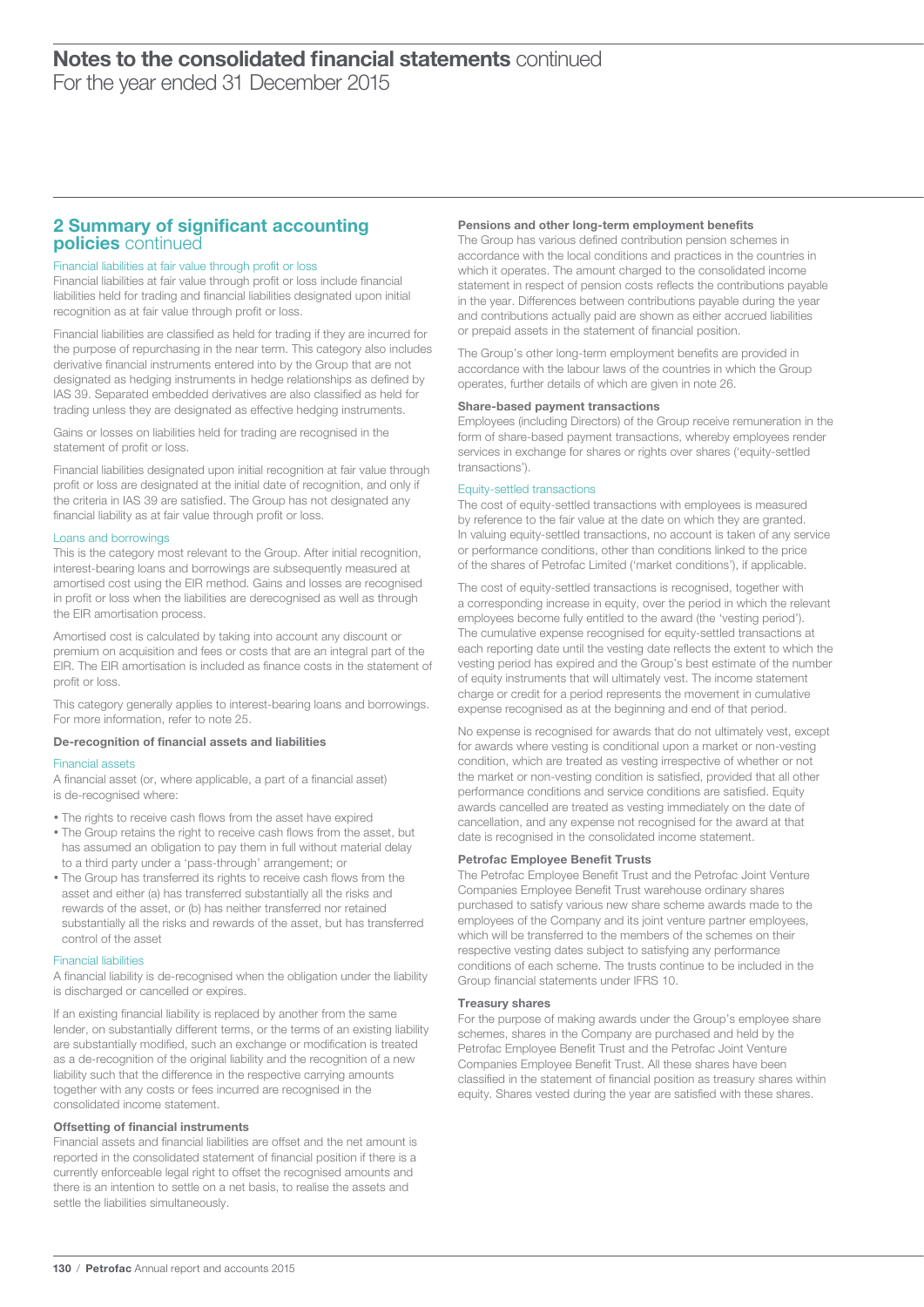#### Leases

131

The determination of whether an arrangement is or contains a lease is based on the substance of the arrangement at inception date and whether the fulfilment of the arrangement is dependent on the use of a specific asset or assets or the arrangement conveys the right to use the asset.

Leases are classified as finance leases whenever the terms of the lease transfer substantially all the risks and rewards of ownership to the lessee. All other leases are classified as operating leases.

Assets held under finance leases are recognised as non-current assets of the Group at the lower of their fair value at the date of commencement of the lease and the present value of the minimum lease payments. These assets are depreciated on a straight-line basis over the shorter of the useful life of the asset and the lease term. The corresponding liability to the lessor is included in the consolidated statement of financial position as a finance lease obligation. Lease payments are apportioned between finance costs in the income statement and reduction of the lease obligation so as to achieve a constant rate of interest on the remaining balance of the liability.

The Group has entered into various operating leases the payments for which are recognised as an expense in the consolidated income statement on a straight-line basis over the lease terms.

#### Pre-contract/bid costs

Pre-contract/bid costs incurred are recognised as an expense until there is a high probability that the contract will be awarded, after which all further costs are recognised as assets and expensed over the life of the contract.

#### Revenue recognition

Revenue is recognised to the extent that it is probable economic benefits will flow to the Group and the revenue can be reliably measured. The following specific recognition criteria also apply:

#### Onshore Engineering & Construction

Revenues from fixed-price lump-sum contracts are recognised using the percentage-of-completion method, based on surveys of work performed once the outcome of a contract can be estimated reliably. In the early stages of contract completion, when the outcome of a contract cannot be estimated reliably, contract revenues are recognised only to the extent of costs incurred that are expected to be recoverable.

Revenues from cost-plus-fee contracts are recognised on the basis of costs incurred during the year plus the fee earned measured by the cost-to-cost method.

Revenues from reimbursable contracts are recognised in the period in which the services are provided based on the agreed contract schedule of rates.

Provision is made for all losses expected to arise on completion of contracts entered into at the statement of financial position date, whether or not work has commenced on these contracts.

Incentive payments are included in revenue when the contract is sufficiently advanced that it is probable that the specified performance standards will be met or exceeded and the amount of the incentive payments can be measured reliably. Variation orders are only included in revenue when it is probable they will be accepted and can be measured reliably and claims are only included in revenue when negotiations have reached an advanced stage such that it is probable that the claim will be accepted and can be measured reliably.

#### Offshore Projects & Operations and Engineering & Consulting Services

Revenues from reimbursable contracts are recognised in the period in which the services are provided based on the agreed contract schedule of rates.

Revenues from fixed-price contracts are recognised on the percentageof-completion method, measured by milestones completed or earned value once the outcome of a contract can be estimated reliably. In the early stages of contract completion, when the outcome of a contract cannot be estimated reliably, contract revenues are recognised only to the extent of costs incurred that are expected to be recoverable.

Incentive payments are included in revenue when the contract is sufficiently advanced that it is probable that the specified performance standards will be met or exceeded and the amount of the incentive payments can be measured reliably. Claims are only included in revenue when negotiations have reached an advanced stage such that it is probable the claim will be accepted and can be measured reliably.

#### Integrated Energy Services

Equity Upstream Investments

Oil and gas revenues comprise the Group's share of sales from the processing or sale of hydrocarbons from the Group's Equity Upstream Investments on an entitlement basis, when the significant risks and rewards of ownership have been passed to the buyer.

#### Production Enhancement Contracts

Revenue from production enhancement contracts is recognised based on the volume of hydrocarbons produced in the period and the agreed tariff and the reimbursement arrangement for costs incurred.

#### Risk Services Contract (RSC)

Revenue from the Risk Services Contract is recognised as follows:

- The construction services element of the RSC is accounted for using a percentage-of-completion method at the end of the reporting period measured on the basis of the extent of the schedule of work completed to date. Due to uncertainties about the eventual financial outcome of the construction work no margin is recognised in the early stages of the construction and revenues are only recognised to the extent of costs until the outcome can be estimated reliably
- The operation and management activities revenues/margins are recognised on a proportionate basis over the life of the contract on the basis of the level of operating expenditure incurred each year
- The total remuneration fee is a multiple of the estimated capital expenditure (control budget agreed with the customer) with this multiple designed to deliver the contractor's internal rate of return which is determined by the contractor's performance against a matrix of KPIs which include actual cost of field development vs control budget set, the time taken to achieve first gas from the field and the timing of final project completion
- Payment of cost recovery commences from first oil/gas in equal quarterly instalments over seven years and payment of the remuneration fee commences from the quarter following completion of the construction phase of the project and concludes at the end of the RSC term. These receivable amounts under the RSC are classified as a financial asset at fair value through profit or loss as the contract is managed and the performance evaluated by management on a fair value basis. For measurement purposes, fair value principles are applied to calculate the present value of earned remuneration under the contract by discounting back to present value and then splitting between due within one year and long-term receivables within other financial assets (see note 16 on page 148)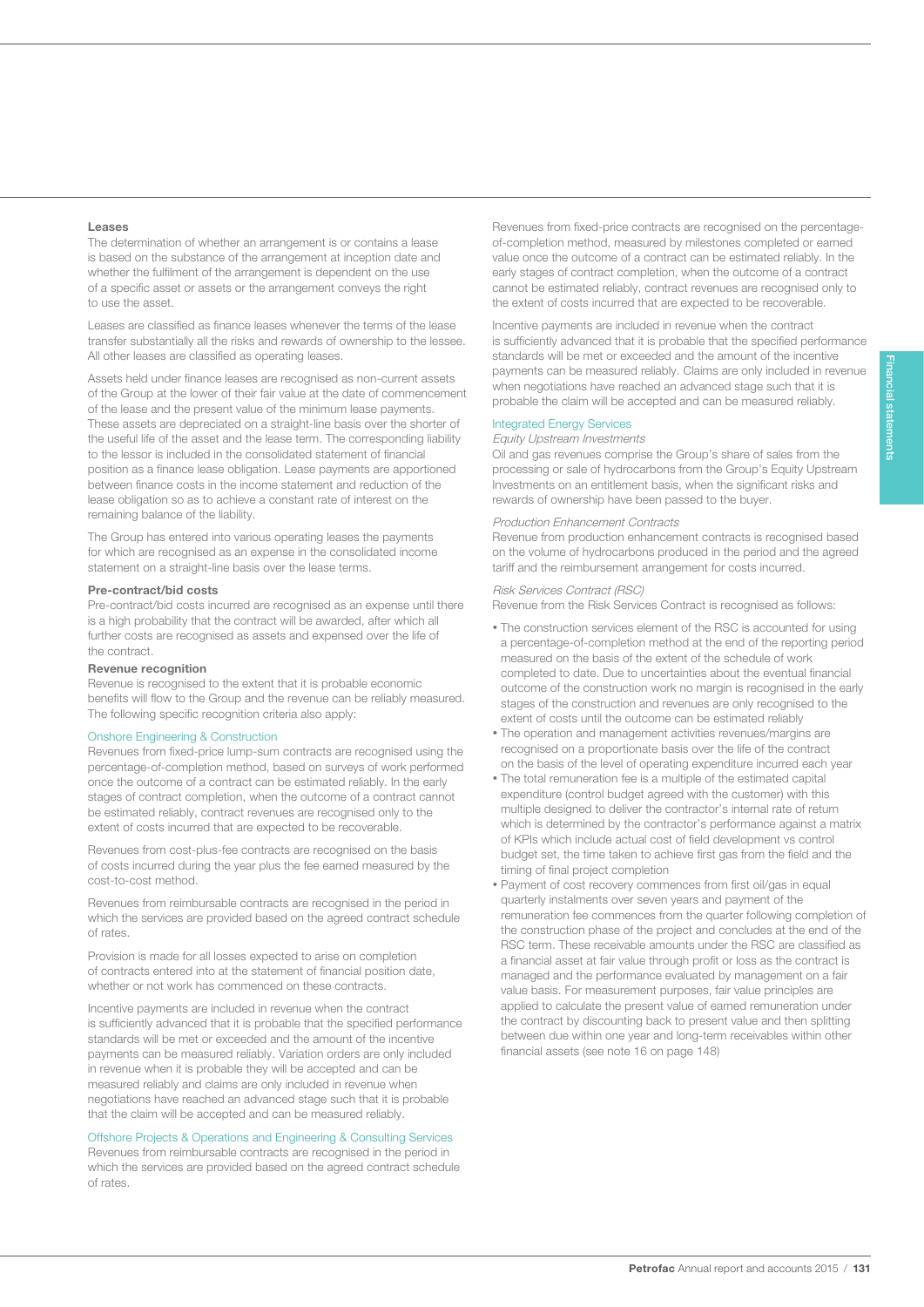### 2 Summary of significant accounting policies continued

#### Income taxes

Income tax expense represents the sum of current income tax and deferred tax.

Current income tax assets and liabilities for the current and prior periods are measured at the amount expected to be recovered from, or paid to the taxation authorities. Taxable profit differs from profit as reported in the consolidated income statement because it excludes items of income or expense that are taxable or deductible in other years and it further excludes items that are never taxable or deductible. The Group's liability for current tax is calculated using tax rates that have been enacted or substantively enacted by the statement of financial position date.

Deferred tax is recognised on all temporary differences at the statement of financial position date between the carrying amounts of assets and liabilities in the financial statements and the corresponding tax bases used in the computation of taxable profit, with the following exceptions:

- Where the temporary difference arises from the initial recognition of goodwill or of an asset or liability in a transaction that is not a business combination that at the time of the transaction affects neither accounting nor taxable profit or loss
- In respect of taxable temporary differences associated with investments in subsidiaries, associates and joint ventures, where the timing of reversal of the temporary differences can be controlled and it is probable that the temporary differences will not reverse in the foreseeable future; and
- Deferred tax assets are recognised only to the extent that it is probable that a taxable profit will be available against which the deductible temporary differences carried forward tax credits or tax losses can be utilised

The carrying amount of deferred tax assets is reviewed at each statement of financial position date and reduced to the extent that it is no longer probable that sufficient taxable profit will be available to allow all or part of the deferred tax assets to be utilised. Unrecognised deferred tax assets are reassessed at each statement of financial position date and are recognised to the extent that it has become probable that future taxable profit will allow the deferred tax asset to be recovered.

Deferred tax assets and liabilities are measured on an undiscounted basis at the tax rates that are expected to apply when the asset is realised or the liability is settled, based on tax rates and tax laws enacted or substantively enacted at the statement of financial position date.

Current and deferred tax is charged or credited directly to other comprehensive income or equity if it relates to items that are credited or charged to, respectively, other comprehensive income or equity. Otherwise, income tax is recognised in the consolidated income statement.

#### Derivative financial instruments and hedging

The Group uses derivative financial instruments such as forward currency contracts and oil price collars and forward contracts to hedge its risks associated with foreign currency and oil price fluctuations. Such derivative financial instruments are initially recognised at fair value on the date on which a derivative contract is entered into and are subsequently re-measured at fair value. Derivatives are carried as assets when the fair value is positive and as liabilities when the fair value is negative.

Any gains or losses arising from changes in the fair value of derivatives that do not qualify for hedge accounting are taken to the consolidated income statement.

The fair value of forward currency contracts is calculated by reference to current forward exchange rates for contracts with similar maturity profiles. The fair value of oil price collar contracts is determined by reference to market values for similar instruments.

For the purposes of hedge accounting, hedges are classified as:

- Fair value hedges when hedging the exposure to changes in the fair value of a recognised asset or liability; or
- Cash flow hedges when hedging exposure to variability in cash flows that is either attributable to a particular risk associated with a recognised asset or liability or a highly probable forecast transaction

The Group formally designates and documents the relationship between the hedging instrument and the hedged item at the inception of the transaction, as well as its risk management objectives and strategy for undertaking various hedge transactions. The documentation also includes identification of the hedging instrument, the hedged item or transaction, the nature of risk being hedged and how the Group will assess the hedging instrument's effectiveness in offsetting the exposure to changes in the hedged item's fair value or cash flows attributable to the hedged risk. The Group also documents its assessment, both at hedge inception and on an ongoing basis, of whether the derivatives that are used in the hedging transactions are highly effective in offsetting changes in fair values or cash flows of the hedged items.

The treatment of gains and losses arising from revaluing derivatives designated as hedging instruments depends on the nature of the hedging relationship, as follows:

#### Cash flow hedges

For cash flow hedges, the effective portion of the gain or loss on the hedging instrument is recognised directly in other comprehensive income in net unrealised gains/(losses) on derivatives, while the ineffective portion is recognised in the consolidated income statement. Amounts taken to other comprehensive income are transferred to the consolidated income statement when the hedged transaction affects the consolidated income statement.

If the hedging instrument expires or is sold, terminated or exercised without replacement or rollover, or if its designation as a hedge is revoked, any cumulative gain or loss previously recognised in other comprehensive income remains separately in equity until the forecast transaction occurs and affects the consolidated income statement. When a forecast transaction is no longer expected to occur, the cumulative gain or loss that was reported in other comprehensive income is immediately transferred to the consolidated income statement.

#### Embedded derivatives

Contracts are assessed for the existence of embedded derivatives at the date that the Group first becomes party to the contract, with reassessment only if there is a change to the contract that significantly modifies the cash flows. Embedded derivatives which are not clearly and closely related to the underlying asset, liability or transaction are separated and accounted for as standalone derivatives.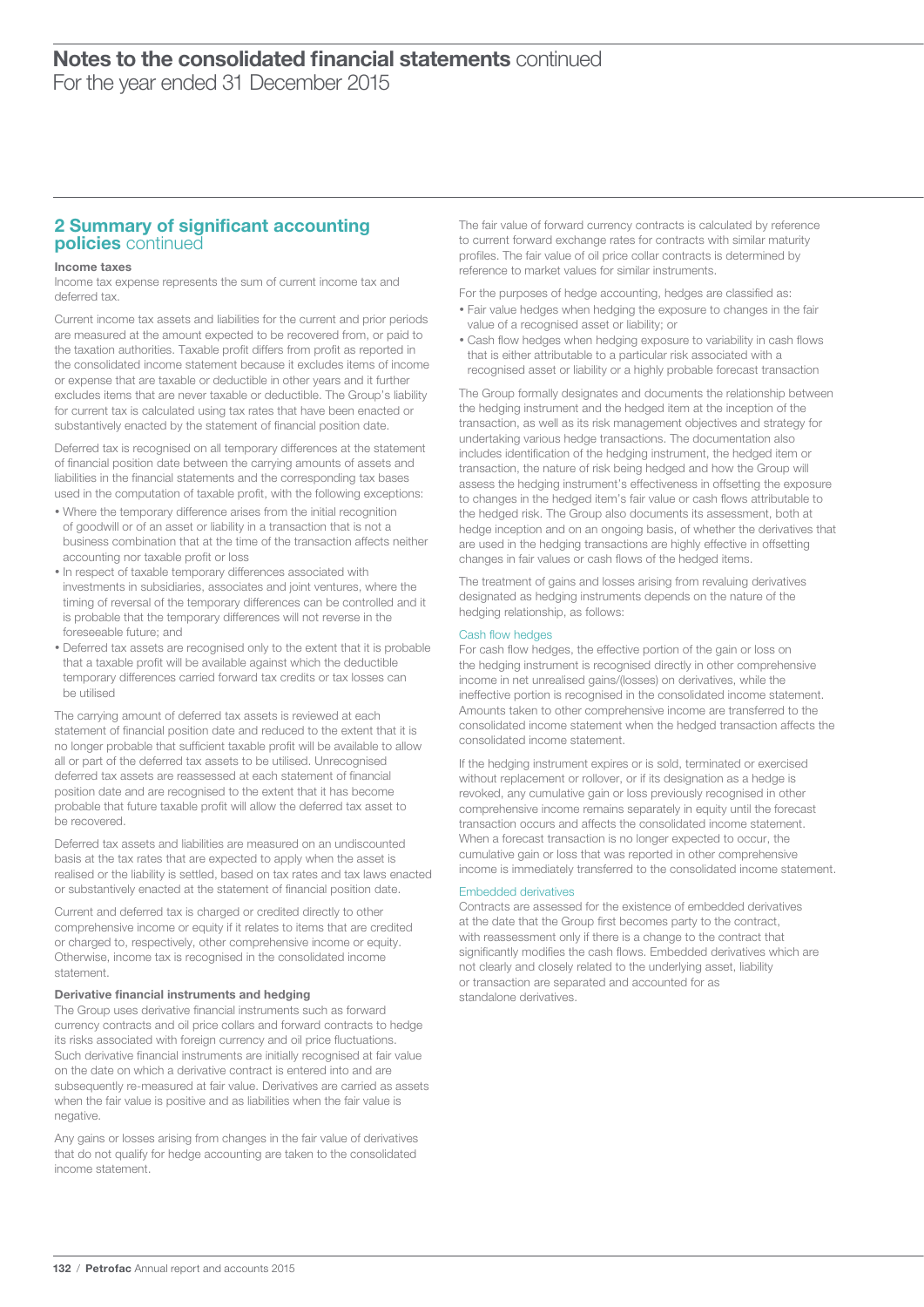# 3 Segment information

133

The Group delivers its services through the four reporting segments set out below:

- Onshore Engineering & Construction which provides engineering, procurement and construction project execution services to the onshore oil and gas industry
- Offshore Projects & Operations which provides offshore engineering, operations and maintenance onshore and offshore and engineering, procurement and construction project execution services to the offshore oil and gas industry
- Engineering & Consulting Services which provides technical engineering, consultancy, conceptual design, front end engineering and design (FEED) and project management consultancy (PMC) across all sectors including renewables
- Integrated Energy Services which co-invests with partners in oil and gas production, processing and transportation assets, provides production improvement services under value aligned commercial structures and oil and gas related technical competency training and consultancy services

Management separately monitors the trading results of its four reporting segments for the purpose of making an assessment of their performance and for making decisions about how resources are allocated. Interest costs and income arising from borrowings and cash balances which are not directly attributable to individual operating segments are allocated to Corporate rather than allocated to individual segments. In addition, certain shareholder services related overheads, intra-group financing and consolidation adjustments are managed at a corporate level and are not allocated to reporting segments

The presentation of the Group results below also separately identifies the effect of the Laggan-Tormore loss, asset impairments, certain remeasurements, restructuring and redundancy costs, contract migration costs and material deferred tax movements arising due to foreign exchange differences in jurisdictions where tax is computed based on the functional currency of the country. Results excluding these non-recurring items are used by management and presented in order to provide readers with a clear and consistent presentation of the underlying operating performance of the business.

The following tables represent revenue and profit information relating to the Group's reporting segments for the year ended 31 December 2015.

### Year ended 31 December 2015

|                                                                                             | Onshore<br>Engineering &<br>Construction<br>US\$m | Offshore<br>Projects &<br>Operations<br>US\$m | Engineering &<br>Consulting<br>Services<br>US\$m | Integrated<br>Energy<br>Services<br>US\$m | Corporate<br>& others<br>US\$m | Consolidation<br>adjustments<br>& eliminations<br>US\$m | <b>Business</b><br>performance<br>US\$m | Exceptional<br>items and certain<br>re-measurements<br>US\$m | Total<br>US\$m |
|---------------------------------------------------------------------------------------------|---------------------------------------------------|-----------------------------------------------|--------------------------------------------------|-------------------------------------------|--------------------------------|---------------------------------------------------------|-----------------------------------------|--------------------------------------------------------------|----------------|
| Revenue                                                                                     |                                                   |                                               |                                                  |                                           |                                |                                                         |                                         |                                                              |                |
| External sales                                                                              | 4,368                                             | 1,458                                         | 502                                              | 516                                       | $\overline{a}$                 | $\overline{\phantom{0}}$                                | 6,844                                   |                                                              | 6,844          |
| Inter-segment sales                                                                         | 15                                                | 26                                            | 213                                              | 15                                        |                                | (269)                                                   |                                         |                                                              |                |
| <b>Total revenue</b>                                                                        | 4,383                                             | 1,484                                         | 715                                              | 531                                       | $\qquad \qquad -$              | (269)                                                   | 6,844                                   | $\overline{\phantom{0}}$                                     | 6,844          |
| <b>Segment results</b>                                                                      | 425                                               | 66                                            | 70                                               | 33                                        | $\overline{7}$                 | (1)                                                     | 600                                     | (354)                                                        | 246            |
| Laggan-Tormore<br>loss                                                                      | (480)                                             |                                               |                                                  |                                           |                                |                                                         | (480)                                   |                                                              | (480)          |
| Unallocated<br>corporate costs                                                              |                                                   |                                               |                                                  |                                           | (18)                           |                                                         | (18)                                    |                                                              | (18)           |
| Profit/(loss) before<br>tax and finance<br>income/(costs)                                   | (55)                                              | 66                                            | 70                                               | 33                                        | (11)                           | (1)                                                     | 102                                     | (354)                                                        | (252)          |
| Share of profits<br>/(losses) of<br>associates/joint<br>ventures                            |                                                   | 1                                             | (1)                                              | 10                                        |                                |                                                         | 10                                      | (1)                                                          | 9              |
| Finance costs                                                                               |                                                   |                                               | $\overline{\phantom{a}}$                         | (53)                                      | (48)                           |                                                         | (101)                                   | $\overline{a}$                                               | (101)          |
| Finance income                                                                              |                                                   |                                               |                                                  | 8                                         | 1                              |                                                         | 9                                       |                                                              | 9              |
| Profit/(loss) before<br>income tax                                                          | (55)                                              | 67                                            | 69                                               | (2)                                       | (58)                           | (1)                                                     | 20                                      | (355)                                                        | (335)          |
| Income tax<br>(expense)/credit                                                              | (48)                                              | 1                                             | (19)                                             | $\overline{7}$                            | $\overline{4}$                 |                                                         | (55)                                    | (3)                                                          | (58)           |
| Laggan-Tormore<br>tax relief                                                                | 49                                                |                                               |                                                  |                                           |                                |                                                         | 49                                      |                                                              | 49             |
| Non-controlling<br>interests                                                                | (5)                                               |                                               |                                                  |                                           |                                |                                                         | (5)                                     |                                                              | (5)            |
| Profit/(loss) for<br>the year<br>attributable to<br><b>Petrofac Limited</b><br>shareholders | (59)                                              | 68                                            | 50                                               | 5                                         | (54)                           | (1)                                                     | 9                                       | (358)                                                        | (349)          |

Petrofac Annual report and accounts 2015 / 133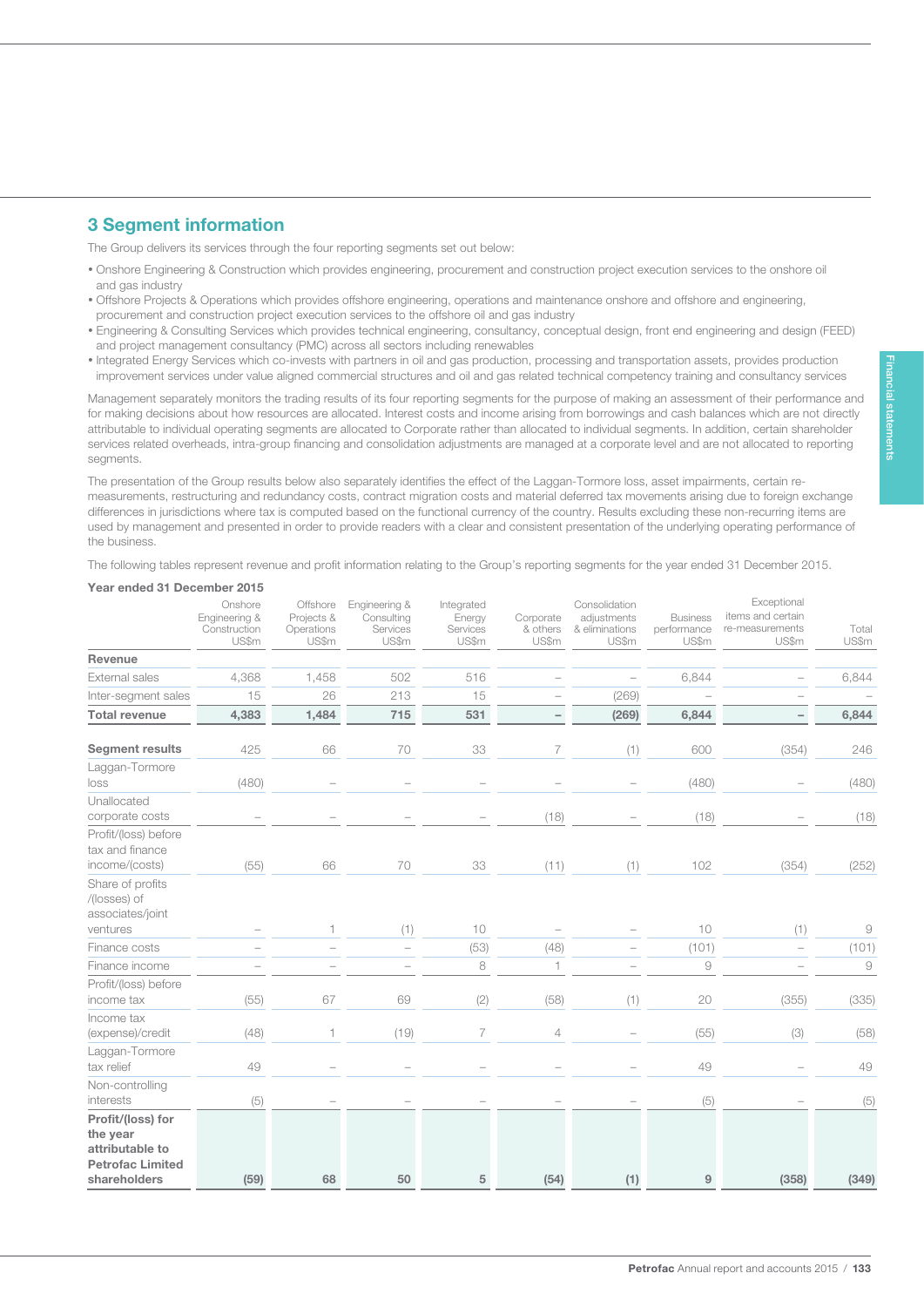# 134 Notes to the consolidated financial statements continued

For the year ended 31 December 2015

# 3 Segment information continued

|                                               | Onshore<br>Engineering &<br>Construction<br>US\$m | Offshore<br>Projects &<br>Operations<br>US\$m | Engineering &<br>Consulting<br>Services<br>US\$m | Integrated<br>Energy<br>Services<br>US\$m | Corporate<br>& others<br>US\$m | Consolidation<br>adjustments<br>& eliminations<br>US\$m | Total<br>US\$m |
|-----------------------------------------------|---------------------------------------------------|-----------------------------------------------|--------------------------------------------------|-------------------------------------------|--------------------------------|---------------------------------------------------------|----------------|
| Other segment information                     |                                                   |                                               |                                                  |                                           |                                |                                                         |                |
| Capital expenditures:                         |                                                   |                                               |                                                  |                                           |                                |                                                         |                |
| Property, plant and equipment                 | 35                                                | 121                                           | 6                                                | 95                                        | 3                              |                                                         | 260            |
| Intangible oil and gas assets                 |                                                   |                                               |                                                  | 10                                        |                                |                                                         | 10             |
| Charges:                                      |                                                   |                                               |                                                  |                                           |                                |                                                         |                |
| Depreciation                                  | 46                                                |                                               | 9                                                | 124                                       | 9                              |                                                         | 196            |
| Amortisation and write off                    |                                                   |                                               |                                                  | 4                                         |                                |                                                         | 4              |
| Exceptional items and certain re-measurements | 5                                                 | 23                                            |                                                  | 330                                       |                                |                                                         | 358            |
| Other long-term employment benefits           | 20                                                |                                               |                                                  |                                           |                                |                                                         | 22             |
| Share-based payments                          | 15                                                | 3                                             |                                                  | $\mathcal{D}$                             | ◠                              |                                                         | 23             |

#### Year ended 31 December 2014

|                                                                                             | Onshore<br>Engineering &<br>Construction<br>US\$m | Offshore<br>Projects &<br>Operations<br>US\$m             | Engineering &<br>Consulting<br>Services<br>US\$m | Integrated<br>Energy<br>Services<br>US\$m | Corporate<br>& others<br>US\$m | Consolidation<br>adjustments<br>& eliminations<br>US\$m | <b>Business</b><br>performance<br>US\$m | Integrated<br><b>Energy Services</b><br>exceptional<br>items and certain<br>re-measurements<br>US\$m | Total<br>US\$m |
|---------------------------------------------------------------------------------------------|---------------------------------------------------|-----------------------------------------------------------|--------------------------------------------------|-------------------------------------------|--------------------------------|---------------------------------------------------------|-----------------------------------------|------------------------------------------------------------------------------------------------------|----------------|
| <b>Revenue</b>                                                                              |                                                   |                                                           |                                                  |                                           |                                |                                                         |                                         |                                                                                                      |                |
| External sales                                                                              | 3,207                                             | 2,000                                                     | 276                                              | 768                                       |                                | 1(10)                                                   | 6,241                                   |                                                                                                      | 6,241          |
| Inter-segment sales                                                                         | 34                                                | $\mathcal{G}% _{M_{1},M_{2}}^{\alpha,\beta}(\mathcal{G})$ | 161                                              | 14                                        |                                | (218)                                                   |                                         |                                                                                                      |                |
| <b>Total revenue</b>                                                                        | 3,241                                             | 2,009                                                     | 437                                              | 782                                       | -                              | (228)                                                   | 6,241                                   |                                                                                                      | 6,241          |
| <b>Segment results</b>                                                                      | 595                                               | 119                                                       | 39                                               | 165                                       | (4)                            | 211                                                     | 925                                     | (463)                                                                                                | 462            |
| Laggan-Tormore<br>loss                                                                      | (200)                                             | (30)                                                      | $\overline{\phantom{0}}$                         |                                           | $\overline{\phantom{a}}$       | $\overline{\phantom{0}}$                                | (230)                                   |                                                                                                      | (230)          |
| Unallocated<br>corporate costs                                                              |                                                   |                                                           |                                                  |                                           | (11)                           |                                                         | (11)                                    |                                                                                                      | (11)           |
| Profit/(loss) before<br>tax and finance<br>income/(costs)                                   | 395                                               | 89                                                        | 39                                               | 165                                       | (15)                           | 11                                                      | 684                                     | (463)                                                                                                | 221            |
| Share of profits of<br>associates/joint<br>ventures                                         |                                                   |                                                           | $\overline{\phantom{0}}$                         | $\overline{7}$                            | $\overline{a}$                 | $\overline{\phantom{0}}$                                | $\overline{7}$                          | $\overline{\phantom{0}}$                                                                             | 7              |
| Finance costs                                                                               |                                                   |                                                           | $\overline{\phantom{0}}$                         | (25)                                      | (54)                           |                                                         | (79)                                    |                                                                                                      | (79)           |
| Finance income                                                                              |                                                   |                                                           |                                                  | 20                                        | $\mathbf{2}$                   |                                                         | 22                                      |                                                                                                      | 22             |
| Profit/(loss) before<br>income tax                                                          | 395                                               | 89                                                        | 39                                               | 167                                       | (67)                           | 11                                                      | 634                                     | (463)                                                                                                | 171            |
| Income tax<br>(expense)/credit                                                              | 28                                                | (28)                                                      | (6)                                              | (36)                                      | 6                              |                                                         | (36)                                    | $\mathbf{2}$                                                                                         | (34)           |
| Laggan-Tormore<br>tax relief                                                                |                                                   | 3                                                         |                                                  |                                           |                                |                                                         | 3                                       |                                                                                                      | 3              |
| Non-controlling<br>interests                                                                | (20)                                              |                                                           |                                                  |                                           |                                |                                                         | (20)                                    |                                                                                                      | (20)           |
| Profit/(loss) for<br>the year<br>attributable to<br><b>Petrofac Limited</b><br>shareholders | 403                                               | 64                                                        | 33                                               | 131                                       | (61)                           | 11                                                      | 581                                     | (461)                                                                                                | 120            |

1 Negative elimination of external sales shown above of US\$10m represents a Group adjustment to the overall project percentage of completion on the Laggan-Tormore<br>project as OEC and OPO are reflecting in their segment's pr

<sup>2</sup> Represents release of previously eliminated margin relating to West Desaru and Berantai vessel on disposal of subsidiary.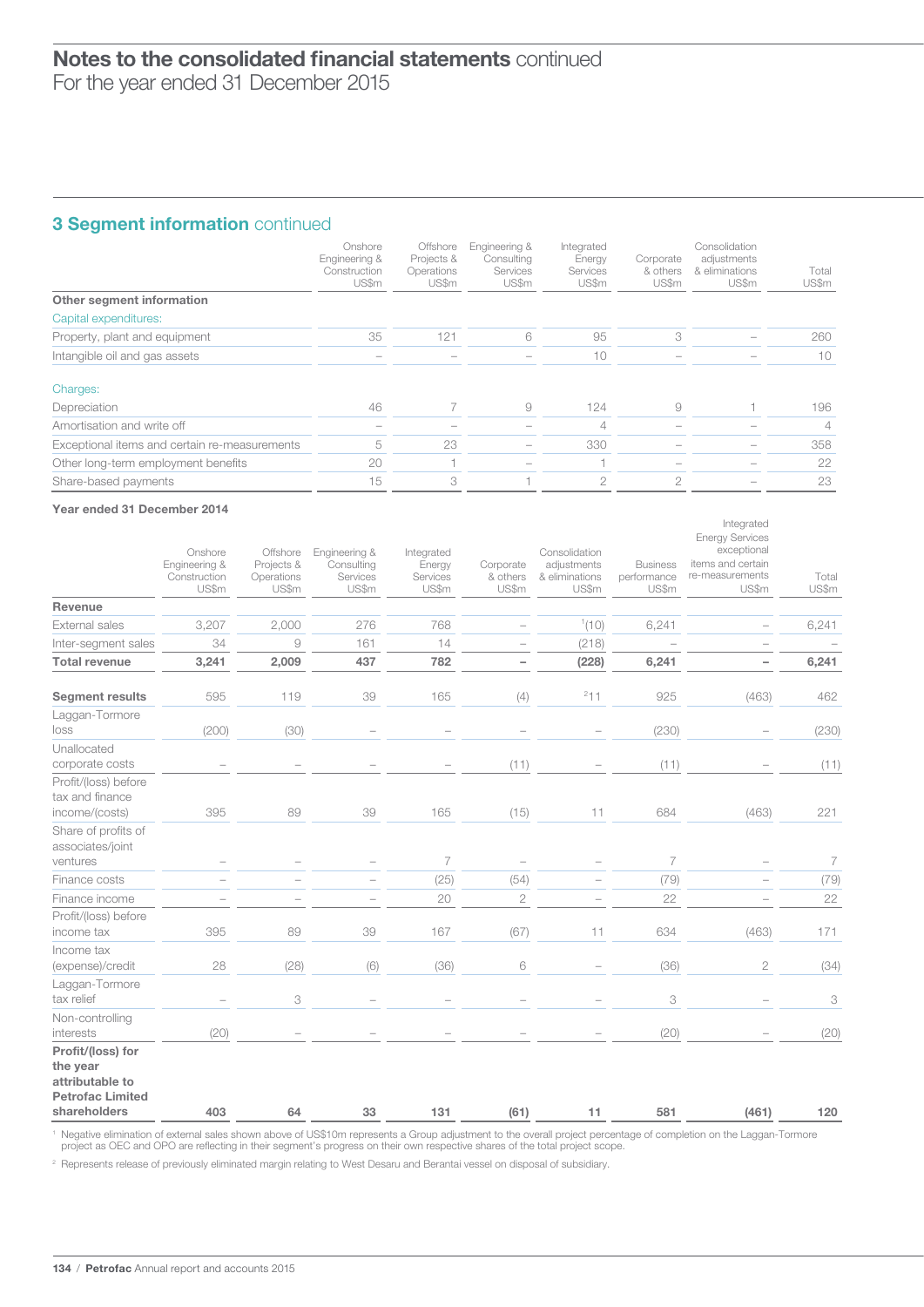|                                               | Onshore<br>Engineering &<br>Construction<br>US\$m | Offshore<br>Projects &<br>Operations<br>US\$m | Engineering &<br>Consultina<br>Services<br>US\$m | Integrated<br>Energy<br>Services<br>US\$m | Corporate<br>& others<br>US\$m | Consolidation<br>adjustments<br>& eliminations<br>US\$m | Total<br>US\$m |
|-----------------------------------------------|---------------------------------------------------|-----------------------------------------------|--------------------------------------------------|-------------------------------------------|--------------------------------|---------------------------------------------------------|----------------|
| Other segment information                     |                                                   |                                               |                                                  |                                           |                                |                                                         |                |
| Capital expenditures:                         |                                                   |                                               |                                                  |                                           |                                |                                                         |                |
| Property, plant and equipment                 | 28                                                | 171                                           | 9                                                | 437                                       | 12                             |                                                         | 668            |
| Intangible oil and gas assets                 | $\hspace{0.1mm}-\hspace{0.1mm}$                   |                                               |                                                  | 144                                       |                                |                                                         | 144            |
| Charges:                                      |                                                   |                                               |                                                  |                                           |                                |                                                         |                |
| Depreciation                                  | 43                                                | 18                                            | 6                                                | 159                                       | $\overline{4}$                 |                                                         | 230            |
| Amortisation and write off                    |                                                   |                                               |                                                  | 14                                        |                                |                                                         | 14             |
| Exceptional items and certain re-measurements |                                                   |                                               |                                                  | 463                                       |                                |                                                         | 463            |
| Other long-term employment benefits           | 18                                                |                                               |                                                  |                                           |                                |                                                         | 19             |
| Share-based payments                          | $-1$                                              | 4                                             |                                                  | 3                                         | 3                              |                                                         | 22             |

#### Geographical segments

135

The following tables present revenue from external customers based on their location and non-current assets by geographical segments for the years ended 31 December 2015 and 2014.

#### Year ended 31 December 2015

|                               | Oman             | United Arab<br>Emirates | Algeria                        | United<br>Kingdom        | Kuwait           | Malaysia                 | Saudi Arabia          | Other<br>countries       | Consolidated          |
|-------------------------------|------------------|-------------------------|--------------------------------|--------------------------|------------------|--------------------------|-----------------------|--------------------------|-----------------------|
|                               | US\$m            | US\$m                   | US\$m                          | US\$m                    | US\$m            | US\$m                    | US\$m                 | US\$m                    | US\$m                 |
| <b>Revenues</b>               |                  |                         |                                |                          |                  |                          |                       |                          |                       |
| from external                 |                  |                         |                                |                          |                  |                          |                       |                          |                       |
| customers                     | 1,408            | 1,395                   | 833                            | 804                      | 555              | 520                      | 332                   | 997                      | 6,844                 |
|                               |                  |                         |                                |                          |                  |                          |                       |                          |                       |
|                               |                  | United                  | <b>United Arab</b>             |                          |                  |                          |                       | Other                    | Consolidated          |
|                               |                  | Kingdom<br>US\$m        | Emirates<br>US\$m              | Mexico<br>US\$m          | Romania<br>US\$m | Malaysia<br>US\$m        | Tunisia<br>US\$m      | countries<br>US\$m       | US\$m                 |
| Non-current assets:           |                  |                         |                                |                          |                  |                          |                       |                          |                       |
| Property, plant and equipment |                  | 34                      | 426                            | 489                      |                  | 736                      | 52                    | 38                       | 1,775                 |
| Intangible oil and gas assets |                  | 11                      | $\overline{\phantom{0}}$       | $\overline{\phantom{0}}$ |                  | 74                       | $\mathbf{1}$          | $\overline{\phantom{0}}$ | 86                    |
| Other intangible assets       |                  | 4                       |                                | 17                       |                  | $\overline{\phantom{0}}$ |                       |                          | 21                    |
| Goodwill                      |                  | 48                      | 29                             | $\overline{\phantom{0}}$ |                  | 3                        |                       |                          | 80                    |
| Year ended 31 December 2014   |                  |                         |                                |                          |                  |                          |                       |                          |                       |
|                               | United           | <b>United Arab</b>      |                                |                          |                  |                          |                       | Other                    |                       |
|                               | Kingdom<br>US\$m | Emirates<br>US\$m       | Algeria<br>US\$m               | Malaysia<br>US\$m        | Oman<br>US\$m    | Kuwait<br>US\$m          | Saudi Arabia<br>US\$m | countries<br>US\$m       | Consolidated<br>US\$m |
| <b>Revenues</b>               |                  |                         |                                |                          |                  |                          |                       |                          |                       |
| from external                 |                  |                         |                                |                          |                  |                          |                       |                          |                       |
| customers                     | 1,401            | 925                     | 688                            | 515                      | 469              | 450                      | 355                   | 1,438                    | 6,241                 |
|                               |                  |                         |                                |                          |                  |                          |                       |                          |                       |
|                               |                  | United<br>Kingdom       | <b>United Arab</b><br>Emirates | Mexico                   | Romania          | Malaysia                 | Tunisia               | Other<br>countries       | Consolidated          |
|                               |                  | US\$m                   | US\$m                          | US\$m                    | US\$m            | US\$m                    | US\$m                 | US\$m                    | US\$m                 |
| Non-current assets:           |                  |                         |                                |                          |                  |                          |                       |                          |                       |
| Property, plant and equipment |                  | 54                      | 299                            | 421                      |                  | 800                      | 61                    | 63                       | 1,698                 |
| Intangible oil and gas assets |                  | 11                      |                                |                          |                  | 135                      | $\overline{9}$        | $\overline{1}$           | 156                   |
| Other intangible assets       |                  | $\overline{7}$          |                                | 23                       |                  | $\overline{\phantom{0}}$ |                       |                          | 30                    |
| Goodwill                      |                  | 67                      | 44                             |                          |                  | 3                        |                       |                          | 115                   |

Revenues disclosed in the above tables are based on where the project is located. Revenues representing greater than 10% of Group revenues arose from two customers amounting to US\$1,515m in the Onshore Engineering & Construction segment (2014: two customers, US\$525m in the Onshore Engineering & Construction segment and US\$449m in the Offshore Projects & Operations segment).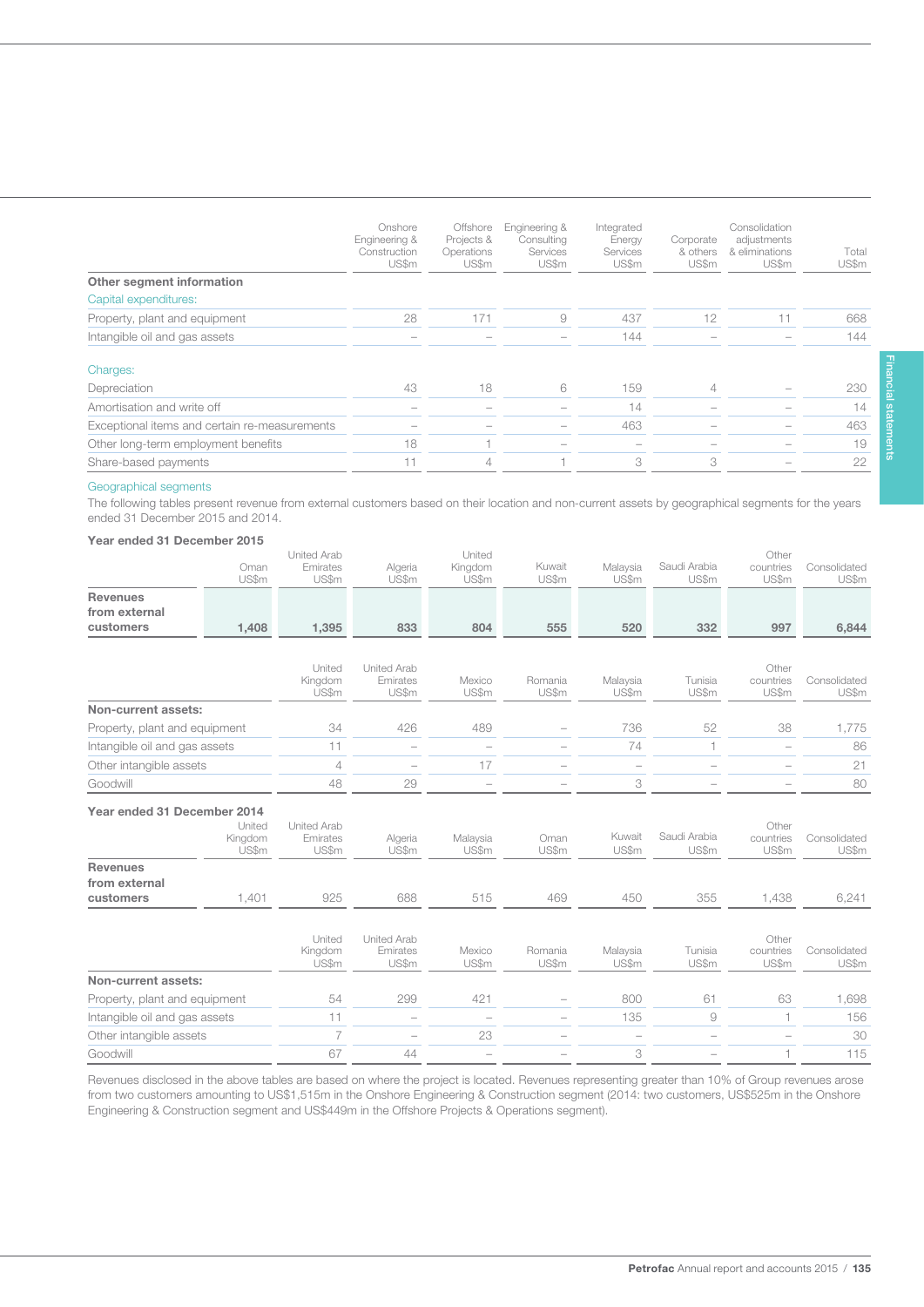### 4 Revenues and expenses

a. Revenue

|                           | 2015  | 2014  |
|---------------------------|-------|-------|
|                           | US\$m | US\$m |
| Rendering of services     | 6.700 | 6,044 |
| Sale of crude oil and gas | 144   | 197   |
|                           | 6.844 | 6.241 |

Included in revenues from rendering of services are Offshore Projects & Operations, Engineering & Consulting Services and Integrated Energy Services revenues of a 'pass-through' nature with zero or low margins amounting to US\$400m (2014: US\$226m).The revenues are included as external revenues of the Group since the risks and rewards associated with recognition are assumed by the Group.

#### b. Cost of sales

During 2015, included in cost of sales is depreciation charged on property, plant and equipment of US\$168m (2014: US\$210m) (note 10) and intangible amortisation of US\$1m (2014: US\$2m other intangible amortisation and oil and gas intangible written off amounting to US\$8m).

Also included in cost of sales are forward points and ineffective portions on derivatives designated as cash flow hedges and losses on undesignated derivatives of US\$3m (2014: US\$10m).These amounts are an economic hedge of foreign exchange risk but do not meet the criteria within IAS 39 and are most appropriately recorded in cost of sales.

#### c. Selling, general and administration expenses

|                                                      | 2015<br><b>US\$m</b> | 2014<br>US\$m |
|------------------------------------------------------|----------------------|---------------|
| Staff costs                                          | 195                  | 223           |
| Depreciation (note 10)                               | 28                   | 20            |
| Amortisation (note 13)                               |                      | 3             |
| Write off of intangible oil and gas assets (note 13) |                      |               |
| Other operating expenses                             | 102                  | 121           |
|                                                      | 328                  | 368           |

Other operating expenses consist mainly of office, travel, legal and professional and contracting staff costs.

#### d. Staff costs

|                                                  | 2015<br><b>US\$m</b> | 2014<br>US\$m |
|--------------------------------------------------|----------------------|---------------|
| <b>Total staff costs:</b>                        |                      |               |
| Wages and salaries                               | 1,209                | 1,164         |
| Social security costs                            | 58                   | 68            |
| Defined contribution pension costs               | 26                   | 23            |
| Other long-term employee benefit costs (note 26) | 22                   | 19            |
| Expense of share-based payments (note 23)        | 23                   | 22            |
|                                                  | 1.338                | .296          |

Of the US\$1,338m (2014: US\$1,296m) of staff costs shown above, US\$1,143m (2014: US\$1,073m) is included in cost of sales, with the remainder in selling, general and administration expenses.

The average number of payrolled staff employed by the Group during the year was 16,635 (2014: 16,135).

#### e. Auditor's remuneration

The Group paid the following amounts to its auditors in respect of the audit of the financial statements and for other services provided to the Group:

|                                   | 2015<br>US\$m | 2014<br>US\$m |
|-----------------------------------|---------------|---------------|
| Group audit fee                   |               | ∩             |
| Audit of accounts of subsidiaries |               |               |
| Others                            |               |               |
|                                   |               | 4             |

Others include audit related assurance services of US\$400,000 (2014: US\$380,000), tax advisory services of US\$430,000 (2014: US\$210,000), tax compliance services of US\$290,000 (2014: US\$240,000) and other non-audit services of US\$50,000 (2014: US\$40,000).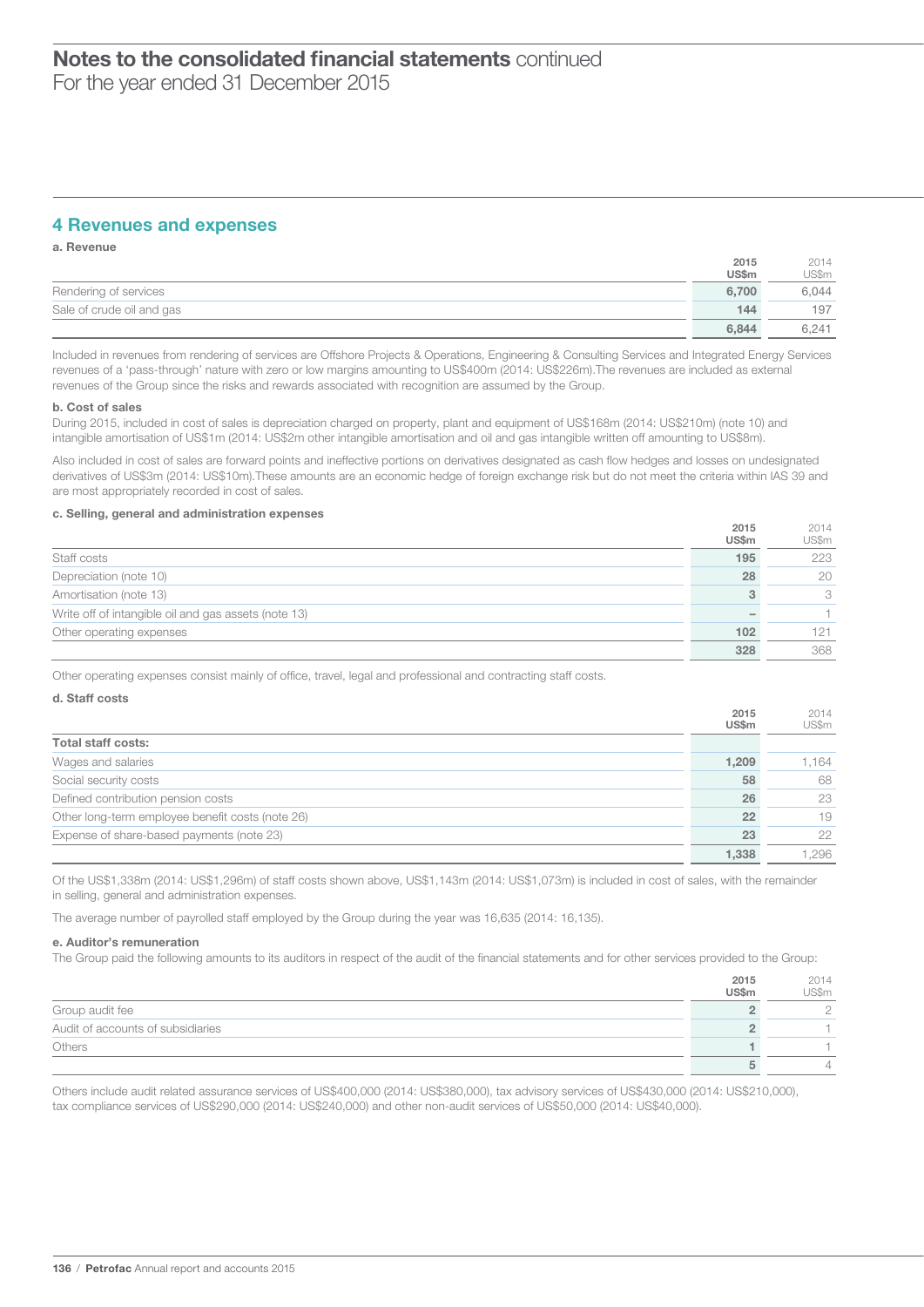#### f. Other operating income

137

|                                       | ----<br><b>US\$m</b> | _____<br>US\$m |
|---------------------------------------|----------------------|----------------|
| Gain on disposal of non-current asset |                      | 56             |
| Foreign exchange gains                |                      | 30             |
| Other income                          | ه ۱                  |                |
|                                       | 24                   | 95             |

Other income includes US\$9m contractual break fee earned in Integrated Energy Services for exiting the Bowleven Etinde project and US\$2m representing income from sale of scrap on projects in Onshore Engineering and Construction (2014: US\$5m receipt of liquidated damages from a vendor for late delivery of a MOPU).

#### Disposal of non-current asset

On 13 August 2014, the Group sold 80% of the share capital of Petrofac FPSO Holding Limited which via its subsidiaries owns interests in the FPSO Berantai, FPF3 (formerly Jasmine venture) and FPF5 (formerly Ocean Legend) to PetroFirst Infrastructure Holdings Limited for an initial cash consideration of US\$307m. At 31 December 2014, there was a further US\$34m of contingent consideration payable and this together with the initial consideration of US\$307m resulted in the recognition of a total gain on disposal of US\$56m in the IES segment in 2014, which included a fair value gain of US\$31m on initial recognition of the remaining 20% investment in associate.

During 2015, upon final completion of the disposal, the fair value of the consideration for 80% of the equity was increased by US\$7m due to the receipt of the pending investment approval by PetroFirst Infrastructure Holdings Limited. Consequently, a US\$1m fair value gain was recognised on the remaining 20% investment in associate. The consideration of US\$41m was received in full by 31 December 2015.

The gain on disposal has been computed as follows:

|                                                                                           | 2015<br><b>US\$m</b> | 2014<br>US\$m |
|-------------------------------------------------------------------------------------------|----------------------|---------------|
| Fair value of consideration for 80% of the equity received in cash                        | $\overline{7}$       | 87            |
| Proceeds from repayments of loans due from FPSO Holding Limited                           | -                    | 220           |
|                                                                                           | $\overline{7}$       | 307           |
| Fair value of contingent consideration for 80% of the equity receivable at reporting date |                      | 34            |
| <b>Total consideration</b>                                                                | $\overline{7}$       | 341           |
| Property, plant and equipment                                                             |                      | (31)          |
| Cash                                                                                      |                      | (48)          |
| Finance lease receivables                                                                 |                      | (336)         |
| Trade and other receivables                                                               |                      | (16)          |
| Debt acquisition costs                                                                    |                      | (3)           |
| Total book value of assets disposed                                                       |                      | (434)         |
| Berantai RSC project financing debt transferred                                           | ۰                    | 128           |
| Trade and other payables                                                                  |                      | 25            |
| Total book value of liabilities disposed                                                  |                      | 153           |
| Due to/due from related parties arising on disposal                                       |                      |               |
| Due from related parties                                                                  |                      | 23            |
| Due to related parties                                                                    |                      | (40)          |
|                                                                                           |                      | (17)          |
| Allocated goodwill written off (note 12)                                                  | ۰                    | (15)          |
| Transaction costs                                                                         |                      | (3)           |
| Fair value gain on initial recognition of remaining 20% investment in associate           | 1                    | 31            |
| Gain on disposal                                                                          | 8                    | 56            |

 $2014$ 

2015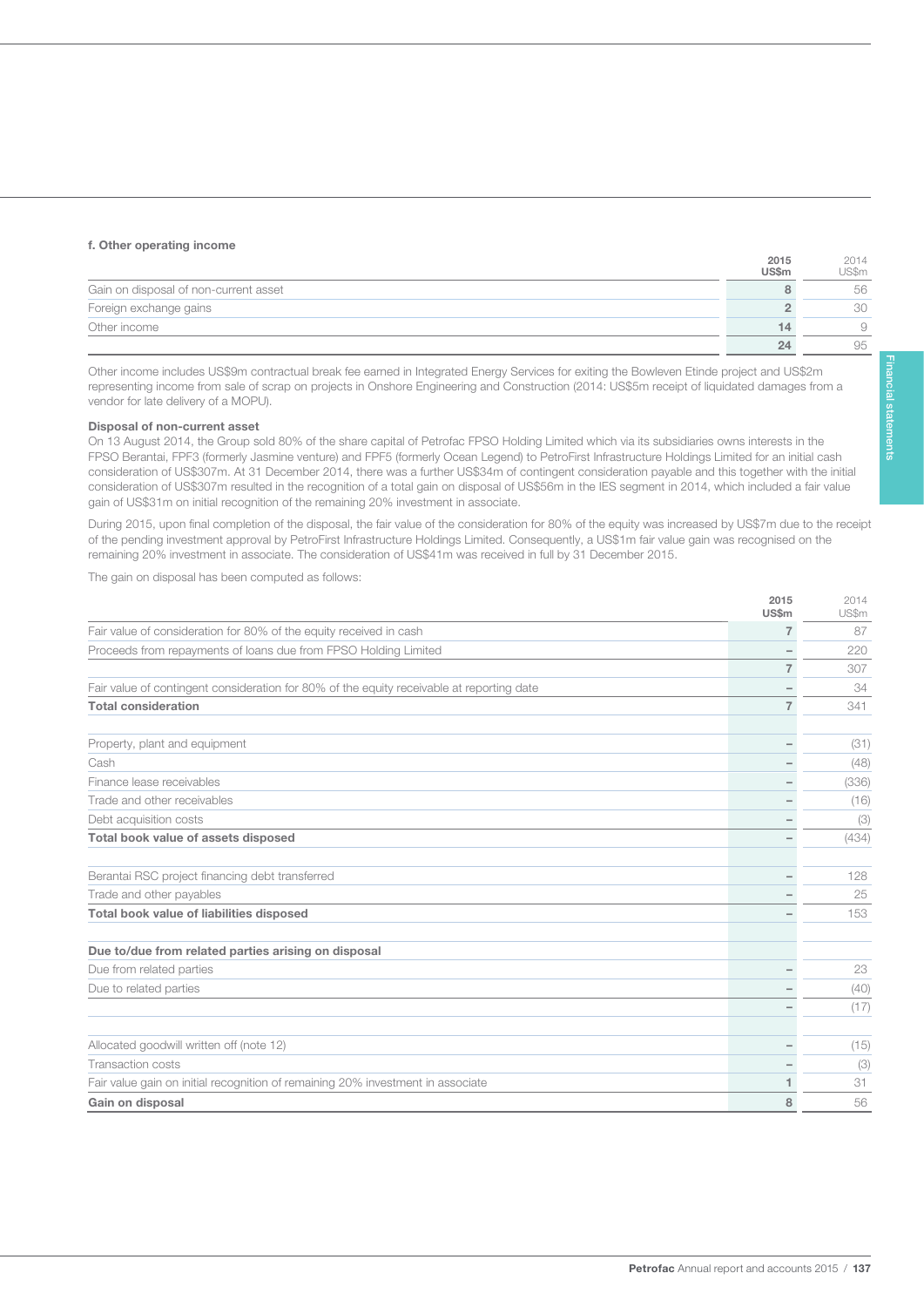### **4 Revenues and expenses continued**

#### g. Other operating expenses

|                         | 2015<br><b>US\$m</b> | 2014<br>US\$m |
|-------------------------|----------------------|---------------|
| Foreign exchange losses |                      | 39            |
| Other expenses          |                      |               |
|                         |                      | 42            |

Other expenses mainly comprise US\$2m write-off of due from related party balances relating to Professional Mechanical Repair Services Company and PetroFirst Infrastructure Limited.

### 5 Exceptional items and certain re-measurements

|                                                              | 2015         | 2014  |
|--------------------------------------------------------------|--------------|-------|
|                                                              | <b>US\$m</b> | US\$m |
|                                                              |              |       |
| Impairment of assets including goodwill                      | 95           | 172   |
| Fair value re-measurements                                   | 214          | 261   |
| Onerous leasehold property provisions and impairments        | 15           |       |
| Group reorganisation costs                                   | 17           |       |
| <b>Others</b>                                                | 14           | 30    |
|                                                              | 355          | 463   |
| Foreign exchange translation losses on deferred tax balances | 25           |       |
| Tax relief on exceptional items and certain re-measurements  | (22)         | (2)   |
|                                                              |              | (2)   |
| Income statement charge for the year                         | 358          | 461   |

#### Impairment of assets and fair value re-measurements

As a result of significantly lower commodity price expectations, the Group reviewed the carrying value of its PM304 oil and gas assets. The review was carried out on a fair value less costs of disposal basis, which was calculated to be US\$329m, using risk adjusted cash flow projections (a level 3 measurement) discounted at a post-tax rate of 9.0%. This resulted in a pre-tax impairment of US\$53m (post-tax US\$33m) which has been allocated proportionately to intangible oil and gas assets and property, plant and equipment. Management has used forward curve oil prices of US\$41 per barrel for 2016, US\$48 per barrel for 2017, US\$65 per barrel for 2018, US\$70 per barrel for 2019 and US\$75 per barrel for 2020 and beyond. A 10% decrease in commodity prices would result in an additional pre-tax impairment charge of US\$87m (post-tax US\$54m).

The Group has reviewed the carrying value of goodwill allocated to the IES portfolio in light of revised commodity price expectations and underlying asset performance during the year. As a result of this review, a further impairment charge of US\$33m (post-tax US\$33m) has been recognised in respect of IES goodwill (2014: US\$18m post-tax US\$18m).

As a result of a re-assessment of oil and gas forward prices, the Group revalued its loan receivable from Ithaca Energy in respect of the Greater Stella Area in the UK. The revaluation exercise was carried out on a fair value basis using risk adjusted cash flow projections discounted at a post-tax rate of 9.0%. This resulted in a pre-tax reduction in fair value of the Greater Stella Area receivable of US\$214m (post-tax US\$214m) (2014: US\$207m post-tax US\$207m) in the IES segment. In 2014, a revaluation charge to profit and loss of US\$54m (post-tax US\$44m) (2015: nil) was also recognised in respect of Berantai RSC in Malaysia and warrants held over shares in Seven Energy International Limited) in the IES segment.

In 2014, US\$172m of impairment charges related to the Ticleni Production Enhancement Contract in Romania (US\$134m; post-tax US\$137m), the FPSO Opportunity and OML119 in Nigeria (US\$20m; post-tax US\$25m) and IES goodwill impairment (US\$18m; post-tax US\$18m).

Fair value less costs of disposal are determined by discounting the post-tax cash flows expected to be generated from oil and gas production net of selling costs taking into account assumptions that market participants would typically use in estimating fair values. Post-tax cash flows are derived from projected production profiles for each asset taking into account forward market commodity prices over the relevant period and, where external forward prices are not available, the Group's Board-approved five year business planning assumptions are used. As each field has different reservoir characteristics and contractual terms the post-tax cash flows for each asset are calculated using individual economic models which include assumptions around the amount of recoverable reserves, production costs, life of the field/licence period and the selling price of the commodities produced.

#### Onerous leasehold property provision

US\$15m of onerous leasehold property provision represents the write-off of US\$6m of leasehold property improvements and the estimated future costs of US\$9m relating to vacant leasehold office buildings at Quattro House and Bridge View in Aberdeen, UK for which the leases expire in 2024 and 2026 respectively.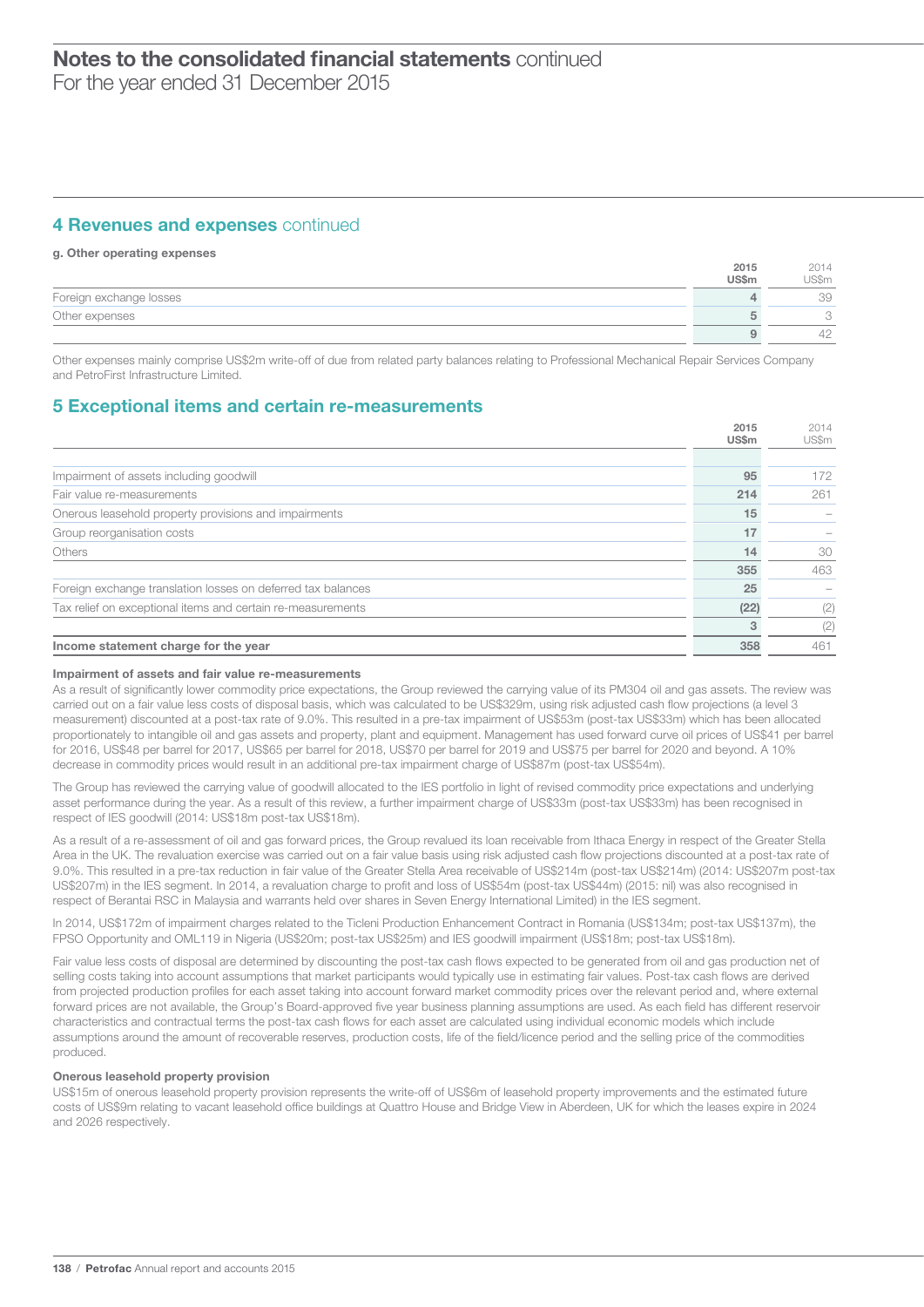#### Group reorganisation costs

During the last quarter of 2015, the Group undertook a major review of how the future organisation should be structured and the costs relating to this exercise including staff redundancy costs, office closure costs and other restructuring type expenses amounted to US\$17m (post-tax US\$15m).

#### Taxation

139

US\$25m of foreign exchange losses on the retranslation of deferred tax balances denominated in Malaysian Ringgits have been incurred during the year in respect of IES's oil and gas activities in Malaysia due to an approximate 25% weakening in the Malaysian local currency versus the US dollar.

### 6 Finance (costs)/income

|                                                                         | 20 I U<br>US\$m | 2014<br>US\$m |
|-------------------------------------------------------------------------|-----------------|---------------|
| <b>Finance costs</b>                                                    |                 |               |
| Long-term borrowings                                                    | (48)            | (54)          |
| Finance leases                                                          | (49)            | 19)           |
| Unwinding of discount on provisions (note 26)                           | (4)             | (6)           |
| Total finance costs                                                     | (101)           | (79)          |
| <b>Finance income</b>                                                   |                 |               |
| <b>Bank interest</b>                                                    |                 | n             |
| Unwinding of discount on long-term receivables from customers (note 16) |                 | 20            |
| Total finance income                                                    |                 | 22            |

# 7 Income tax

#### a. Tax on ordinary activities

The major components of income tax expense are as follows:

|                                                                                  | <b>Business</b><br>performance<br><b>US\$m</b> | Exceptional<br>items and certain<br>re-measurements<br><b>US\$m</b> | Total<br>2015<br><b>US\$m</b> | <b>Business</b><br>performance<br>US\$m | Exceptional<br>items and certain<br>re-measurements<br>US\$m | Total<br>2014<br>US\$m |
|----------------------------------------------------------------------------------|------------------------------------------------|---------------------------------------------------------------------|-------------------------------|-----------------------------------------|--------------------------------------------------------------|------------------------|
| <b>Current income tax</b>                                                        |                                                |                                                                     |                               |                                         |                                                              |                        |
| Current income tax charge                                                        | 69                                             | (2)                                                                 | 67                            | 108                                     |                                                              | 108                    |
| Adjustments in respect of current income tax of<br>previous years                | (1)                                            |                                                                     | (1)                           | (89)                                    |                                                              | (89)                   |
| Deferred tax<br>Relating to origination and reversal of temporary<br>differences | (49)                                           | 5                                                                   | (44)                          | 16                                      | (7)                                                          | 9                      |
| Recognition of tax losses relating to prior years                                | 5                                              |                                                                     | 5                             | (2)                                     | 5                                                            | 3                      |
| Adjustments in respect of deferred tax of previous<br>vears                      | (18)                                           |                                                                     | (18)                          |                                         |                                                              |                        |
| Income tax expense/(credit) reported in the income<br>statement                  | 6                                              | 3                                                                   | 9                             | 33                                      | (2)                                                          | 31                     |
| Income tax reported in equity                                                    |                                                |                                                                     |                               |                                         |                                                              |                        |
| Deferred tax related to items charged directly to<br>equity                      | (1)                                            |                                                                     | (1)                           | 2                                       |                                                              | 2                      |
| Current income tax related to share schemes                                      |                                                |                                                                     |                               | (1)                                     |                                                              | (1)                    |
| Foreign exchange movements on translation                                        |                                                |                                                                     |                               |                                         |                                                              |                        |
| Income tax income reported in equity                                             |                                                |                                                                     |                               |                                         |                                                              |                        |

The split of the Group's tax charge between current and deferred tax varies from year to year depending largely on:

• the variance between tax provided on the percentage of completion of projects versus that paid on accrued income for engineering, procurement and construction contracts; and

• the tax deductions available for expenditure on Risk Service Contracts and Production Enhancement Contracts (PECs), which are partially offset by the creation of losses.

See 7c below for the impact on the movements in the year.

2014

 $2015$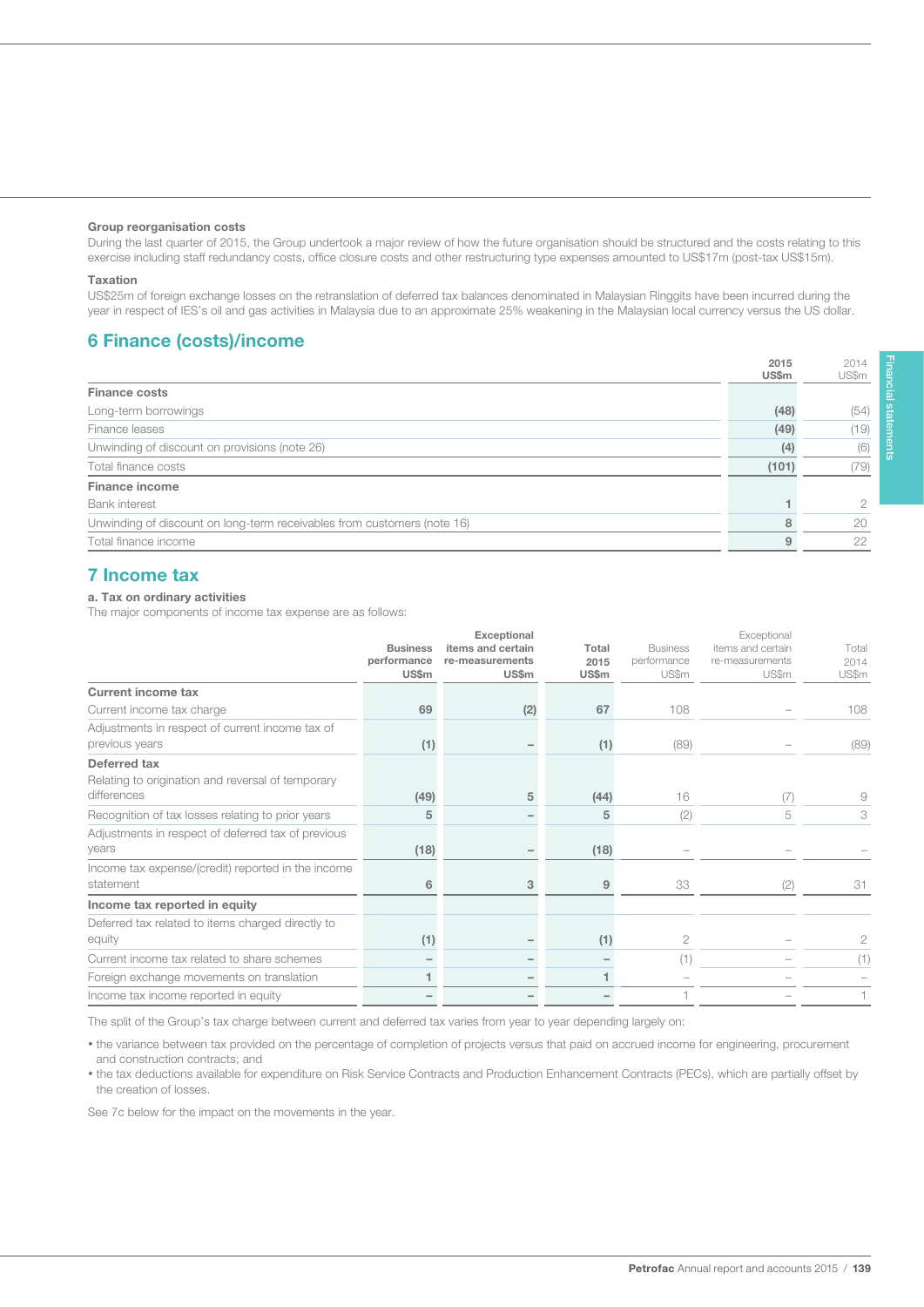# $\overline{\phantom{a}}$ Notes to the consolidated financial statements continued

For the year ended 31 December 2015

### **7 Income tax continued**

#### b. Reconciliation of total tax charge

A reconciliation between the income tax expense and the product of accounting profit multiplied by the Company's domestic tax rate is as follows:

|                                                                            | <b>Business</b><br>performance<br><b>US\$m</b> | Exceptional<br>items and certain<br>re-measurements<br><b>US\$m</b> | Total<br>2015<br><b>US\$m</b> | <b>Business</b><br>performance<br>US\$m | Exceptional<br>items and certain<br>re-measurements<br>US\$m | Total<br>2014<br>US\$m |
|----------------------------------------------------------------------------|------------------------------------------------|---------------------------------------------------------------------|-------------------------------|-----------------------------------------|--------------------------------------------------------------|------------------------|
| Accounting profit before tax                                               | 20                                             | (355)                                                               | (335)                         | 634                                     | (463)                                                        | 171                    |
| At Jersey's domestic income tax rate of 0% (2014: 0%)                      |                                                |                                                                     |                               |                                         |                                                              |                        |
| Expected tax charge in higher rate jurisdictions                           | (33)                                           | (31)                                                                | (64)                          | 69                                      | (38)                                                         | 31                     |
| Expenditure not allowable for income tax purposes                          | 8                                              |                                                                     | 8                             | 15                                      |                                                              | 16                     |
| Income not subject to tax                                                  | (3)                                            |                                                                     | (3)                           |                                         |                                                              |                        |
| Adjustments in respect of previous years                                   | (19)                                           |                                                                     | (19)                          | (90)                                    |                                                              | (89)                   |
| Adjustments in respect of losses not previously<br>recognised/derecognised | (4)                                            | 9                                                                   | 5                             | (4)                                     | 2                                                            | (2)                    |
| Unrecognised tax losses                                                    | 50                                             |                                                                     | 50                            | 39                                      | 6                                                            | 45                     |
| Other permanent differences                                                |                                                | 25                                                                  | 26                            | 4                                       | 26                                                           | 30                     |
| Effect of change in tax rates                                              | 6                                              |                                                                     | 6                             |                                         |                                                              |                        |
| At the effective income tax rate of negative 2.7%<br>$(2014:18.4\%)$       | 6                                              | 3                                                                   |                               | 33                                      | (2)                                                          | 31                     |

The Group's effective tax rate for the year ended 31 December 2015 is negative 2.7% (2014: 18.4%). The Group's effective tax rate, excluding the impact of impairments and certain re-measurements, for the year ended 31 December 2015 is 30.0% (2014: 5.2% tax charge).

A number of factors have impacted the effective tax rate, excluding the impact of impairments and certain re-measurements, this year, principally being the net release of tax provisions held in respect of income taxes which is partially offset by the impact of tax losses created in the year for which the realisation against future taxable profits is not probable.

In line with prior years, the effective tax rate is also driven by the mix of profits in the jurisdictions in which profits are earned.

From 1 April 2015, the main UK corporation tax rate reduced from 21% to 20%. Further reductions were announced in the UK budget on 8 July 2015 which will reduce the standard rate of UK corporation tax to 19% from 1 April 2017 and 18% from 1 April 2020. These changes in the UK rate were substantively enacted prior to the reporting date and therefore the impact of the change is included within the current year charge.

From 1 January 2016, the main Malaysian rate of corporation tax will reduce by 1% to 24%. This change was substantively enacted prior to 31 December 2014. The impact of the change was included within the previous year tax charge.

#### c. Deferred tax

| Deferred tax relates to the following:                  |                | Consolidated statement<br>of financial position |                      | Consolidated income<br>statement |  |
|---------------------------------------------------------|----------------|-------------------------------------------------|----------------------|----------------------------------|--|
|                                                         | 2015<br>US\$m  | 2014<br>US\$m                                   | 2015<br><b>US\$m</b> | 2014<br>US\$m                    |  |
| Deferred tax liabilities                                |                |                                                 |                      |                                  |  |
| Fair value adjustment on acquisitions                   | $\overline{2}$ | 2                                               |                      | (1)                              |  |
| Accelerated depreciation                                | 249            | 297                                             | (48)                 | 35                               |  |
| Profit recognition                                      | 68             | 58                                              | 10                   | 26                               |  |
| Overseas earnings                                       | 3              |                                                 | 3                    |                                  |  |
| Other temporary differences                             | 10             | $\overline{2}$                                  | 8                    |                                  |  |
| Gross deferred tax liabilities                          | 332            | 359                                             |                      |                                  |  |
| Deferred tax assets                                     |                |                                                 |                      |                                  |  |
| Losses available for offset                             | 172            | 108                                             | (66)                 | (15)                             |  |
| Decelerated depreciation for tax purposes               | 5              | 3                                               | (2)                  | (1)                              |  |
| Share scheme                                            | 5              | $\overline{4}$                                  |                      |                                  |  |
| Profit recognition                                      | 3              | 5                                               | $\overline{2}$       |                                  |  |
| Decommissioning                                         | 57             | 58                                              |                      |                                  |  |
| Other temporary differences                             | 29             | 64                                              | 35                   | (33)                             |  |
| Gross deferred tax assets                               | 271            | 242                                             |                      |                                  |  |
| Net deferred tax liability/deferred tax (credit)/charge | 61             | 117                                             | (57)                 | 12                               |  |
| Of which:                                               |                |                                                 |                      |                                  |  |
| Deferred tax assets                                     | 80             | 34                                              |                      |                                  |  |
| Deferred tax liabilities                                | 141            | 151                                             |                      |                                  |  |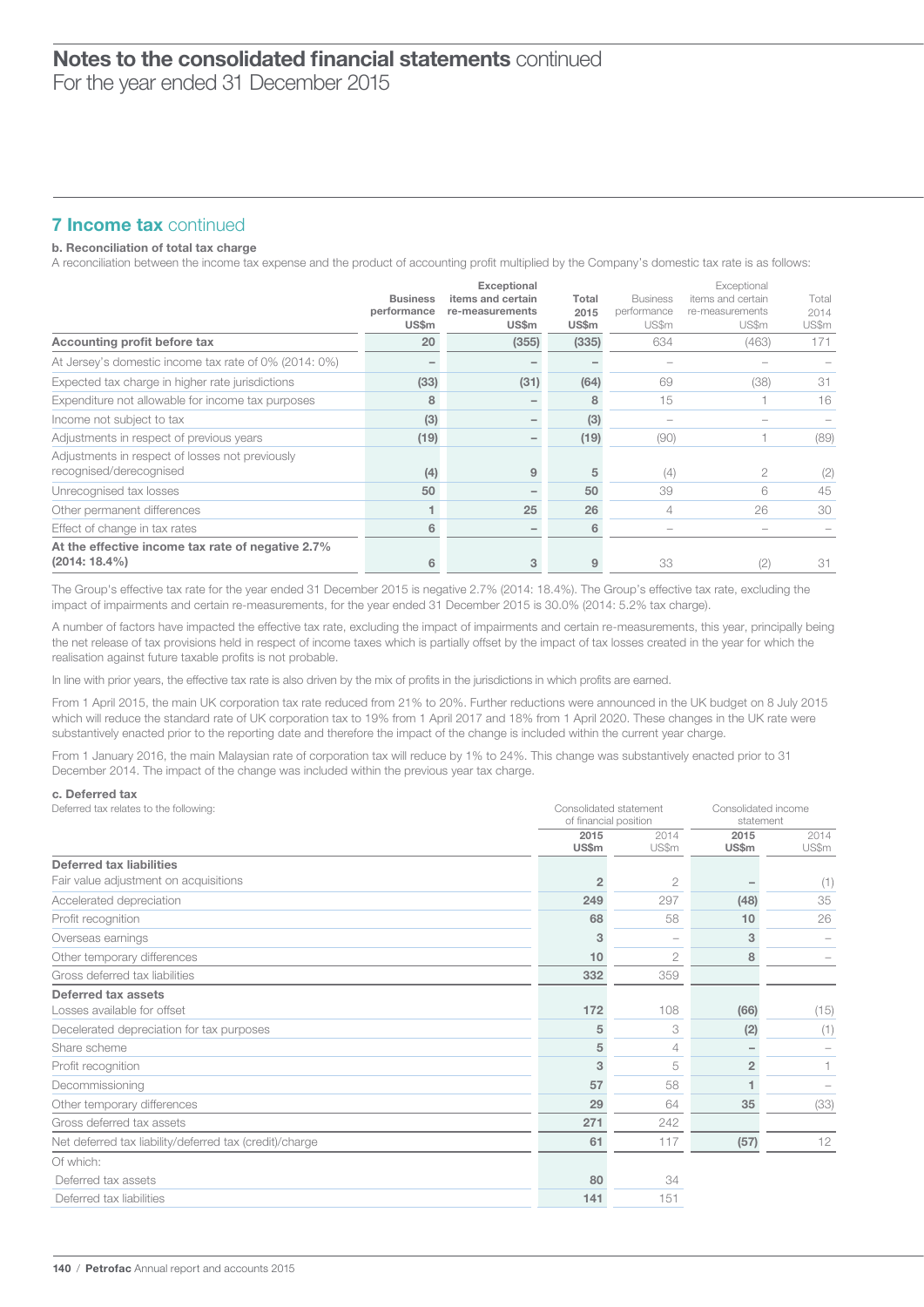Included within the net deferred tax asset are UK tax losses of US\$305m (2014: US\$40m). This represents the losses which are expected to be utilised based on management's projection of future taxable profits. As a result of the UK rate change noted in 7b, the effective tax rate on the loss utilisation over this period is expected to be 18.5%.

#### d. Unrecognised tax losses and tax credits

141

Deferred income tax assets are recognised for tax loss carry forwards and tax credits to the extent that the realisation of the related tax benefit through offset against future taxable profits is probable. The Group did not recognise deferred income tax assets of US\$525m (2014: US\$231m).

|                                        | 2015<br>US\$m | 2014<br>US\$m |
|----------------------------------------|---------------|---------------|
| <b>Expiration dates for tax losses</b> |               |               |
| No earlier than 2020                   | 66            | 18            |
| No expiration date                     | 447           | 201           |
|                                        | 513           | 219           |
| Tax credits (no expiration date)       | 12            |               |
|                                        | 525           | $23 -$        |

During 2015, the Group has not recognised any tax benefit from the utilisation of tax losses (2014: US\$1m), no recognition of previously unrecognised losses (2014: US\$4m) and has derecognised tax losses from a prior period of US\$5m (2014: US\$2m).

### 8 Earnings per share

Basic earnings per share amounts are calculated by dividing the profit for the year attributable to ordinary shareholders by the weighted average number of ordinary shares outstanding during the year.

Diluted earnings per share amounts are calculated by dividing the profit attributable to ordinary shareholders, after adjusting for any dilutive effect, by the weighted average number of ordinary shares outstanding during the year, adjusted for the effects of ordinary shares granted under the employee share award schemes which are held in trust.

The following reflects the income and share data used in calculating basic and diluted earnings per share:

|                                                                                                                                                         | 2015<br><b>US\$m</b>             | 2014<br>US\$m                    |
|---------------------------------------------------------------------------------------------------------------------------------------------------------|----------------------------------|----------------------------------|
| Profit attributable to ordinary shareholders for basic and diluted earnings per share excluding exceptional<br>items and certain re-measurements        | 9                                | 581                              |
| (Loss)/profit attributable to ordinary shareholders for basic and diluted earnings per share including exceptional<br>items and certain re-measurements | (349)                            | 120                              |
|                                                                                                                                                         | 2015<br><b>Shares</b><br>million | 2014<br><b>Shares</b><br>million |
| Weighted average number of ordinary shares for basic earnings per share                                                                                 | 340                              | 341                              |
| Effect of dilutive potential ordinary shares granted under share-based payment schemes <sup>1</sup>                                                     |                                  | 3                                |
| Adjusted weighted average number of ordinary shares for diluted earnings per share                                                                      | 340                              | 344                              |

<sup>1</sup> For the year ended 31 December 2015, potentially issuable ordinary shares under share-based payment schemes are excluded from the diluted earnings per ordinary share calculation, as their inclusion would decrease the loss per ordinary share.

### 9 Dividends paid and proposed

|                                                | 2015<br><b>US\$m</b> | 2014<br>US\$m |
|------------------------------------------------|----------------------|---------------|
| Declared and paid during the year              |                      |               |
| Equity dividends on ordinary shares:           |                      |               |
| Final dividend for 2013: 43.80 cents per share |                      | 149           |
| Interim dividend 2014: 22.00 cents per share   |                      | 75            |
| Final dividend for 2014: 43.80 cents per share | 149                  |               |
| Interim dividend 2015: 22.00 cents per share   | 74                   |               |
|                                                | 223                  | 224           |
|                                                |                      |               |
|                                                | 2015                 | 2014          |

|                                                                              | 2013<br><b>US\$m</b> | 2114<br>US\$m |
|------------------------------------------------------------------------------|----------------------|---------------|
| <b>Proposed for approval at AGM</b>                                          |                      |               |
| (not recognised as a liability as at 31 December)                            |                      |               |
| Equity dividends on ordinary shares                                          |                      |               |
| Final dividend for 2015: 43.80 cents per share (2014: 43.80 cents per share) | 152                  | 152           |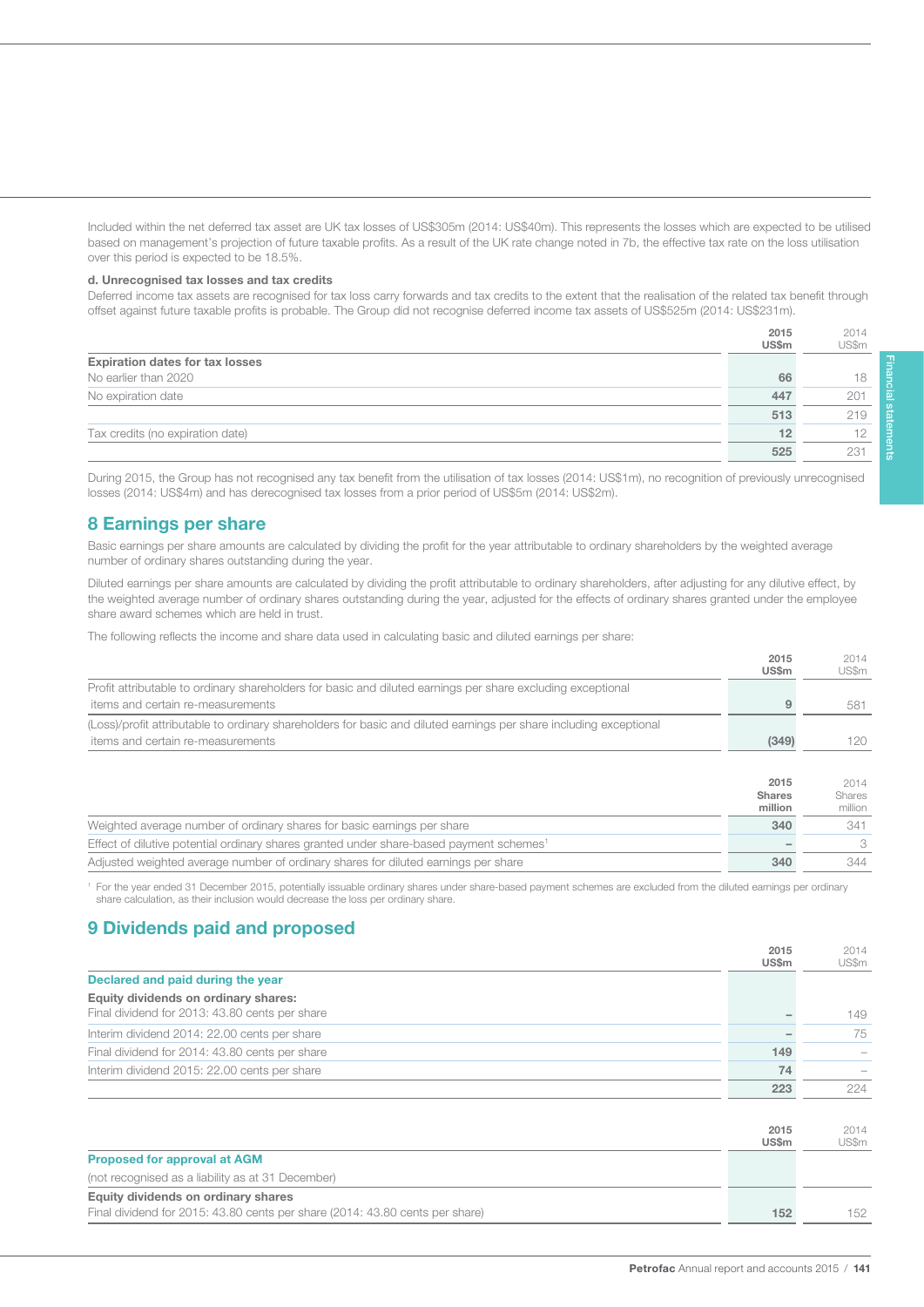# 10 Property, plant and equipment

|                                                          | Oil and gas<br>assets<br>US\$m | Oil and gas<br>facilities<br>US\$m | Land, buildings<br>and leasehold<br>improvements<br>US\$m | Plant and<br>equipment<br>US\$m | Vehicles<br>US\$m        | Office<br>furniture<br>and<br>equipment<br>US\$m | Assets<br>under<br>construction<br>US\$m | Total<br>US\$m |
|----------------------------------------------------------|--------------------------------|------------------------------------|-----------------------------------------------------------|---------------------------------|--------------------------|--------------------------------------------------|------------------------------------------|----------------|
| <b>Cost</b>                                              |                                |                                    |                                                           |                                 |                          |                                                  |                                          |                |
| At 1 January 2014                                        | 828                            | 448                                | 343                                                       | 30                              | 23                       | 183                                              | 29                                       | 1,884          |
| <b>Additions</b>                                         | 172                            | 225                                | 28                                                        | 15                              | $\overline{2}$           | 26                                               | 200                                      | 668            |
| <b>Disposals</b>                                         | $\qquad \qquad -$              | (48)                               | (7)                                                       | $\qquad \qquad -$               | (1)                      | (9)                                              | $\overline{\phantom{0}}$                 | (65)           |
| Transfer from intangible oil and gas<br>assets (note 13) | 264                            | $\overline{\phantom{0}}$           |                                                           | $\overline{\phantom{0}}$        |                          |                                                  | ÷                                        | 264            |
| <b>Transfers</b>                                         | 5                              | $\overline{\phantom{0}}$           | 13                                                        | 3                               | $\overline{\phantom{0}}$ | (14)                                             | (7)                                      |                |
| Exchange difference                                      | (13)                           | $\overline{\phantom{0}}$           | (3)                                                       | (1)                             | $\overline{\phantom{a}}$ | (6)                                              | $\overline{\phantom{0}}$                 | (23)           |
| At 1 January 2015                                        | 1,256                          | 625                                | 374                                                       | 47                              | 24                       | 180                                              | 222                                      | 2,728          |
| Additions/(adjustments)                                  | 97                             | (4)                                | $\overline{4}$                                            | $\overline{a}$                  | $\overline{2}$           | 15                                               | 146                                      | 260            |
| <b>Disposals</b>                                         |                                |                                    | (44)                                                      | (4)                             | (1)                      | (6)                                              | $\overline{\phantom{0}}$                 | (55)           |
| Transfer from intangible oil and gas<br>assets (note 13) | 73                             |                                    |                                                           |                                 |                          |                                                  | $\overline{\phantom{a}}$                 | 73             |
| Transfers                                                | $\overline{a}$                 |                                    | 34                                                        | 8                               | $\overline{\phantom{0}}$ | 8                                                | (50)                                     |                |
| Exchange difference                                      |                                |                                    | (4)                                                       | (1)                             |                          | (4)                                              |                                          | (9)            |
| At 31 December 2015                                      | 1,426                          | 621                                | 364                                                       | 50                              | 25                       | 193                                              | 318                                      | 2,997          |
| <b>Depreciation &amp; impairment</b>                     |                                |                                    |                                                           |                                 |                          |                                                  |                                          |                |
| At 1 January 2014                                        | (200)                          | (175)                              | (162)                                                     | (18)                            | (19)                     | (119)                                            |                                          | (693)          |
| Charge for the year                                      | (116)                          | (24)                               | (52)                                                      | (12)                            | (3)                      | (23)                                             |                                          | (230)          |
| Charge for impairment (note 5)                           | (99)                           | (15)                               | $\overline{a}$                                            | (2)                             | $\overline{a}$           | $\overline{a}$                                   | (29)                                     | (145)          |
| Disposals                                                | $\overline{a}$                 | 17                                 | 6                                                         | $\overline{a}$                  | 1                        | 8                                                | $\overline{\phantom{a}}$                 | 32             |
| <b>Transfers</b>                                         |                                | $\overline{\phantom{0}}$           | (5)                                                       | $\overline{\phantom{a}}$        | $\overline{\phantom{a}}$ | 5                                                | $\overline{\phantom{a}}$                 |                |
| Exchange difference                                      |                                |                                    | $\overline{2}$                                            | 1                               | $\overline{\phantom{0}}$ | 3                                                |                                          | 6              |
| At 1 January 2015                                        | (415)                          | (197)                              | (211)                                                     | (31)                            | (21)                     | (126)                                            | (29)                                     | (1,030)        |
| Charge for the year                                      | (78)                           | (42)                               | (40)                                                      | (4)                             | (2)                      | (30)                                             | $\overline{\phantom{0}}$                 | (196)          |
| Charge for impairment (note 5)                           | (32)                           | (15)                               | (6)                                                       |                                 |                          | $\overline{\phantom{0}}$                         |                                          | (53)           |
| Disposals                                                |                                | $\overline{a}$                     | 44                                                        | $\overline{c}$                  | $\mathbf{1}$             | 6                                                | $\overline{\phantom{0}}$                 | 53             |
| Transfers                                                |                                | $\overline{\phantom{0}}$           |                                                           | (6)                             | $\overline{\phantom{0}}$ | 6                                                | $\overline{\phantom{0}}$                 |                |
| Exchange difference                                      |                                |                                    | $\overline{2}$                                            | $\mathbf{1}$                    | $\overline{\phantom{0}}$ | 1                                                |                                          | $\overline{4}$ |
| At 31 December 2015                                      | (525)                          | (254)                              | (211)                                                     | (38)                            | (22)                     | (143)                                            | (29)                                     | (1, 222)       |
| Net carrying amount:<br>At 31 December 2015              | 901                            | 367                                | 153                                                       | 12                              | 3                        | 50                                               | 289                                      | 1,775          |
| At 31 December 2014                                      | 841                            | 428                                | 163                                                       | 16                              | 3                        | 54                                               | 193                                      | 1,698          |

Additions to oil and gas assets mainly comprise Santuario, Magallanes and Arenque PECs of US\$61m, Pánuco PEC of US\$26m (2014: Santuario, Magallanes and Arenque PECs of US\$160m, and Pánuco PEC of US\$12m) and US\$18m relating to block PM304 in Malaysia which is offset by change in estimates for decommissioning provision relating to block PM304 in Malaysia of US\$8m.

Negative adjustment to oil and gas facilities represents a reduction due to a revised finance lease agreement with the lessor on an FPSO for block PM304 in Malaysia. Additions to oil and gas facilities in 2014 mainly comprised an FPSO acquired under a finance lease for block PM304 in Malaysia of US\$184m, the upgrade of the FPF4 at a cost of US\$5m and upgrade work on the Berantai vessel of US\$10m.

Transfer from intangible oil and gas assets of US\$73m comprises Cendor phase 2 field development costs on block PM304 in Malaysia (2014: field development costs on block PM304 in Malaysia of US\$236m and Ticleni PEC costs of US\$28m).

Of the total charge for depreciation in the income statement, US\$168m (2014: US\$210m) is included in cost of sales and US\$28m (2014: US\$20m) in selling, general and administration expenses.

Assets under construction mainly represent expenditures incurred in relation to construction of the JSD6000 installation vessel.

Interest capitalised on construction of JSD6000 installation vessel in 2015 amounted to US\$2m (2014: US\$nil).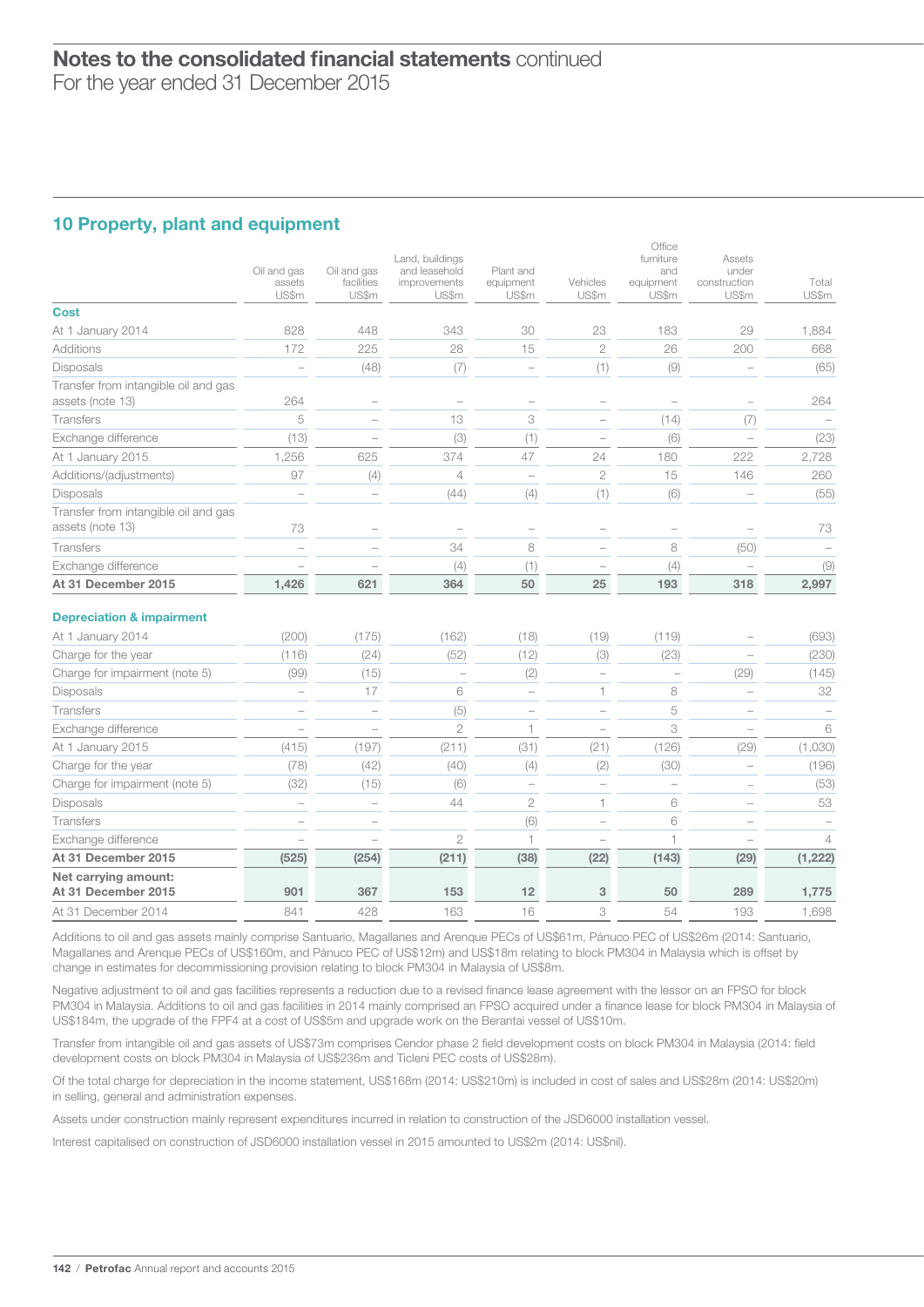Included in 'oil and gas facilities', 'land, buildings and leasehold improvements' and 'plant and equipment' is property, plant and equipment under finance lease agreements, for which net book values are as follows:

| Net book value                                                    | 2015<br><b>US\$m</b> | 2014<br>US\$m |
|-------------------------------------------------------------------|----------------------|---------------|
| At 1 January                                                      | 401                  | 19            |
| Finance leased assets arising on disposal of subsidiary (note 4f) | -                    | 215           |
| Additions/(adjustments)                                           | (4)                  | 197           |
| Depreciation                                                      | (46)                 | (30)          |
| Exchange difference                                               |                      |               |
| At 31 December                                                    | 351                  | 401           |

Additions to finance leased assets in 2014 mainly comprised an FPSO acquired under a finance lease for block PM304 in Malaysia of US\$184m.

### 11 Material partly-owned subsidiaries

143

Petrofac Emirates LLC is the only material partly-owned subsidiary in the Group and the proportion of the nominal value of issued shares controlled by the Group is disclosed in note 32.

| Movement of non-controlling interest in Petrofac Emirates LLC | 2015<br><b>US\$m</b> | 2014<br><b>US\$m</b>     |
|---------------------------------------------------------------|----------------------|--------------------------|
| At 1 January                                                  | 12                   | .5                       |
| Profit for the year                                           |                      | 20                       |
| Net unrealised losses on derivatives                          | (8)                  | (13)                     |
| Dividend paid                                                 | (5)                  | $\overline{\phantom{a}}$ |
| At 31 December                                                |                      | 12                       |

The balance of non-controlling interests relate to other partly-owned subsidiaries that are not material to the Group.

Financial information of Petrofac Emirates LLC that has material non-controlling interests is provided below:

| <b>Summarised income statement</b>                        | 2015<br><b>US\$m</b> | 2014<br>US\$m |
|-----------------------------------------------------------|----------------------|---------------|
| Revenue                                                   | 1.320                | 848           |
| Cost of sales                                             | (1, 247)             | (715)         |
| Gross profit                                              | 73                   | 133           |
| Selling, general and administration expenses              | (56)                 | (54)          |
| Finance income                                            |                      |               |
| Profit for the year                                       | 18                   | 79            |
| Attributable to non-controlling interest                  | 5                    | 20            |
| Net unrealised (gains)/losses on derivatives              |                      |               |
| Net unrealised (losses)/gains on derivatives at 1 January | (52)                 | 23            |
| Movement during the year                                  | (31)                 | (75)          |
| Net unrealised losses on derivatives at 31 December       | (83)                 | (52)          |
| Attributable to non-controlling interest                  | (21)                 | (13)          |
| <b>Summarised statement of financial position</b>         |                      |               |
| Current assets                                            | 526                  | 604           |
| Non-current assets                                        | 240                  | 200           |
| Total assets                                              | 766                  | 804           |
| Current liabilities                                       | 738                  | 745           |
| Non-current liabilities                                   | 10                   | 10            |
| <b>Total liabilities</b>                                  | 748                  | 755           |
| Total equity                                              | 18                   | 49            |
| Attributable to non-controlling interest                  | $\overline{4}$       | 12            |
| <b>Summarised cash flow information</b>                   |                      |               |
| Operating                                                 | 90                   | 133           |
| Investing                                                 | (65)                 | (38)          |
| Financing                                                 |                      |               |

Dividends of US\$20m were declared during 2015, of which US\$5m is attributable to non-controlling interest (2014: US\$nil). These dividends were adjusted against related party balances in the standalone books.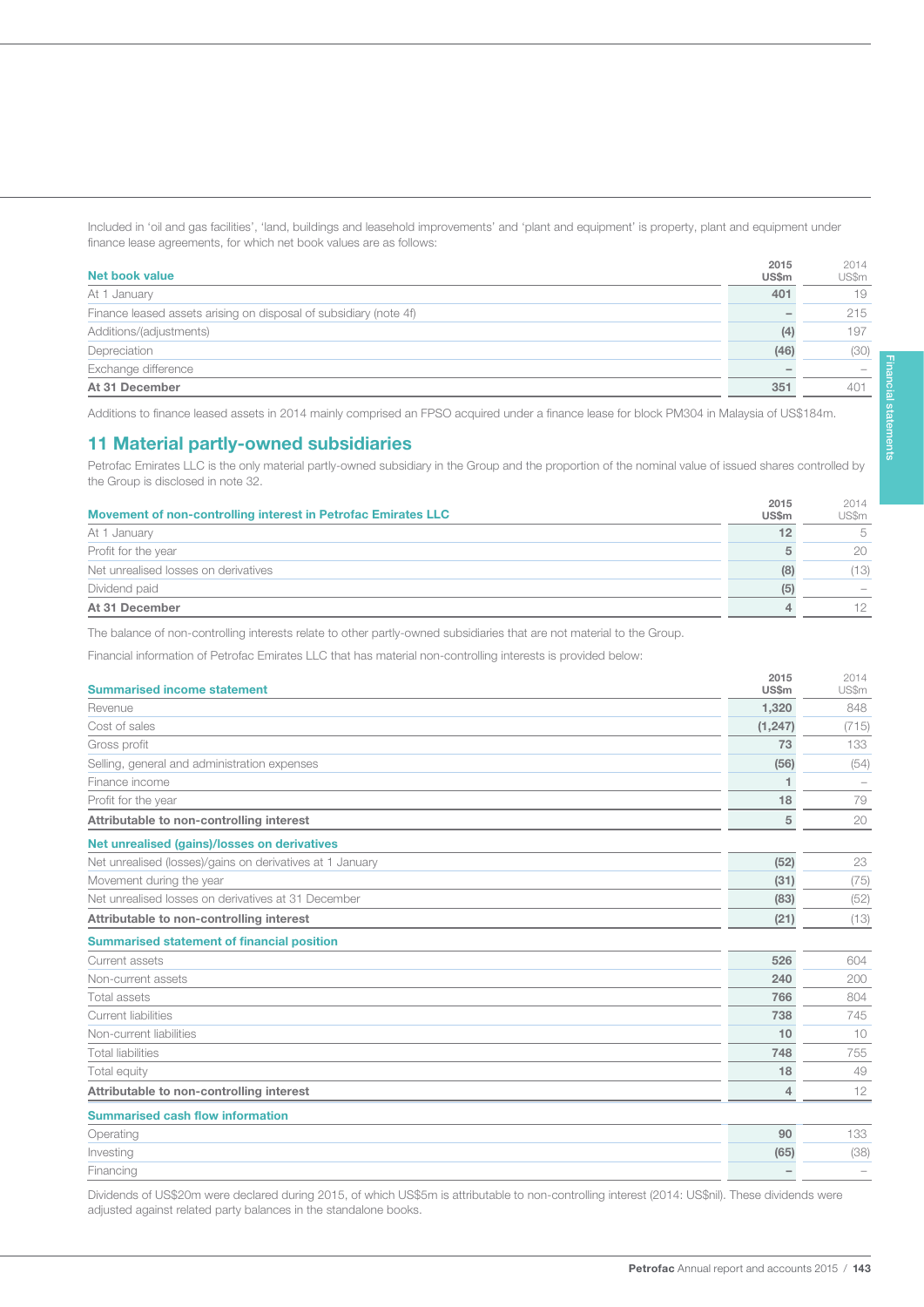# $\overline{\phantom{a}}$ Notes to the consolidated financial statements continued

For the year ended 31 December 2015

# 12 Goodwill

A summary of the movements in goodwill is presented below:

|                                                          | 2015         | 2014  |
|----------------------------------------------------------|--------------|-------|
|                                                          | <b>US\$m</b> | US\$m |
| At 1 January                                             | 115          | 155   |
| Impairment (note 5)                                      | (33)         | (18)  |
| Goodwill written off on disposal of subsidiary (note 4f) |              | (15)  |
| Exchange difference                                      |              |       |
| At 31 December                                           | 80           | 115   |

Goodwill of US\$33m (2014: US\$18m) relating to the Integrated Energy Services cash-generating unit was impaired at 30 June 2015 (note 5).

Goodwill written off on disposal of subsidiary during 2014 related to the sale of 80% of the share capital of Petrofac FPSO Holding Limited to PetroFirst Infrastructure Holdings Limited (note 4f).

Goodwill acquired through business combinations has been allocated to four groups of cash-generating units, for impairment testing as follows:

- Onshore Engineering & Construction
- Offshore Projects & Operations
- Engineering & Consulting Services
- Integrated Energy Services

These represent the lowest level within the Group at which the goodwill is monitored for internal management purposes. The Group considers cash-generating units to be individually significant where they represent greater than 25% of the total goodwill balance.

#### Onshore Engineering & Construction, Offshore Projects & Operations, Engineering & Consulting Services and Integrated Energy Services cash-generating units

Recoverable amounts have been determined based on value in use calculations, using discounted pre-tax cash flow projections. Management have adopted projection periods appropriate to each unit's value in use. For Onshore Engineering & Construction, Offshore Projects & Operations and Engineering & Consulting Services cash-generating units the cash flow projections are based on financial budgets approved by senior management covering a five-year period.

For the Integrated Energy Services business the cash flows are based on economic models over the length of the contracted period for Production Enhancement Contracts, Equity Upstream Investments and Risk Service Contracts. For other operations included in Integrated Energy Services, cash flows are based on financial budgets approved by senior management covering a five-year period, extrapolated at a growth rate of 2.5% per annum.

#### Carrying amount of goodwill allocated to each group of cash-generating units

|                                         | 2015         | 2014  |
|-----------------------------------------|--------------|-------|
|                                         | <b>US\$m</b> | US\$m |
| Onshore Engineering & Construction unit | 29           | 29    |
| Offshore Projects & Operations unit     | 26           | 28    |
| Engineering & Consulting Services unit  | 25           | 24    |
| Integrated Energy Services unit         |              | 34    |
|                                         | 80           | 115   |

#### Key assumptions used in value in use calculations for the Onshore Engineering & Construction, Offshore Projects & Operations and the Engineering & Consulting Services units

Market share: the key management assumptions relate to continuing to maintain existing levels of business and grow organically in international markets.

Discount rate: management has used a pre-tax discount rate of 11.6% per annum (2014: 11.6% per annum) derived from the estimated weighted average cost of capital of the Group. A 100 basis point increase in the pre-tax discount rate to 12.6% would result in no additional impairment charges.

#### Key assumptions used in value in use calculations for the Integrated Energy Services unit at 30 June 2015

The following key assumptions were included in the value in use calculations at 30 June 2015 at which point in time the remaining amount of goodwill of US\$33m was fully impaired:

Market share: for the Training business which is within Integrated Energy Services, the key assumptions relate to management's assessment of maintaining the unit's market share in the UK and developing further the business in international markets.

Capital expenditure: the Production Enhancement Contracts in the Integrated Energy Services unit require a minimum level of capital spend on the projects in the initial years to meet contractual commitments. If the capital is not spent, a cash payment of the balance is required which does not qualify for cost recovery. The level of capital spend assumed in the value in use calculation is that expected over the period of the budget based on the current field development plans which assumes the minimum spend is met on each project and the contracts remain in force for the entire duration of the project. For other equity upstream investments, the level of capital spend assumed is based on sanctioned field development plans and represents the activities required to access commercial reserves.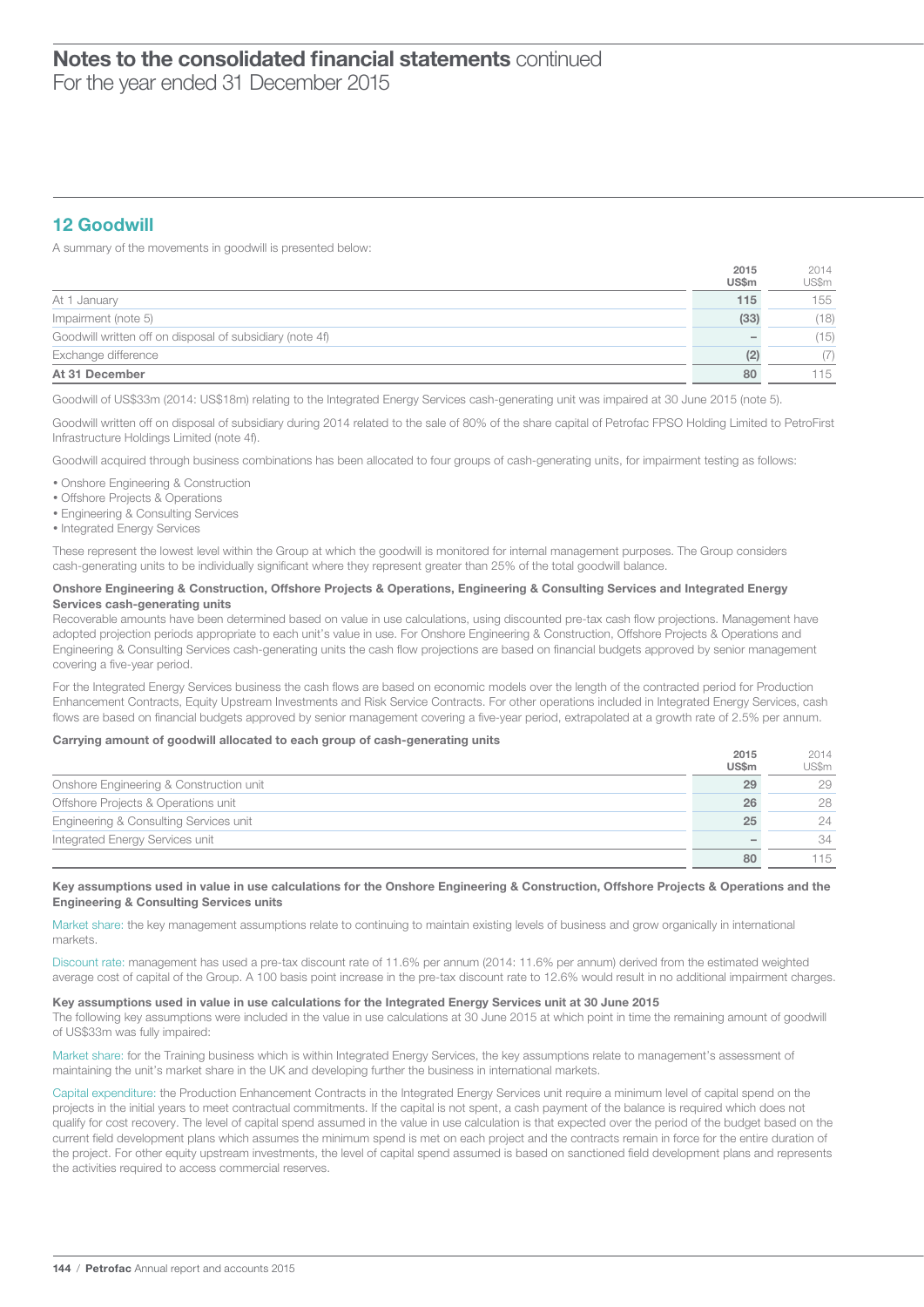Reserve volumes and production profiles: management has used its internally developed economic models of reserves and production profiles as inputs in to the value in use for the Production Enhancement Contracts, Risk Service Contracts and Equity Upstream Investments. These economic models are revised annually as part of the preparation of the Group's five year business plans which are approved by the Board. Management used forward curve oil prices at 30 June 2015 of US\$66 per barrel for the year to 30 June 2016, US\$71 per barrel for the year to 30 June 2017 and US\$80 per barrel for July to December 2017 and long-term planning prices of US\$85 per barrel for 2018 and US\$90 per barrel for 2019 and beyond to determine reserve volumes (2014: US\$61 per barrel for 2015 and US\$69 per barrel for 2016, US\$80 per barrel for 2017, US\$85 per barrel for 2018 and US\$90 per barrel for 2019 and beyond).

Growth rate: estimates are based on management's assessment of market share having regard to macro-economic factors and the growth rates experienced in the recent past in the markets in which the unit operates. A growth rate of 2.5% per annum has been applied for businesses within the Integrated Energy Services cash-generating unit where the cash flows are not based on long-term contractual arrangements.

Discount rate: management has used a pre-tax discount rate of 11.6% per annum (2014: 11.6% per annum). The discount rate is derived from the estimated weighted average cost of capital (WACC) of the Group and has been calculated using an estimated risk free rate of return adjusted for the Group's estimated equity market risk premium.

# 13 Intangible assets

145

|                                                                   | 2015<br>US\$m | 2014<br>US\$m  |
|-------------------------------------------------------------------|---------------|----------------|
| Intangible oil and gas assets                                     |               |                |
| Cost:                                                             |               |                |
| At 1 January                                                      | 156           | 290            |
| Additions                                                         | 10            | 97             |
| Assets related to increase in decommissioning provision (note 26) |               | 47             |
| Transfer to oil and gas assets (note 10)                          | (73)          | (264)          |
| Impairments (note 5)                                              | (7)           | (5)            |
| Write off (note 4b and note 4c)                                   |               | (9)            |
| Net book value of intangible oil and gas assets at 31 December    | 86            | 156            |
| Other intangible assets                                           |               |                |
| Cost:                                                             |               |                |
| At 1 January                                                      | 53            | 60             |
| Impairments (note 5)                                              |               | (4)            |
| Transfer to receivables                                           | (5)           |                |
| Exchange difference                                               |               | (3)            |
| At 31 December                                                    | 48            | 53             |
| <b>Accumulated amortisation:</b>                                  |               |                |
| At 1 January                                                      | (23)          | (20)           |
| Amortisation                                                      | (4)           | (5)            |
| Exchange difference                                               |               | $\overline{2}$ |
| At 31 December                                                    | (27)          | (23)           |
| Net book value of other intangible assets at 31 December          | 21            | 30             |
| <b>Total intangible assets</b>                                    | 107           | 186            |

#### Intangible oil and gas assets

Oil and gas assets (part of the Integrated Energy Services segment) additions comprise US\$10m (2014: US\$137m) of capitalised expenditure on the Group's assets in Malaysia.

There were investing cash outflows relating to capitalised intangible oil and gas assets of US\$17m (2014: US\$119m) in the current period arising from pre-development activities.

Transfers within intangible oil and gas assets represent transfers to oil and gas assets relating to block PM304 in Malaysia of US\$73m (2014: US\$236m and Ticleni PECs of US\$28m) (note 10).

In 2014, the US\$8m write off of intangible oil and gas assets was in respect of a dry well in Chergui and US\$1m was in respect of Bowleven licence costs written off.

#### Other intangible assets

Other intangible assets comprising project development expenditure, customer contracts, proprietary software and patent technology are being amortised over their estimated economic useful life on a straight-line basis and the related amortisation charges included in cost of sales and selling, general and administration expenses (note 4b and 4c).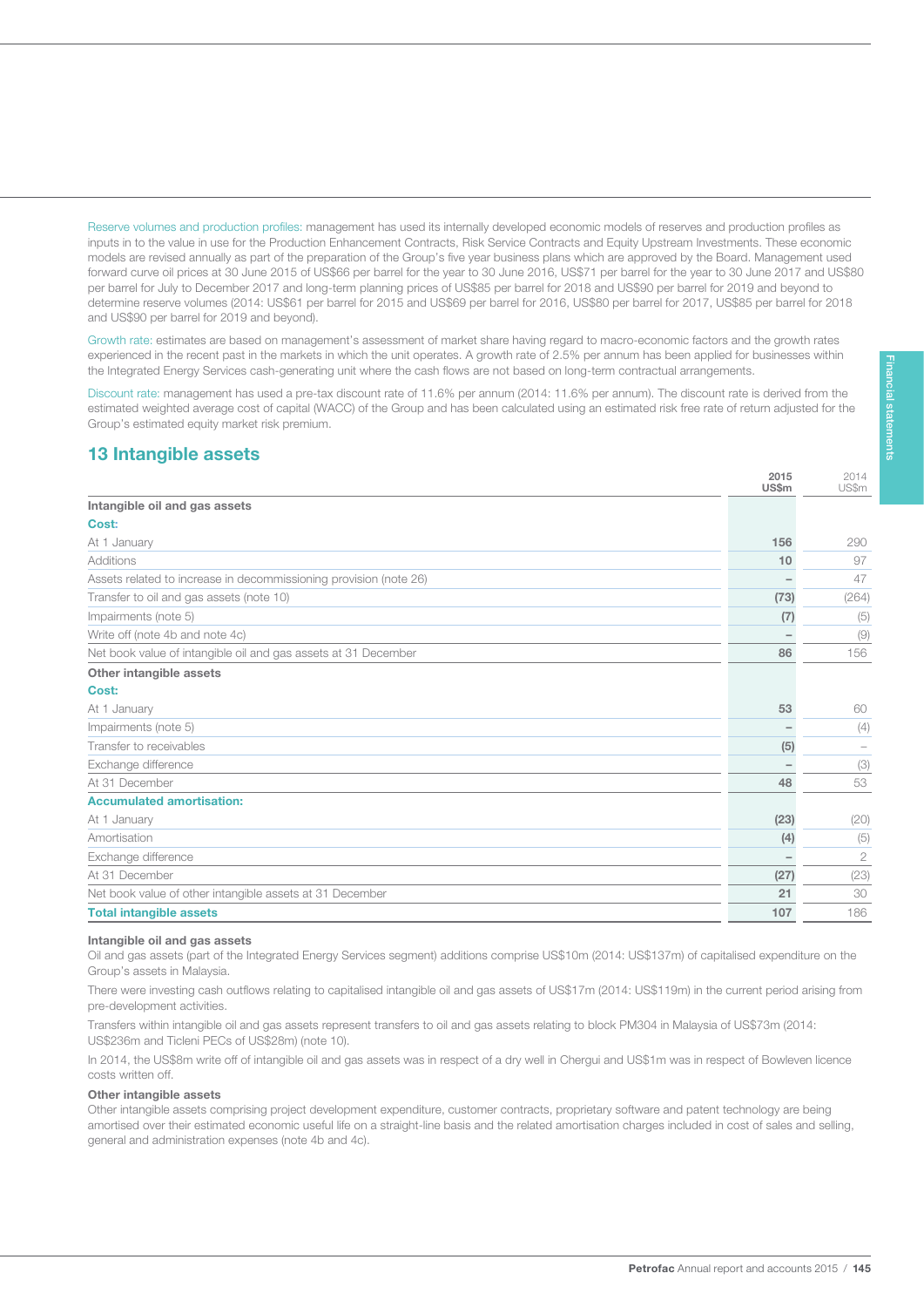### 14 Investments in associates/joint ventures

|                                                                                 | Associates<br><b>US\$m</b> | Joint<br>ventures<br><b>US\$m</b> | Total<br>US\$m |
|---------------------------------------------------------------------------------|----------------------------|-----------------------------------|----------------|
| As at 1 January 2014                                                            | 210                        | 5                                 | 215            |
| Loan made to Petrofac FPF1 Limited                                              | 13                         |                                   | 13             |
| Share of profits                                                                |                            | 3                                 |                |
| Fair valuation gain on initial recognition of investment in associate (note 4f) | 31                         |                                   | 31             |
| Transfer to available-for-sale investment (note 15)                             | (185)                      |                                   | (185)          |
| Dividends received                                                              | (7                         | (3)                               | (10)           |
| As at 1 January 2015                                                            | 66                         | 5                                 | 71             |
| Additions                                                                       |                            |                                   |                |
| Loan made to Petrofac FPF1 Limited                                              |                            |                                   |                |
| Share of profits                                                                |                            | $\mathfrak{D}$                    | 9              |
| Fair valuation gain on initial recognition of investment in associate (note 4f) |                            |                                   |                |
| Dividends received                                                              | (6)                        | (3)                               | (9)            |
| As at 31 December 2015                                                          | 69                         | 5                                 | 74             |

Dividends received include US\$5m received from PetroFirst Infrastructure Limited, US\$3m received from TTE Petrofac Limited and US\$1m receivable from PetroFirst Infrastructure Limited at 31 December 2015 (2014: US\$7m received from PetroFirst infrastructure Limited and US\$3m received from TTE Petrofac Limited).

Included in share of profits is an impairment loss of US\$1m relating to a reduction in scope of construction work at a training centre in Oman (note 5).

In 2014, fair value gain of US\$31m represented the increase in fair value of the remaining 20% share in PetroFirst Infrastructure Limited post disposal of 80% of the share capital of Petrofac FPSO Holding Limited (note 4f).

#### Associates

|                                   | 2015<br>US\$m | 2014<br>US\$m |
|-----------------------------------|---------------|---------------|
| PetroFirst Infrastructure Limited | 29            | 28            |
| Petrofac FPF1 Limited             | 40            | 38            |
|                                   | 69            | 66            |

#### Interest in associates

Summarised financial information of PetroFirst Infrastructure Limited and Petrofac FPF1 Limited, based on their IFRS financial statements, and reconciliation with the carrying amount of the investment in consolidated financial statements are set out below:

|                                              | 2015<br>US\$m | 2014<br>US\$m  |
|----------------------------------------------|---------------|----------------|
| Revenue                                      | 68            | 28             |
| Cost of sales                                | (17)          |                |
| Gross profit                                 | 51            | 28             |
| Selling, general and administration expenses |               | (8)            |
| Finance (expense)/income, net                | (14)          | (6)            |
| Profit                                       | 37            | 14             |
| Group's share of profit for the year         | 7             | $\overline{4}$ |
|                                              |               |                |
| Current assets                               | 25            | 40             |
| Non-current assets                           | 562           | 595            |
| Total assets                                 | 587           | 635            |
|                                              |               |                |
| <b>Current liabilities</b>                   | 17            | 20             |
| Non-current liabilities                      | 264           | 328            |
| <b>Total liabilities</b>                     | 281           | 348            |
| Net assets                                   | 306           | 287            |
| Group's share of net assets                  | 69            | 66             |
| Carrying amount of the investment            | 69            | 66             |

The associates had no contingent liabilities or capital commitments as at 31 December 2015 and 2014.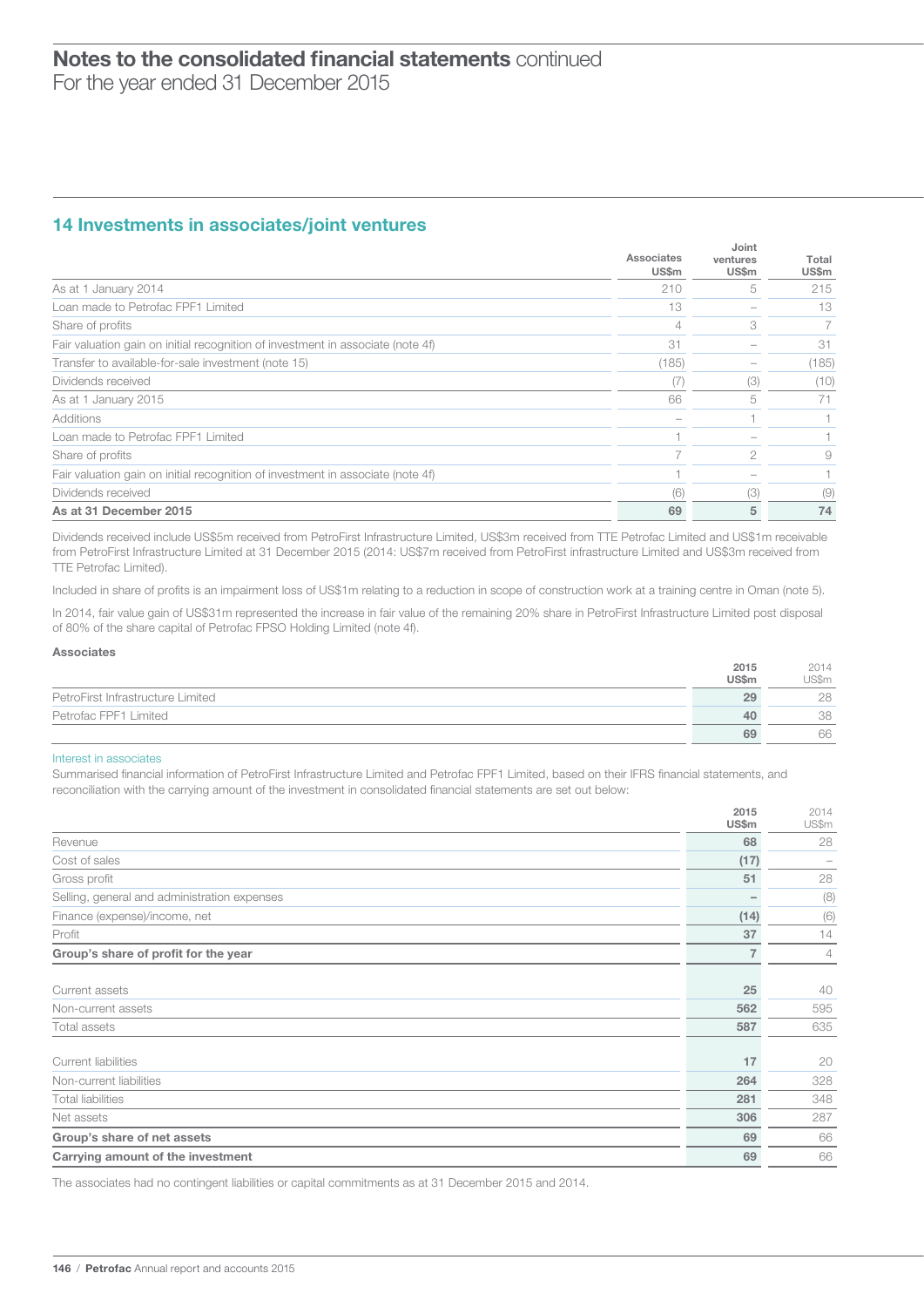# 14 Investments in associates/joint ventures continued

#### Interest in joint ventures

147

Summarised financial information of the joint ventures<sup>1</sup>, based on their IFRS financial statements, and reconciliation with the carrying amount of the investment in consolidated financial statements are set out below:

|                                              | 2015<br><b>US\$m</b> | 2014<br>US\$m  |
|----------------------------------------------|----------------------|----------------|
| Revenue                                      | 25                   | 35             |
| Cost of sales                                | (19)                 | (26)           |
| Gross profit                                 | 6                    | $\overline{9}$ |
| Selling, general and administration expenses | (1)                  | (2)            |
| Finance (expense)/income, net                |                      |                |
| Profit before income tax                     | 5                    | 7              |
| Income tax                                   | (1)                  | (1)            |
| Profit                                       | 4                    | 6              |
| Group's share of profit for the year         | $\overline{2}$       | 3              |
|                                              |                      |                |
| Current assets                               | 14                   | 20             |
| Non-current assets                           | 6                    | 5              |
| Total assets                                 | 20                   | 25             |
| Current liabilities                          | 9                    | 11             |
| Non-current liabilities                      |                      | $\overline{4}$ |
| <b>Total liabilities</b>                     | 10                   | 15             |
| Net assets                                   | 10                   | 10             |
| Group's share of net assets                  | 5                    | 5              |
| Carrying amount of the investment            | 5                    | 5              |
|                                              |                      |                |

<sup>1</sup> A list of these joint ventures is disclosed in note 32.

The joint ventures had no contingent liabilities or capital commitments as at 31 December 2015 and 2014. The joint ventures cannot distribute their profits until they obtain consent from the venturers.

### 15 Available-for-sale investment

On 15 April 2014, Seven Energy secured additional equity capital that resulted in dilution of the Company's interest in Seven Energy from 23.5% to 15.4%. Following the dilution of ownership interest, the Group did not exercise significant influence over the activities of Seven Energy and as a result transferred the investment of US\$185m from investment in associate to available-for-sale investment (note 14). During 2015, a reduction in fair value of US\$16m has been recognised in other comprehensive income through reserve for unrealised gains/(losses) on available-for-sale financial asset (2014: US\$nil).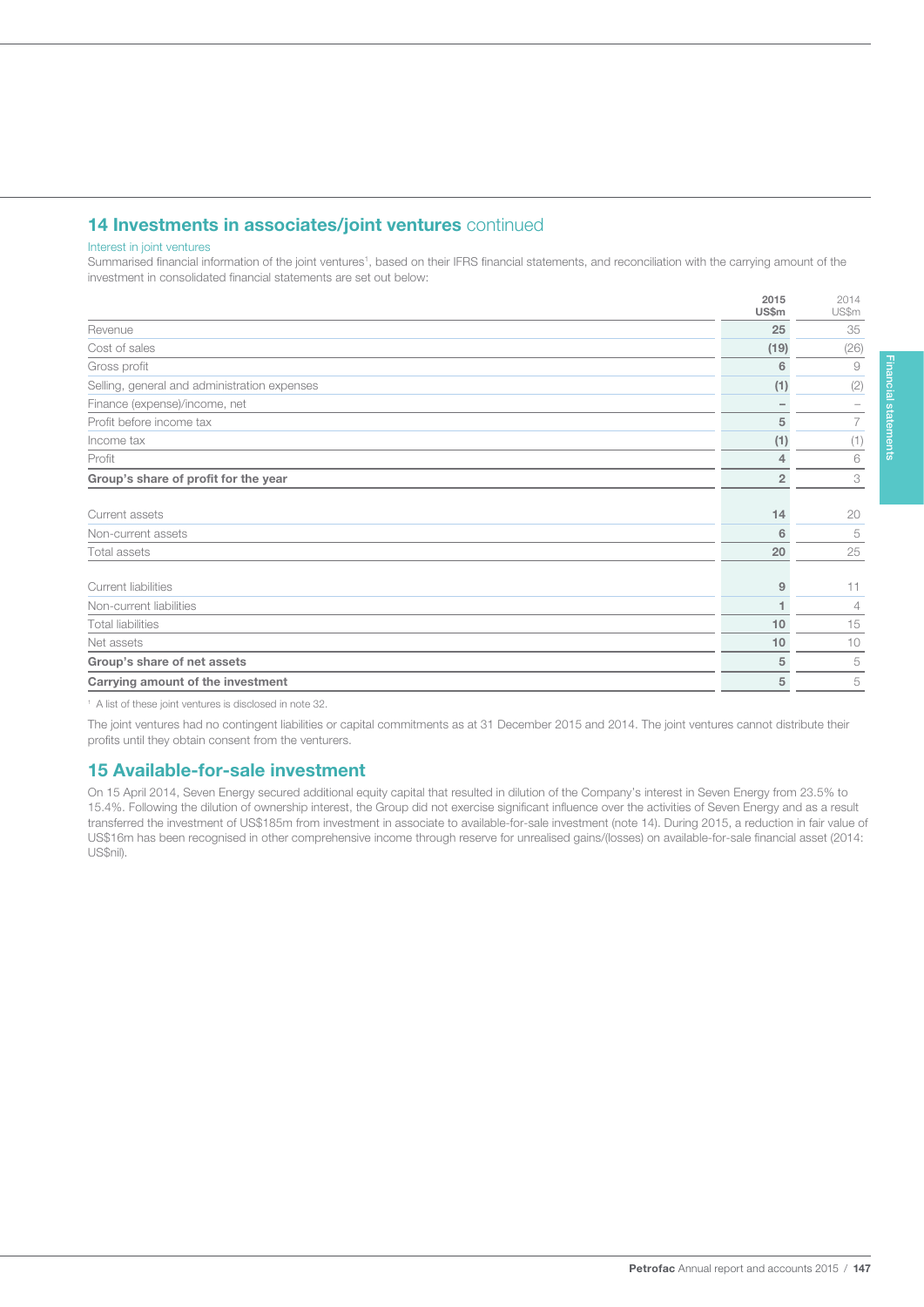# 16 Other financial assets and other financial liabilities

| Other financial assets                                              | Classification                     | 2015<br><b>US\$m</b> | 2014<br>US\$m |
|---------------------------------------------------------------------|------------------------------------|----------------------|---------------|
| Non-current                                                         |                                    |                      |               |
| Receivable under the Berantai RSC                                   | Fair value through profit and loss | 303                  | 343           |
| Receivable from joint venture partners                              | Loans and receivables              | 330                  | 396           |
| Forward currency contracts designated as hedges (note 31)           | Designated as cash flow hedges     | 78                   | 50            |
| Restricted cash                                                     | Loans and receivables              | 41                   |               |
|                                                                     |                                    | 752                  | 790           |
| Current                                                             |                                    |                      |               |
| Receivable under the Berantai RSC                                   | Fair value through profit and loss | 54                   | 38            |
| Receivable in respect of the development of the Greater Stella Area | Fair value through profit and loss | 160                  | 192           |
| Receivable from joint venture partners                              | Loans and receivables              | 155                  | 150           |
| Forward currency contracts designated as hedges (note 31)           | Designated as cash flow hedges     | 26                   | 27            |
| Forward currency contracts undesignated (note 31)                   | Fair value through profit and loss | 12                   |               |
| Oil derivative (note 31)                                            | Designated as cash flow hedges     | 12                   | 20            |
| Restricted cash                                                     | Loans and receivables              | 36                   | 8             |
|                                                                     |                                    | 455                  | 435           |
| <b>Other financial liabilities</b>                                  |                                    |                      |               |
| Non-current                                                         |                                    |                      |               |
| Finance lease creditors (note 28)                                   | Loans and borrowings               | 631                  | 738           |
| Forward currency contracts designated as hedges (note 31)           | Designated as cash flow hedges     | 28                   | 18            |
|                                                                     |                                    | 659                  | 756           |
| Current                                                             |                                    |                      |               |
| Finance lease creditors (note 28)                                   | Loans and borrowings               | 239                  | 234           |
| Contingent consideration payable                                    | Fair value through profit and loss |                      |               |
| Forward currency contracts designated as hedges (note 31)           | Designated as cash flow hedges     | 66                   | 74            |
| Forward currency contracts undesignated (note 31)                   | Fair value through profit and loss | 1                    |               |
| Oil derivative (note 31)                                            | Designated as cash flow hedges     |                      |               |
| Interest payable                                                    | Fair value through profit and loss | 30                   | 8             |
|                                                                     |                                    | 336                  | 317           |

The long-term and short-term receivables under the Berantai RSC represent the discounted value of amounts due under the contract which are being recovered over a six year period from 2013 in line with the contractual terms of the project.

The short-term receivable in respect of the development of the Greater Stella Area represents a loan made to the consortium partners to fund Petrofac's share of the development costs of the field.

The short-term and long-term receivable from joint venture partners represents the 70% gross up on the finance lease liability in respect of oil and gas facilities relating to block PM304 in Malaysia that are included 100% in the Group's consolidated statement of financial position. This treatment is necessary to reflect the legal position of the Group as the contracting entity for this lease. The Group's 30% share of this liability is US\$208m (2014: US\$234m).

Restricted cash comprises deposits with financial institutions and joint venture partners securing various guarantees and performance bonds associated with the Group's trading activities (note 28).This cash will be released on the maturity of these guarantees and performance bonds.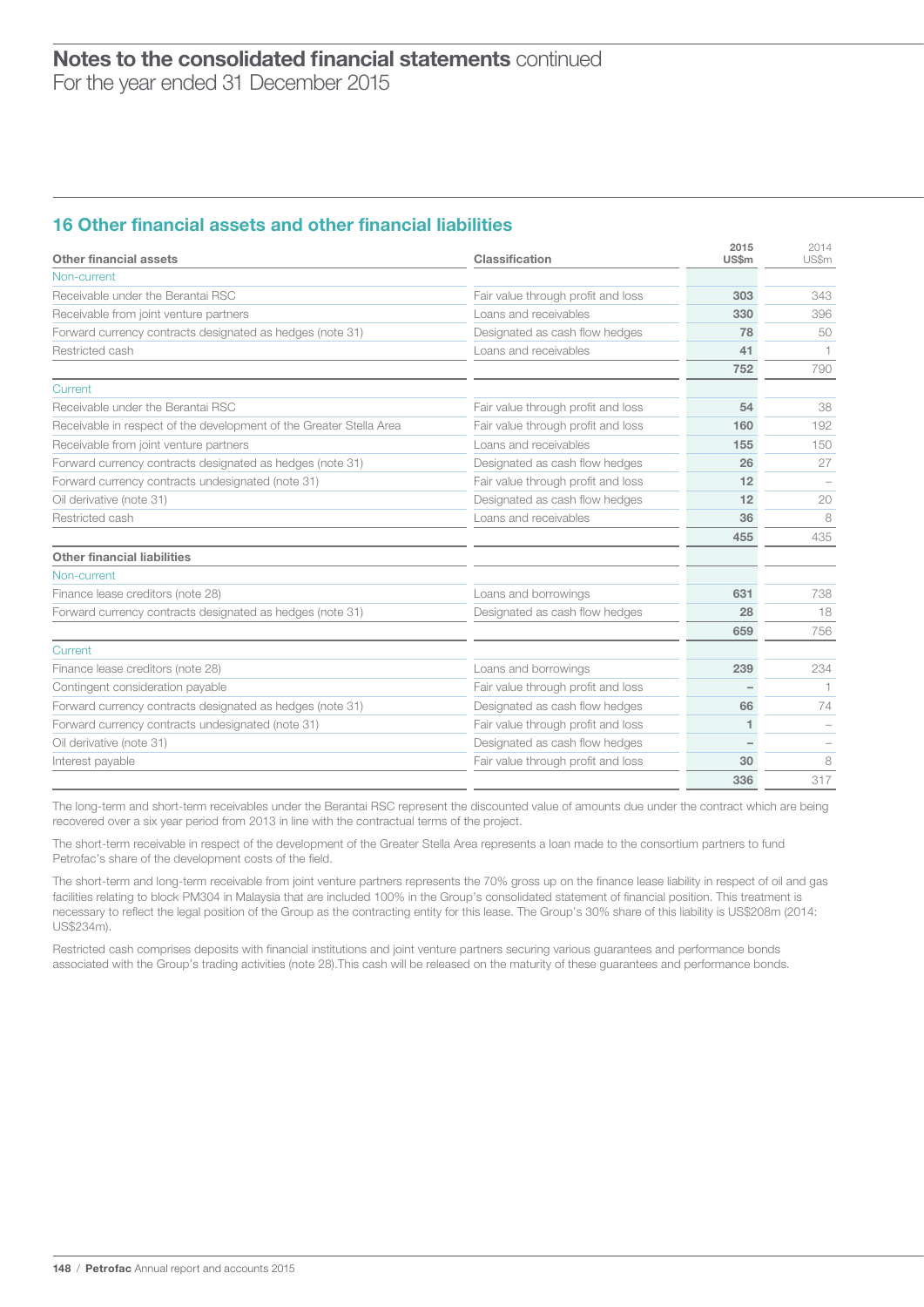#### Fair value measurement

149

The following financial instruments are measured at fair value using the hierarchy below for determination and disclosure of their respective fair values:

Level 1: Unadjusted quoted prices in active markets for identical financial assets or liabilities

Level 2: Other valuation techniques where the inputs are based on significant observable factors

Level 3: Other valuation techniques where the inputs are based on significant unobservable market data

Set out below is a comparison of the carrying amounts and fair values of financial instruments as at:

|                                                                              | Level              | Carrying amount          |                          | Fair value           |                |
|------------------------------------------------------------------------------|--------------------|--------------------------|--------------------------|----------------------|----------------|
|                                                                              |                    | 2015<br><b>US\$m</b>     | 2014<br>US\$m            | 2015<br><b>US\$m</b> | 2014<br>US\$m  |
| <b>Financial assets</b>                                                      |                    |                          |                          |                      |                |
| Cash and short-term deposits                                                 | Level 2            | 1,104                    | 986                      | 1,104                | 986            |
| Restricted cash                                                              | Level 2            | 77                       | 9                        | 77                   | 9              |
| Available-for-sale investment                                                | Level 3            | 169                      | 185                      | 169                  | 185            |
| Receivable under Berantai RSC                                                | Level 3            | 357                      | 381                      | 357                  | 381            |
| Receivable in respect of the development of the Greater Stella Area          | Level 3            | 160                      | 192                      | 160                  | 192            |
| Oil derivative                                                               | Level 2            | 12                       | 20                       | 12                   | 20             |
| Euro forward currency contracts – designated as cash flow hedge              | Level <sub>2</sub> | 99                       | 77                       | 99                   | 77             |
| Kuwaiti Dinar forward currency contracts – designated as cash flow hedge     | Level <sub>2</sub> | 3                        |                          | 3                    |                |
| Sterling forward currency contracts – designated as cash flow hedge          | Level <sub>2</sub> | $\overline{2}$           | $\overline{\phantom{0}}$ | $\overline{2}$       |                |
| Sterling forward currency contracts - undesignated                           | Level 2            | 12                       | $\overline{\phantom{0}}$ | 12                   |                |
| <b>Financial liabilities</b>                                                 |                    |                          |                          |                      |                |
| Interest-bearing loans and borrowings                                        |                    |                          |                          |                      |                |
| Senior notes                                                                 | Level 2            | 745                      | 743                      | 750                  | 750            |
| Term Loan                                                                    | Level 2            | 499                      | 498                      | 500                  | 500            |
| Revolving credit facility                                                    | Level 2            | 530                      | 469                      | 540                  | 475            |
| <b>Export Credit Agency Funding</b>                                          | Level 2            | 13                       | $\overline{\phantom{0}}$ | 17                   |                |
| Bank overdrafts                                                              | Level 2            | 3                        | 9                        | 3                    | 9              |
| Finance lease creditors                                                      | Level 2            | 870                      | 972                      | 870                  | 972            |
| Contingent consideration                                                     | Level 3            | $\overline{\phantom{a}}$ |                          |                      |                |
| Euro forward currency contracts – designated as cash flow hedge              | Level 2            | 72                       | 91                       | 72                   | 91             |
| Malaysian Ringgit forward currency contracts - designated as cash flow hedge | Level <sub>2</sub> | 18                       |                          | 18                   |                |
| Sterling forward currency contracts – designated as cash flow hedge          | Level 2            | 3                        | 1                        | 3                    | $\overline{1}$ |
| Kuwaiti Dinar forward currency contracts – designated as cash flow hedge     | Level 2            | 1                        |                          | 1                    |                |

The Group considers that the carrying amounts of trade and other receivables, work-in-progress, trade and other payables, other current and noncurrent financial assets and liabilities approximate their fair values and are therefore excluded from the above table.

The fair value of the financial assets and liabilities is included at the amount at which the instrument could be exchanged in a current transaction between willing parties, other than in a forced or liquidation sale.

Sterling forward currency contracts – undesignated Level 2 1 – 1 – 1 1 – 1 1 – 1 1 – 1 1 – 1 1 – 1 1 – 1 1 – 1 1 – 1 1 – 1 1 – 1 1 – 1 1 – 1 1 – 1 1 – 1 1 – 1 1 – 1 1 – 1 1 – 1 1 – 1 1 – 1 1 – 1 1 – 1 1 – 1 1 – 1 1 – 1 – 1

The following methods and assumptions were used to estimate the fair values:

- The Group enters into derivative financial instruments with various counterparties, principally financial institutions with investment grade credit ratings. Derivatives valued using valuation techniques with market observable inputs are mainly foreign exchange forward contracts and oil derivatives. Externally provided sources of quoted market prices have been used to determine the fair values of forward currency contracts, interest rate swaps and oil derivatives.
- The fair values of long-term interest-bearing loans and borrowings and finance lease creditors are equivalent to their amortised costs determined as the present value of discounted future cash flows using the effective interest rate.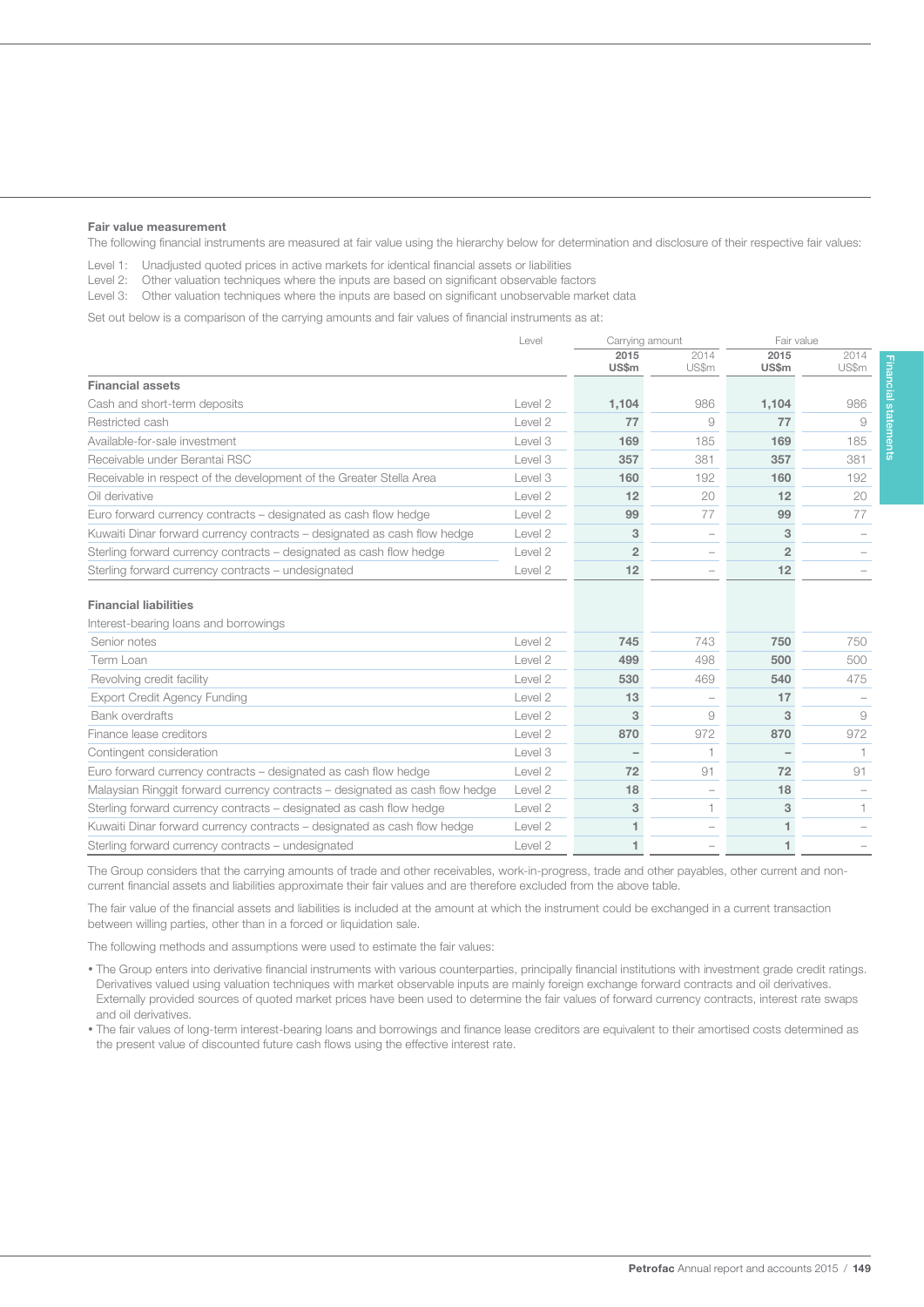For the year ended 31 December 2015

# 16 Other financial assets and other financial liabilities continued

• The fair value of the receivable under Berantai RSC has been calculated using a discounted cash flow model. The valuation requires management to make certain assumptions about unobservable inputs to the model; the oil price assumptions used are the same as disclosed in note 5 and other significant unobservable inputs are disclosed in the table below:

|                         | 2015    | 2014  |
|-------------------------|---------|-------|
| Internal rate of return | 11.5%   | 11.5% |
| Discount rate           | $6.0\%$ | 6.0%  |

Management regularly assesses a range of reasonably possible alternatives for those significant unobservable inputs and determines their impact on the total fair value. The fair value of the receivable under Berantai RSC is only sensitive to a reasonable change in the internal rate of return and the discount rate. The table below explains the impact on the fair value of the receivable as a result of changes to these inputs:

|                                                          | 2015  | 2014  |
|----------------------------------------------------------|-------|-------|
|                                                          | US\$m | US\$m |
| 100 basis points decrease in the internal rate of return | (19)  |       |
| 100 basis points decrease in the discount rate           |       |       |
| 100 basis points increase in the discount rate           | (2)   |       |

Reconciliation of fair value measurement of the receivable under Berantai RSC:

|                                                  | 2015<br><b>US\$m</b> | 2014<br>US\$m |
|--------------------------------------------------|----------------------|---------------|
| As at 1 January                                  | 381                  | 476           |
| Billings during the year                         | 55                   | 65            |
| Fair value loss included in revenue              | (4)                  | (3)           |
| Fair value loss on contract receivables (note 5) |                      | (43)          |
| Unwinding of discount                            | я                    | 20            |
| Receipts during the year                         | (83)                 | (134)         |
| As at 31 December                                | 357                  | 381           |

• The fair value of the available-for-sale investment in Seven Energy has been calculated using a discounted cash flow model. The oil price assumptions used are the same as disclosed in note 5; the risk adjusted cash flow projections are discounted at a post-tax rate of 9.0%

The table below explains the impact on the fair value of the available-for-sale investment as a result of changes to these inputs:

|                                                | 2015         | 2014           |
|------------------------------------------------|--------------|----------------|
|                                                | <b>US\$m</b> | US\$m          |
| 10% decrease in the oil price (per barrel)     | (3)          | (4)            |
| 10% increase in the oil price (per barrel)     |              | $\overline{4}$ |
| 100 basis points decrease in the discount rate | 12           | 14             |
| 100 basis points increase in the discount rate | (9)          | (14)           |

Reconciliation of fair value measurement of the available-for-sale investment:

|                                          | 2015         | 2014                                  |
|------------------------------------------|--------------|---------------------------------------|
|                                          | <b>US\$m</b> | US\$m                                 |
| As at 1 January                          | 185          | $\hspace{1.0cm} \rule{1.5cm}{0.15cm}$ |
| Transferred from investment in associate |              | 185                                   |
| Fair value change (note 15)              | (16)         | $\qquad \qquad$                       |
| As at 31 December 2015                   | 169          | 185                                   |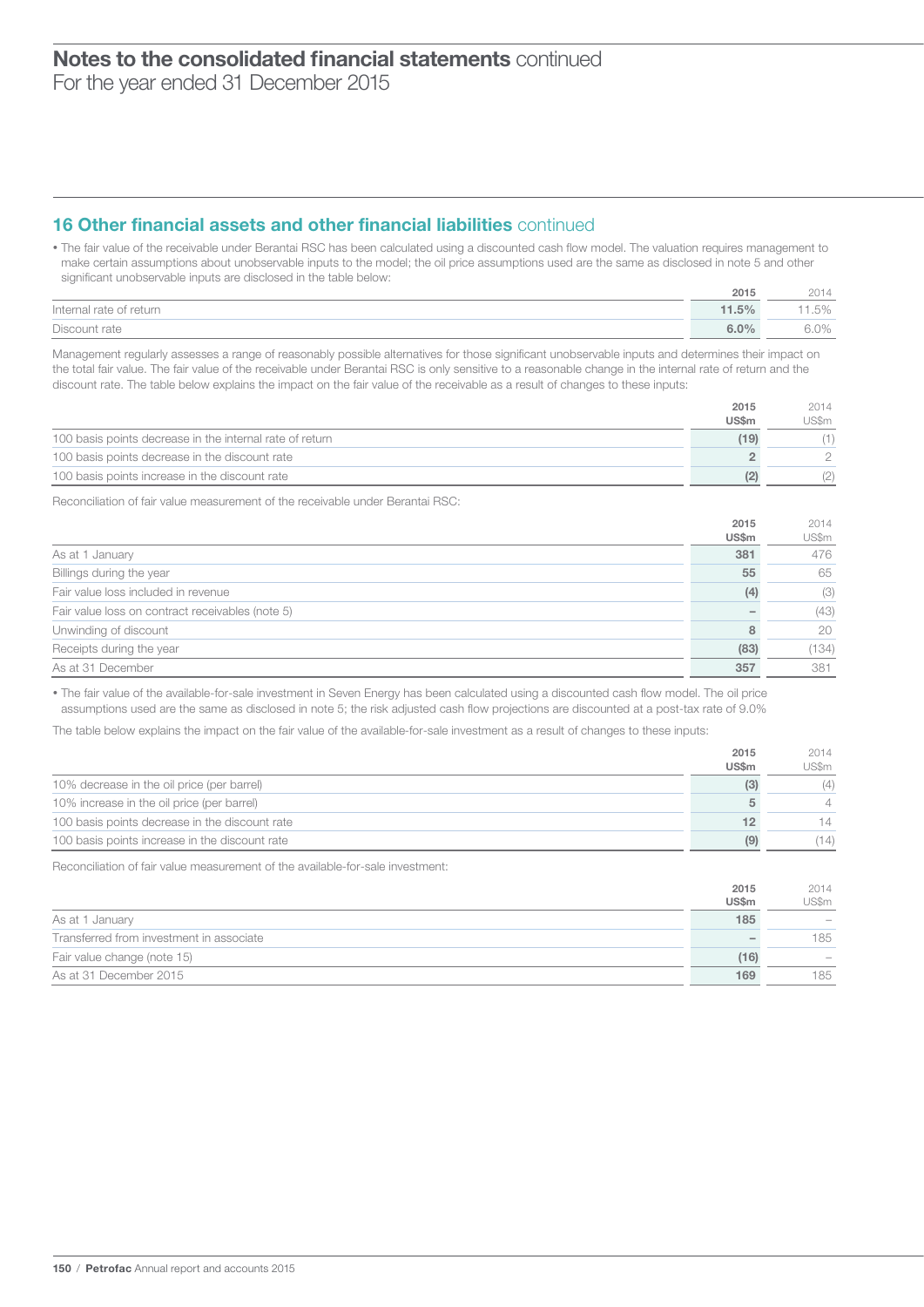• The fair value of the receivable in respect of the development of the Greater Stella Area has been calculated using a discounted cash flow model that represents the value which management expects would be converted to oil and gas assets upon transfer of legal title of the licence on achieving first oil. The oil price assumptions used are the same as disclosed in note 5; the risk adjusted cash flow projections are discounted at a post-tax rate of 9.0%.

The table below explains the impact on the fair value of the amounts receivable in respect of the development of the Greater Stella Area as a result of changes to these inputs:

|                                                | 2015         | 2014  |
|------------------------------------------------|--------------|-------|
|                                                | <b>US\$m</b> | US\$m |
| 10% decrease in the oil price (per barrel)     | (22)         | (29)  |
| 10% increase in the oil price (per barrel)     | 22           | 27    |
| 10% decrease in the gas price (per mcf)        | (26)         | (30)  |
| 10% increase in the gas price (per mcf)        | 27           | 30    |
| 6 month delay in production                    | (45)         | (8)   |
| 100 basis points decrease in the discount rate | 16           |       |
| 100 basis points increase in the discount rate | (15)         | (19)  |

Reconciliation of fair value measurement of the amounts receivable in respect of the development of the Greater Stella Area:

|                                          | 2015         | 2014  |
|------------------------------------------|--------------|-------|
|                                          | <b>US\$m</b> | US\$m |
| As at 1 January                          | 192          | 200   |
| Advances during the year to the partners | 182          | 199   |
| Fair value loss (note 5)                 | (214)        | (207) |
| As at 31 December                        | 160          | 192   |

# 17 Inventories

151

|                          | 2015  | 2014        |
|--------------------------|-------|-------------|
|                          | US\$m | US\$m       |
| Crude oil                |       | $\check{~}$ |
| Stores and raw materials |       | ∣∪          |
|                          | ıз    | 16          |

Included in the consolidated income statement are costs of inventories expensed of US\$106m (2013: US\$43m).

### 18 Work in progress and billings in excess of cost and estimated earnings

|                                                   | 2015         | 2014     |
|---------------------------------------------------|--------------|----------|
|                                                   | <b>US\$m</b> | US\$m    |
| Cost and estimated earnings                       | 19,517       | 15,892   |
| Less: billings                                    | (17, 723)    | (14,290) |
| Work in progress                                  | 1,794        | 1,602    |
|                                                   |              |          |
| Billings                                          | 1,589        | 5,638    |
| Less: cost and estimated earnings                 | (1,388)      | (5,373)  |
| Billings in excess of cost and estimated earnings | 201          | 265      |
|                                                   |              |          |
| Total cost and estimated earnings                 | 20,905       | 21,265   |
|                                                   |              |          |
| Total billings                                    | 19,312       | 19,928   |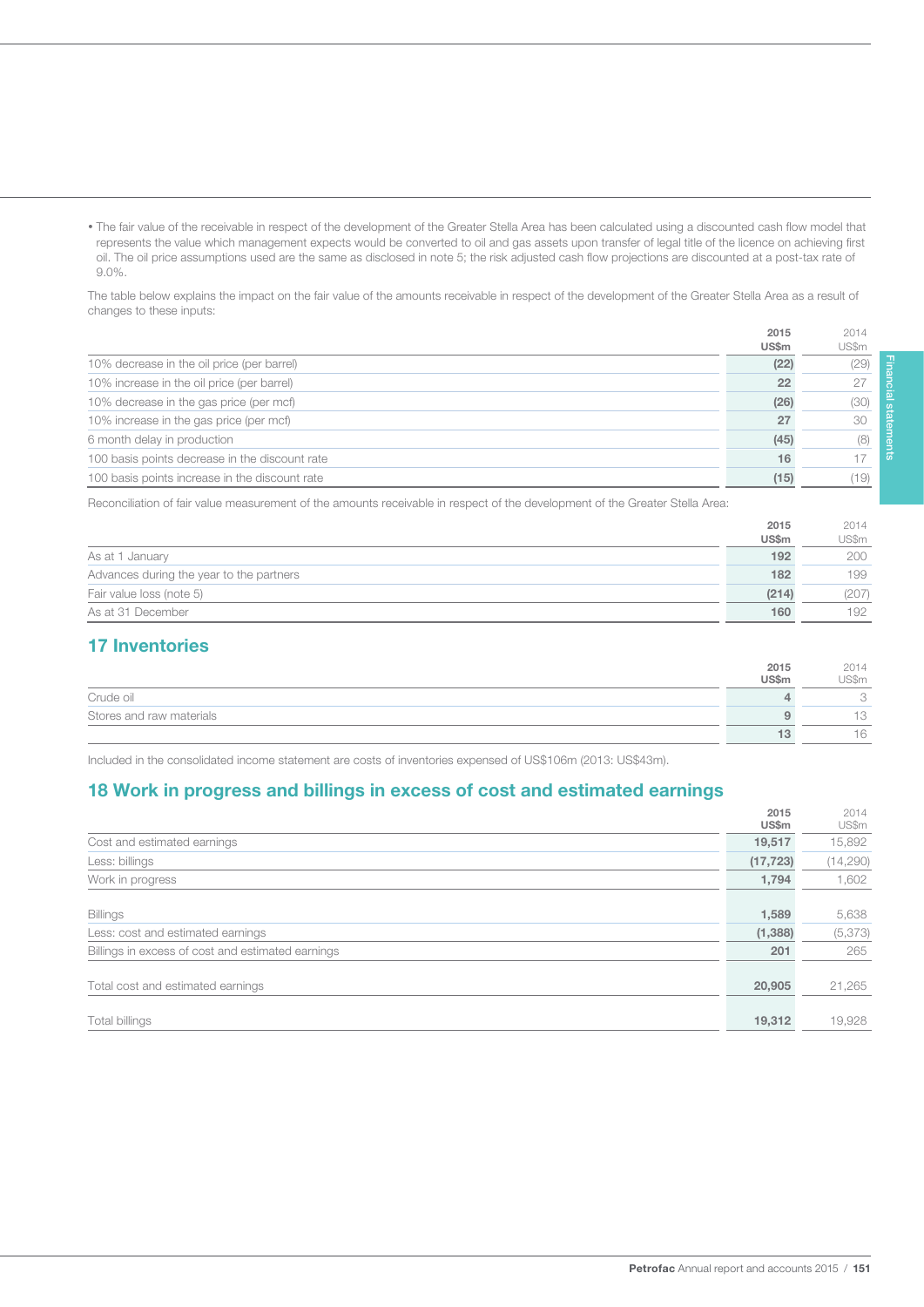### 19 Trade and other receivables

|                                         | 2015<br><b>US\$m</b> | 2014<br>US\$m |
|-----------------------------------------|----------------------|---------------|
| Trade receivables                       | 1,224                | 1,680         |
| Retentions receivables                  | 349                  | 344           |
| Advances                                | 262                  | 275           |
| Prepayments and deposits                | 38                   | 47            |
| Receivables from joint venture partners | 100                  | 196           |
| Other receivables                       | 151                  | 241           |
|                                         | 2.124                | 2.783         |

Other receivables mainly consist of Value Added Tax recoverable of US\$65m (2014: Value Added Tax recoverable of US\$140m and US\$34m receivable from PetroFirst Infrastructure Holdings Limited relating to disposal of 80% of the share capital of Petrofac FPSO Holding Limited).

Trade receivables are non-interest bearing and are generally on 30 to 60 days' terms. Trade receivables are reported net of provision for impairment. The movements in the provision for impairment against trade receivables totalling US\$1,236m (2014: US\$1,684m) are as follows:

|                                |                                        | 2015                                  |                       |                                 | 2014                           |                |  |
|--------------------------------|----------------------------------------|---------------------------------------|-----------------------|---------------------------------|--------------------------------|----------------|--|
|                                | Specific<br>impairment<br><b>US\$m</b> | General<br>impairment<br><b>US\$m</b> | Total<br><b>US\$m</b> | Specific<br>impairment<br>US\$m | General<br>impairment<br>US\$m | Total<br>US\$m |  |
| At 1 January                   |                                        |                                       |                       |                                 |                                | 5              |  |
| Charge/(reversal) for the year | 10                                     |                                       |                       | $\overline{\phantom{a}}$        |                                |                |  |
| Amounts written off            |                                        |                                       | (1)                   | (2)                             |                                | (2)            |  |
| At 31 December                 |                                        |                                       | 12                    |                                 |                                | $\Delta$       |  |

At 31 December, the analysis of trade receivables is as follows:

|                            | Neither past                 | Number of days past due  |                            |                            |                             |                          |                        |                |  |
|----------------------------|------------------------------|--------------------------|----------------------------|----------------------------|-----------------------------|--------------------------|------------------------|----------------|--|
|                            | due nor<br>impaired<br>US\$m | < 30<br>days<br>US\$m    | $31 - 60$<br>days<br>US\$m | $61 - 90$<br>days<br>US\$m | $91 - 120$<br>days<br>US\$m | 121-360<br>days<br>US\$m | > 360<br>days<br>US\$m | Total<br>US\$m |  |
| Unimpaired                 | 832                          | 156                      | 129                        | 18                         | 12                          | 46                       | 22                     | 1,215          |  |
| Impaired                   |                              | $\overline{\phantom{a}}$ | -                          | -                          | 6                           | 9                        | 6                      | 21             |  |
|                            | 832                          | 156                      | 129                        | 18                         | 18                          | 55                       | 28                     | 1,236          |  |
| Less: impairment provision |                              | $\overline{\phantom{a}}$ | -                          | $\overline{\phantom{a}}$   | (3)                         | (5)                      | (4)                    | (12)           |  |
| Net trade receivables 2015 | 832                          | 156                      | 129                        | 18                         | 15                          | 50                       | 24                     | 1,224          |  |
| Unimpaired                 | 1,228                        | 285                      | 74                         | 15                         | 21                          | 37                       | 15                     | 1,675          |  |
| Impaired                   |                              |                          |                            |                            |                             | 4                        | $\overline{c}$         | 9              |  |
|                            | 1,228                        | 285                      | 75                         | 16                         | 22                          | 41                       | 17                     | 1,684          |  |
| Less: impairment provision |                              |                          |                            |                            | $\overline{\phantom{0}}$    | (2)                      | (2)                    | (4)            |  |
| Net trade receivables 2014 | 1.228                        | 285                      | 75                         | 16                         | 22                          | 39                       | 15                     | 1,680          |  |

The credit quality of trade receivables that are neither past due nor impaired is assessed by management with reference to externally prepared customer credit reports and the historic payment track records of the counterparties.

Advances represent payments made to certain of the Group's subcontractors for projects in progress, on which the related work had not been performed at the statement of financial position date.

Receivables from joint venture partners are amounts recoverable from venture partners on the Block PM304, Berantai RSC and on consortium contracts in the OEC segment.

All trade and other receivables are expected to be settled in cash.

Certain trade and other receivables will be settled in cash using currencies other than the reporting currency of the Group, and will be largely paid in sterling, euros and Kuwaiti dinars.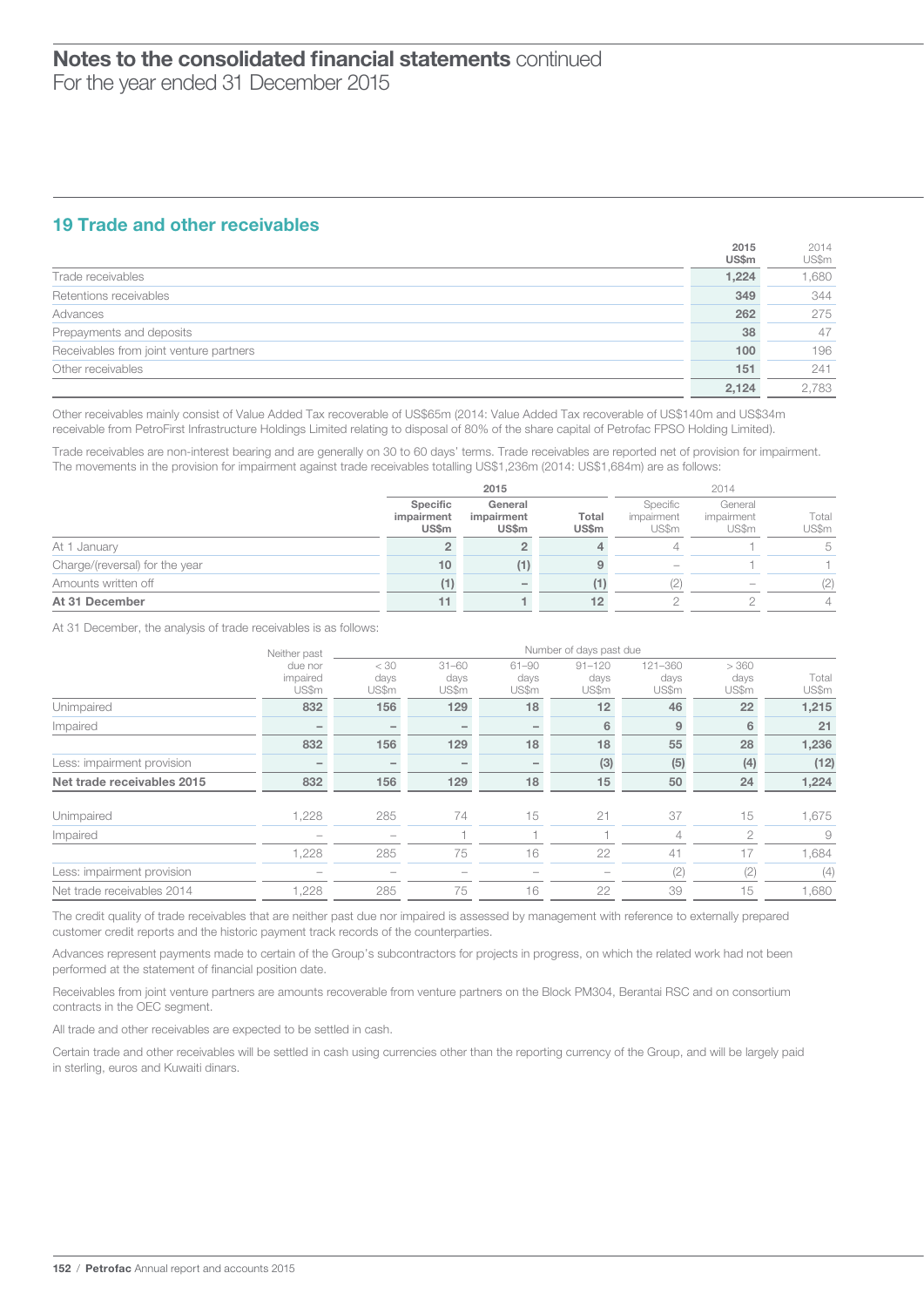# 20 Cash and short-term deposits

|                              | 2015         | 2014  |
|------------------------------|--------------|-------|
|                              | <b>US\$m</b> | US\$m |
| Cash at bank and in hand     | 1.102        | 899   |
| Short-term deposits          |              |       |
| Total cash and bank balances | 1.104        | 986   |

Short-term deposits are made for varying periods of between one day and three months depending on the immediate cash requirements of the Group, and earn interest at respective short-term deposit rates. The fair value of cash and bank balances is US\$1,104m (2014: US\$986m).

For the purposes of the consolidated statement of cash flows, cash and cash equivalents comprise the following:

|                           | 2015         | 2014  |
|---------------------------|--------------|-------|
|                           | <b>US\$m</b> | US\$m |
| Cash at bank and in hand  | 1.102        | 899   |
| Short-term deposits       |              | 87    |
| Bank overdrafts (note 25) | (3)          | (9)   |
|                           | 1.101        | 977   |

### 21 Share capital

153

The share capital of the Company as at 31 December was as follows:

|                                                                                                     | 2015<br>US\$m | 2014<br>US\$m |
|-----------------------------------------------------------------------------------------------------|---------------|---------------|
| Authorised                                                                                          |               |               |
| 750,000,000 ordinary shares of US\$0.020 each (2014: 750,000,000 ordinary shares of US\$0.020 each) | 15            | 15            |
| Issued and fully paid                                                                               |               |               |
| 345,912,747 ordinary shares of US\$0.020 each (2014: 345,912,747 ordinary shares of US\$0.020 each) |               |               |
| The movement in the number of issued and fully paid ordinary shares is as follows:                  |               |               |
|                                                                                                     |               | Number        |
| <b>Ordinary shares:</b>                                                                             |               |               |
| Ordinary shares of US\$ 0.020 each at 1 January 2014                                                |               | 345.912.747   |
| Issued during the year                                                                              |               |               |
| Ordinary shares of US\$0.020 each at 1 January 2015                                                 |               | 345,912,747   |
| Ordinary shares of US\$0.020 each at 31 December 2015                                               |               | 345,912,747   |

The share capital comprises only one class of ordinary shares. The ordinary shares carry a voting right and the right to a dividend.

Share premium: The balance on the share premium account represents the amount received in excess of the nominal value of the ordinary shares.

Capital redemption reserve: The balance on the capital redemption reserve represents the aggregated nominal value of the ordinary shares repurchased and cancelled.

### 22 Treasury shares

For the purpose of making awards under the Group's employee share schemes, shares in the Company are purchased and held by the Petrofac Employee Benefit Trust and the Petrofac Joint Venture Companies Employee Benefit Trust. All these shares have been classified in the statement of financial position as treasury shares within equity.

The movements in total treasury shares are shown below:

|                          | 2015        |              | 2014        |       |  |
|--------------------------|-------------|--------------|-------------|-------|--|
|                          | Number      | <b>US\$m</b> | Number      | US\$m |  |
| At 1 January             | 4,985,937   | 101          | 5.672.691   | 110   |  |
| Acquired during the year | 2,800,000   | 39           | .000.000    | 25    |  |
| Vested during the year   | (1,770,417) | (29)         | (1,686,754) | (34)  |  |
| At 31 December           | 6,015,520   | 111          | 4.985.937   | 101   |  |

Shares vested during the year include dividend shares and 8% uplift adjustment made in respect of the EnQuest demerger of 105,365 shares (2014: 102,514 shares).

 $2015$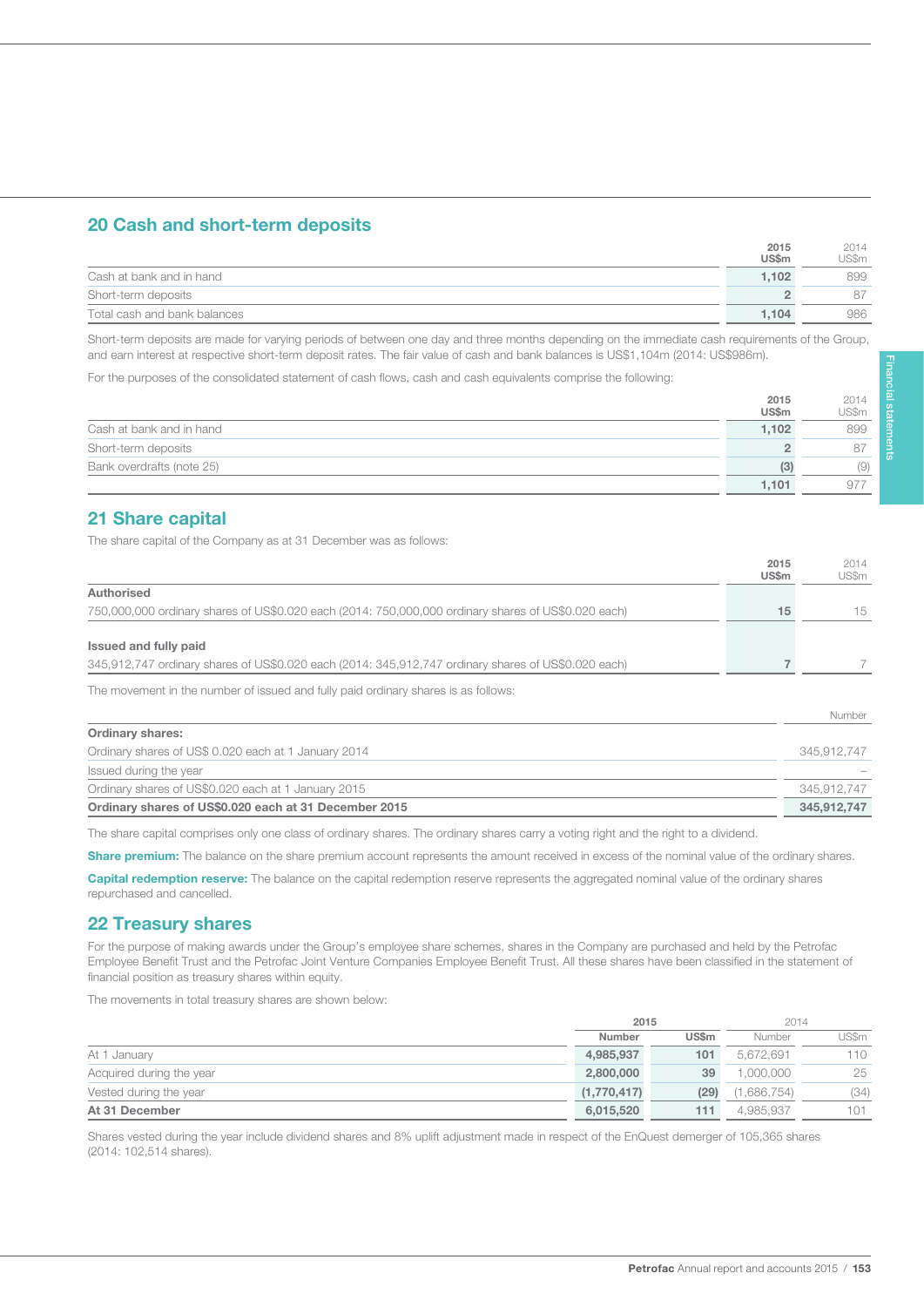# 23 Share-based payment plans

#### Performance Share Plan (PSP)

Under the PSP, share awards are granted to Executive Directors and a restricted number of other senior executives of the Group. The shares vest at the end of three years subject to continued employment and the achievement of certain pre-defined market and non-market-based performance conditions. The 50% market performance based part of these awards is dependent on the total shareholder return (TSR) of the Group compared with an index composed of selected relevant companies. The fair value of the shares vesting under this portion of the award is determined by an independent valuer using a Monte Carlo simulation model taking into account the terms and conditions of the plan rules and using the following assumptions at the date of grant:

|                                                                                                    | 2015<br>awards | 2014<br>awards | 22 Mar 2013<br>awards | 18 Apr 2013<br>awards | 24 May 2013<br>awards | 2012<br>awards |
|----------------------------------------------------------------------------------------------------|----------------|----------------|-----------------------|-----------------------|-----------------------|----------------|
| Expected share price volatility (based on median of<br>comparator Group's three-year volatilities) | 28.5%          | 32.7%          | 34.6%                 | 34.7%                 | 33.9%                 | 38.0%          |
| Share price correlation with comparator group                                                      | 26.4%          | 40.4%          | 44.0%                 | 44.3%                 | 42.0%                 | 46.0%          |
| Risk-free interest rate                                                                            | $0.7\%$        | 1.2%           | $0.4\%$               | $0.4\%$               | 0.5%                  | $0.4\%$        |
| Expected life of share award                                                                       | 3 years        | 3 years        | 3 years               | 3 years               | 3 years               | 3 years        |
| Fair value of TSR portion                                                                          | 562p           | 827p           | 692p                  | 492p                  | 571p                  | 1,103p         |

The non-market-based condition governing the vesting of the remaining 50% of the total award is subject to achieving between 7.5% and 15%<br>comings not obere (EDS) grouth torgets over a three vest period. The fair velves of amings per share (EPS) growth targets over a three-year period. The fair values of the equity-settled award relating to the EPS part of the scheme are earnings per share (EPS) growth targets over a three-year period. The f estimated, based on the quoted closing market price per Company share at the date of grant with an assumed vesting rate per annum built into the estimated, based on the quoted closing market price per Company share at the calculation (subsequently trued up at year end based on the actual leaver rate during the period from award date to year end) over the three-year vesting period of the plan.

#### Deferred Bonus Share Plan (DBSP)

Under the DBSP selected employees are required to defer a proportion of their annual cash bonus into Company shares ('Invested Award'). Following such an award, the Company will generally grant the participant an additional award of a number of shares bearing a specified ratio to the number of his or her invested shares ('Matching Shares'), typically using a 1:1 ratio. Subject to a participant's continued employment, invested and matching share awards may either vest 100% on the third anniversary of grant; or alternatively, vest one-third on the first anniversary of the grant, one-third on the second anniversary and the final proportion on the third anniversary.

At the year end the values of the bonuses settled by shares cannot be determined until the Remuneration Committee has approved the portion of the employee bonuses to be settled in shares. Once the portion of the bonus to be settled in shares is determined, the final bonus liability to be settled in shares is transferred to the reserve for share-based payments. The costs relating to the Matching Shares are recognised over the corresponding vesting period and the fair values of the equity-settled Matching Shares granted to employees are based on the quoted closing market price at the date of grant with the charge adjusted to reflect the expected vesting rate of the plan.

#### Share Incentive Plan (SIP)

All UK employees, including UK Executive Directors, are eligible to participate in the SIP. Employees may invest up to sterling £1,800 per tax year of gross salary (or, if lower, 10% of salary) to purchase ordinary shares in the Company. There is no holding period for these shares.

#### Restricted Share Plan (RSP)

Under the RSP, selected employees are made grants of shares on an ad hoc basis. The RSP is used primarily, but not exclusively, to make awards to individuals who join the Group part way through the year, having left accrued benefits with a previous employer. The fair values of the awards granted under the RSP at various grant dates during the year are based on the quoted market price at the date of grant adjusted for an assumed vesting rate over the relevant vesting period.

#### Value Creation Plan (VCP)

During 2012 the Company introduced a one-off Value Creation Plan (VCP) which is a share option scheme for Executive Directors and key senior executives within the Company. VCP is a premium priced share option scheme with options granted with an exercise price set at a 10% premium to the grant date price. Options will only vest to the extent of satisfying Group and divisional profit after tax targets, together with various other performance underpins and risk/malus provisions that can be imposed at the discretion of the Remuneration Committee. The share options would vest in equal tranches on the fourth, fifth and sixth anniversaries of the original grant date but may be exercised up to eight years from the date of grant.

The VCP share options were fair valued by an independent valuer using a Black-Scholes option pricing model taking into account the rules of the plan and using the following key assumptions:

|                                  | Tranche <sup>-</sup> | Tranche 2        | Tranche 3 |
|----------------------------------|----------------------|------------------|-----------|
| Share price at the date of grant | 1,555p               | 1,555p           | 1,555p    |
| Exercise price                   | 1,710p               | 1,710p           | 1,710p    |
| Expected lives of the award      | 6 years              | 6.5 years        | 7 years   |
| Share price volatility           | 41%                  | 41%              | 41%       |
| Share price dividend yield       | 2.3%                 | 2.3%             | 2.3%      |
| Risk-free interest rates         | 1.1%                 | 1.2%             | 1.3%      |
| Per share fair values            | 451 <sub>p</sub>     | 467 <sub>p</sub> | 482p      |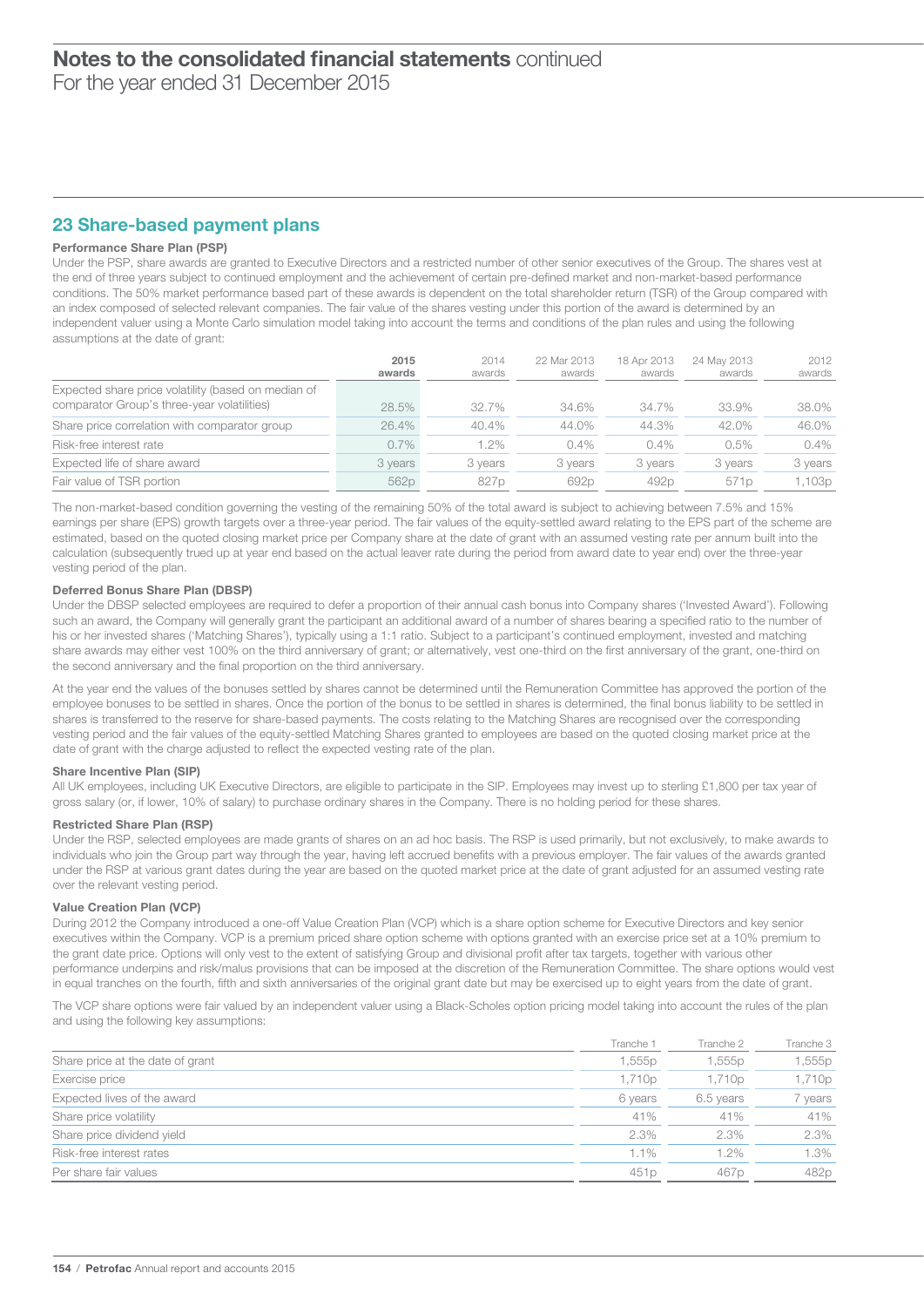#### Share-based payment plans information

155

The details of the fair values and assumed vesting rates of the share-based payment plans are below:

|             |                         | PSP (EPS portion)       |                         |                          |                         |                                 |                         | DBSP                    | <b>RSP</b>              |                         |
|-------------|-------------------------|-------------------------|-------------------------|--------------------------|-------------------------|---------------------------------|-------------------------|-------------------------|-------------------------|-------------------------|
|             | 22 Mar                  |                         | 18 Apr                  |                          |                         | 24 May                          |                         |                         |                         |                         |
|             | Fair value<br>per share | Assumed<br>vesting rate | Fair value<br>per share | Assumed<br>vesting rate  | Fair value<br>per share | Assumed<br>vesting rate         | Fair value<br>per share | Assumed<br>vesting rate | Fair value<br>per share | Assumed<br>vesting rate |
| 2015 awards | 890 <sub>p</sub>        | $0.0\%$                 |                         | $\overline{\phantom{a}}$ | -                       |                                 | 890 <sub>p</sub>        | 94.1%                   | 927 <sub>p</sub>        | 95.0%                   |
| 2014 awards | .376p                   | $0.0\%$                 | $\hspace{0.05cm}$       | $\hspace{0.05cm}$        | $\hspace{0.05cm}$       | $\hspace{0.1mm}-\hspace{0.1mm}$ | .376p                   | 84.3%                   | 1.157p                  | 96.7%                   |
| 2013 awards | .446p                   | $0.0\%$                 | .266p                   | $0.0\%$                  | .340 <sub>p</sub>       | $0.0\%$                         | .446p                   | 79.0%                   | .366p                   | 88.1%                   |
| 2012 awards | .705p                   | $0.0\%$                 |                         |                          |                         |                                 | ,705p                   | 83.2%                   | .555 <sub>p</sub>       | 70.6%                   |

The following table shows the movements in the number of shares held under the share-based payment plans outstanding but not exercisable:

|                                 | <b>PSP</b>            |                | <b>DBSP</b>     |                 | <b>RSP</b><br><b>VCP</b> |                | Total                 |                          |                |                |
|---------------------------------|-----------------------|----------------|-----------------|-----------------|--------------------------|----------------|-----------------------|--------------------------|----------------|----------------|
|                                 | 2015<br><b>Number</b> | 2014<br>Number | 2015<br>*Number | 2014<br>*Number | 2015<br><b>Number</b>    | 2014<br>Number | 2015<br><b>Number</b> | 2014<br>Number           | 2015<br>Number | 2014<br>Number |
| Outstanding at<br>1 January     | 1,139,931             | 1,315,870      | 3,822,196       | 3,708,306       | 357,363                  | 538,874        | 1,354,828             | 1,701,150                | 6,674,318      | 7,264,200      |
| Granted<br>during<br>the year   | 775,188               | 406,830        | 3,460,960       | 2,226,630       | 67,719                   | 82,591         |                       | $\overline{\phantom{a}}$ | 4,303,867      | 2,716,051      |
| Vested during<br>the year       |                       | (43,308)       | (1,579,408)     | (1,802,020)     | (123, 213)               | (227, 892)     |                       | $\overline{\phantom{m}}$ | (1,702,621)    | (2,073,220)    |
| Forfeited<br>during<br>the year | (430, 143)            | (539, 461)     | (351, 115)      | (310, 720)      | (33, 524)                | (36,210)       | (515, 333)            | (346, 322)               | (1,330,115)    | (1, 232, 713)  |
| Outstanding at<br>31 December   | 1,484,976             | 1,139,931      | 5,352,633       | 3,822,196       | 268,345                  | 357,363        | 839,495               | 1,354,828                | 7,945,449      | 6,674,318      |

\*Includes Invested and Matching Shares

The number of shares still outstanding but not exercisable at 31 December 2015 for each award is as follows:

|              | <b>PSP</b>    |                                 | <b>DBSP</b> |                                 | <b>RSP</b>    |         | <b>VCP</b> |          | Total     |           |
|--------------|---------------|---------------------------------|-------------|---------------------------------|---------------|---------|------------|----------|-----------|-----------|
|              | 2015          | 2014                            | 2015        | 2014                            | 2015          | 2014    | 2015       | 2014     | 2015      | 2014      |
|              | <b>Number</b> | Number                          | *Number     | *Number                         | <b>Number</b> | Number  | Number     | Number   | Number    | Number    |
| 2015 awards  | 735,364       | $\qquad \qquad -$               | 3,235,692   | $\hspace{0.1mm}-\hspace{0.1mm}$ | 67,719        |         |            |          | 4,038,775 |           |
| 2014 awards  | 368,627       | 401,931                         | 1,391,665   | 2.034.728                       | 68,273        | 82,591  |            |          | 1,828,565 | 2,519,250 |
| 2013 awards  | 380,985       | 413,763                         | 725,276     | 1,191,476                       | 119,035       | 170,189 |            |          | 1,225,296 | ,775,428  |
| 2012 awards  |               | 324,237                         |             | 595,992                         | 13,318        | 65,239  | 839,495    | ,354,828 | 852,813   | 2,340,296 |
| 2011 awards  |               | $\hspace{0.1mm}-\hspace{0.1mm}$ |             | $\hspace{0.05cm}$               | -             | 20,565  |            |          |           | 20,565    |
| 2010 awards  |               | $\overline{\phantom{a}}$        |             | $\hspace{0.05cm}$               | -             | 18.779  |            |          |           | 18.779    |
| Total awards | 1,484,976     | 1.139.931                       | 5,352,633   | 3.822.196                       | 268,345       | 357,363 | 839,495    | .354.828 | 7.945.449 | 6,674,318 |

\* Includes Invested and Matching Shares.

The average share price of the Company shares during 2015 was US\$12.84 (sterling equivalent of £8.39) (2014: US\$19.19 (sterling equivalent of £11.65)).

The number of outstanding shares excludes the 8% uplift adjustment made in respect of the EnQuest demerger and dividend shares shown below:

|                            | PSP                      |                                 |         | <b>DBSP</b> |               | <b>RSP</b> | Total         |         |
|----------------------------|--------------------------|---------------------------------|---------|-------------|---------------|------------|---------------|---------|
|                            | 2015                     | 2014                            | 2015    | 2014        | 2015          | 2014       | 2015          | 2014    |
|                            | <b>Number</b>            | Number                          | *Number | *Number     | <b>Number</b> | Number     | <b>Number</b> | Number  |
| EnQuest 8% uplift          | $\overline{\phantom{a}}$ | $\hspace{0.1mm}-\hspace{0.1mm}$ | 318     | 318         | 83            | 384        | 401           | 702     |
| Dividend shares            | 105.633                  | 72.514                          | 358,476 | 202,781     | 13.527        | 14.873     | 477.636       | 290,168 |
| Outstanding at 31 December | 105.633                  | 72.514                          | 358,794 | 203.099     | 13.610        | 15.257     | 478.037       | 290.870 |

\* Includes Invested and Matching Shares.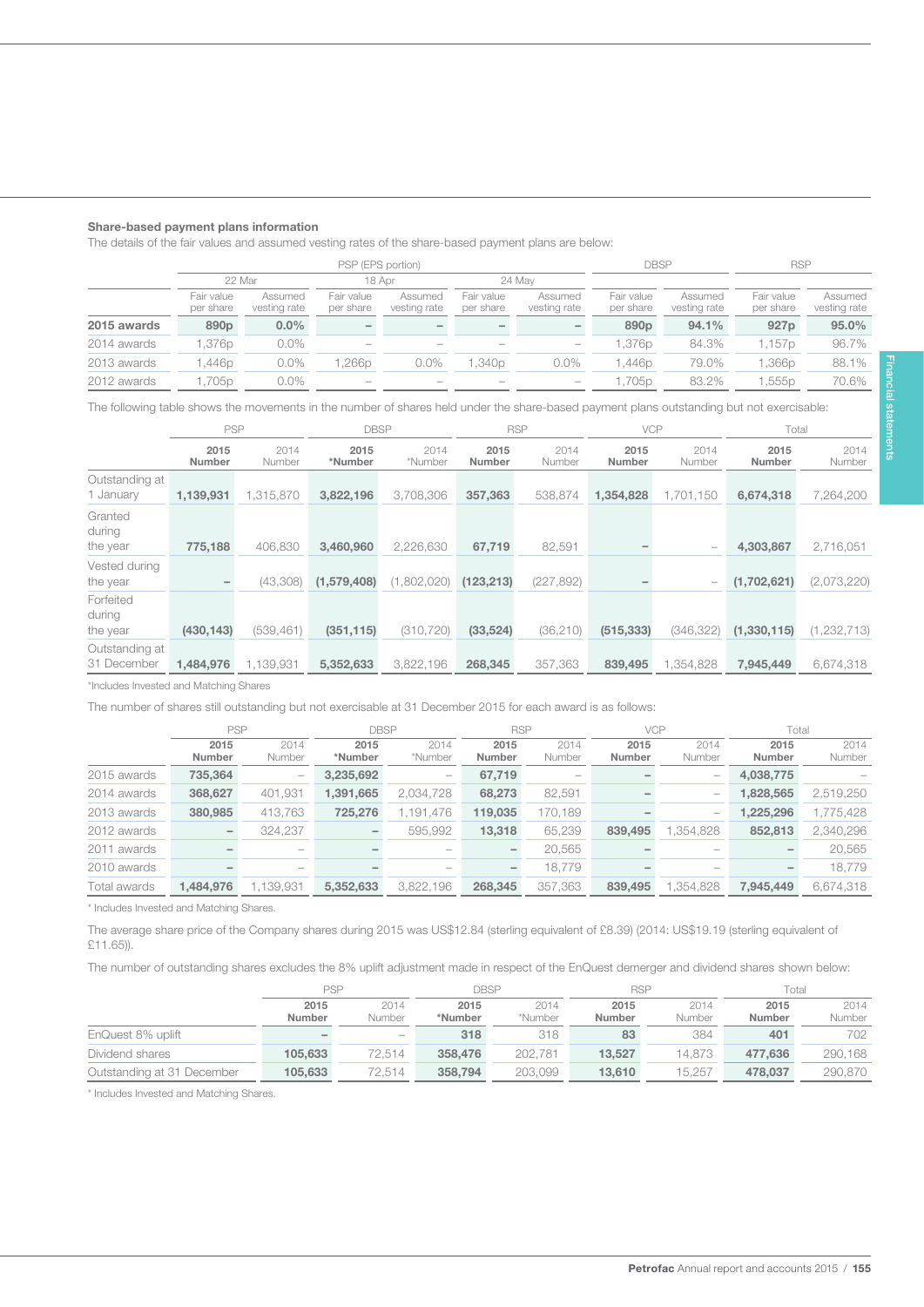# 23 Share-based payment plans continued

The charge in respect of share-based payment plans recognised in the consolidated income statement is as follows:

|                     | <b>PSP</b>    |                          | *DBSP<br><b>RSP</b>  |               |                      | VCP           |                          | Total                    |               |               |
|---------------------|---------------|--------------------------|----------------------|---------------|----------------------|---------------|--------------------------|--------------------------|---------------|---------------|
|                     | 2015<br>US\$m | 2014<br>JS\$m            | 2015<br><b>US\$m</b> | 2014<br>US\$m | 2015<br><b>US\$m</b> | 2014<br>US\$m | 2015<br>US\$m            | 2014<br>US\$m            | 2015<br>US\$m | 2014<br>JS\$m |
| Share-based payment |               |                          |                      |               |                      |               |                          |                          |               |               |
| charge/(credit)     |               | $\overline{\phantom{a}}$ | 21                   | 19            |                      |               | $\overline{\phantom{a}}$ | $\overline{\phantom{a}}$ | 23            | nn            |

\* Represents charge on Matching Shares only.

The Group has recognised a total charge of US\$23m (2014: US\$22m) in the consolidated income statement during the year relating to the above employee share-based schemes (see note 4d) which has been transferred to the reserve for share-based payments along with US\$23m of the bonus liability accrued for the year ended 31 December 2014 which has been settled in shares granted during the year (2013 bonus of US\$24m).

For further details on the above employee share-based payment schemes refer to pages 94 to 97, 99 and 103 to 104. of the Directors' remuneration report.

### 24 Other reserves

|                                                                                                 | Net unrealised<br>(gains)/losses<br>on derivatives<br>US\$m | Net unrealised<br>gains/(losses)<br>on available-for-<br>sale financial<br>asset<br>US\$m | Foreign<br>currency<br>translation<br>US\$m | Reserve for<br>share-based<br>payments<br>US\$m | Total<br>US\$m |
|-------------------------------------------------------------------------------------------------|-------------------------------------------------------------|-------------------------------------------------------------------------------------------|---------------------------------------------|-------------------------------------------------|----------------|
| Balance at 1 January 2014                                                                       | 28                                                          |                                                                                           | (29)                                        | 64                                              | 63             |
| Foreign currency translation                                                                    |                                                             |                                                                                           | (22)                                        |                                                 | (22)           |
| Net gains on maturity of cash flow hedges recycled in the year                                  | (14)                                                        |                                                                                           |                                             |                                                 | (14)           |
| Net changes in fair value of derivatives and financial assets<br>designated as cash flow hedges | (21)                                                        |                                                                                           |                                             |                                                 | (21)           |
| Share-based payments charge (note 23)                                                           |                                                             |                                                                                           |                                             | 22                                              | 22             |
| Transfer during the year (note 23)                                                              |                                                             |                                                                                           |                                             | 24                                              | 24             |
| Shares vested during the year                                                                   |                                                             |                                                                                           |                                             | (33)                                            | (33)           |
| Deferred tax on share-based payments reserve                                                    |                                                             |                                                                                           |                                             | (1)                                             | (1)            |
| Balance at 31 December 2014                                                                     | (7)                                                         |                                                                                           | (51)                                        | 76                                              | 18             |
| Attributable to:                                                                                |                                                             |                                                                                           |                                             |                                                 |                |
| Petrofac Limited shareholders                                                                   | 6                                                           |                                                                                           | (51)                                        | 76                                              | 31             |
| Non-controlling interests                                                                       | (13)                                                        |                                                                                           |                                             |                                                 | (13)           |
| Balance at 31 December 2014                                                                     | (7)                                                         |                                                                                           | (51)                                        | 76                                              | 18             |
| <b>Balance at 1 January 2015</b>                                                                | (7)                                                         |                                                                                           | (51)                                        | 76                                              | 18             |
| Net gains on maturity of cash flow hedges recycled in the year                                  | (11)                                                        |                                                                                           |                                             |                                                 | (11)           |
| Net changes in fair value of derivatives and financial assets<br>designated as cash flow hedges | (47)                                                        |                                                                                           |                                             |                                                 | (47)           |
| Changes in fair value of available-for-sale financial asset                                     |                                                             | (16)                                                                                      |                                             |                                                 | (16)           |
| Share-based payments charge (note 23)                                                           |                                                             |                                                                                           |                                             | 23                                              | 23             |
| Transfer during the year (note 23)                                                              |                                                             |                                                                                           |                                             | 23                                              | 23             |
| Shares vested during the year                                                                   |                                                             |                                                                                           |                                             | (27)                                            | (27)           |
| Balance at 31 December 2015                                                                     | (65)                                                        | (16)                                                                                      | (51)                                        | 95                                              | (37)           |
| Attributable to:                                                                                |                                                             |                                                                                           |                                             |                                                 |                |
| Petrofac Limited shareholders                                                                   | (44)                                                        | (16)                                                                                      | (51)                                        | 95                                              | (16)           |
| Non-controlling interests                                                                       | (21)                                                        |                                                                                           |                                             |                                                 | (21)           |
| Balance at 31 December 2015                                                                     | (65)                                                        | (16)                                                                                      | (51)                                        | 95                                              | (37)           |
|                                                                                                 |                                                             |                                                                                           |                                             |                                                 |                |

#### Nature and purpose of other reserves

Net unrealised gains/(losses) on derivatives

The portion of gains or losses on cash flow hedging instruments that are determined to be effective hedges is included within this reserve net of related deferred tax effects. When the hedged transaction occurs or is no longer forecast to occur, the gain or loss is transferred out of equity to the consolidated income statement. Realised net gains amounting to US\$11m (2014: US\$14m net gain) relating to foreign currency forward contracts and financial assets designated as cash flow hedges have been recognised in cost of sales.

The forward currency points element and ineffective portion of derivative financial instruments relating to forward currency contracts and gains on undesignated derivatives amounting to US\$3m (2014: US\$10m) have been recognised in cost of sales.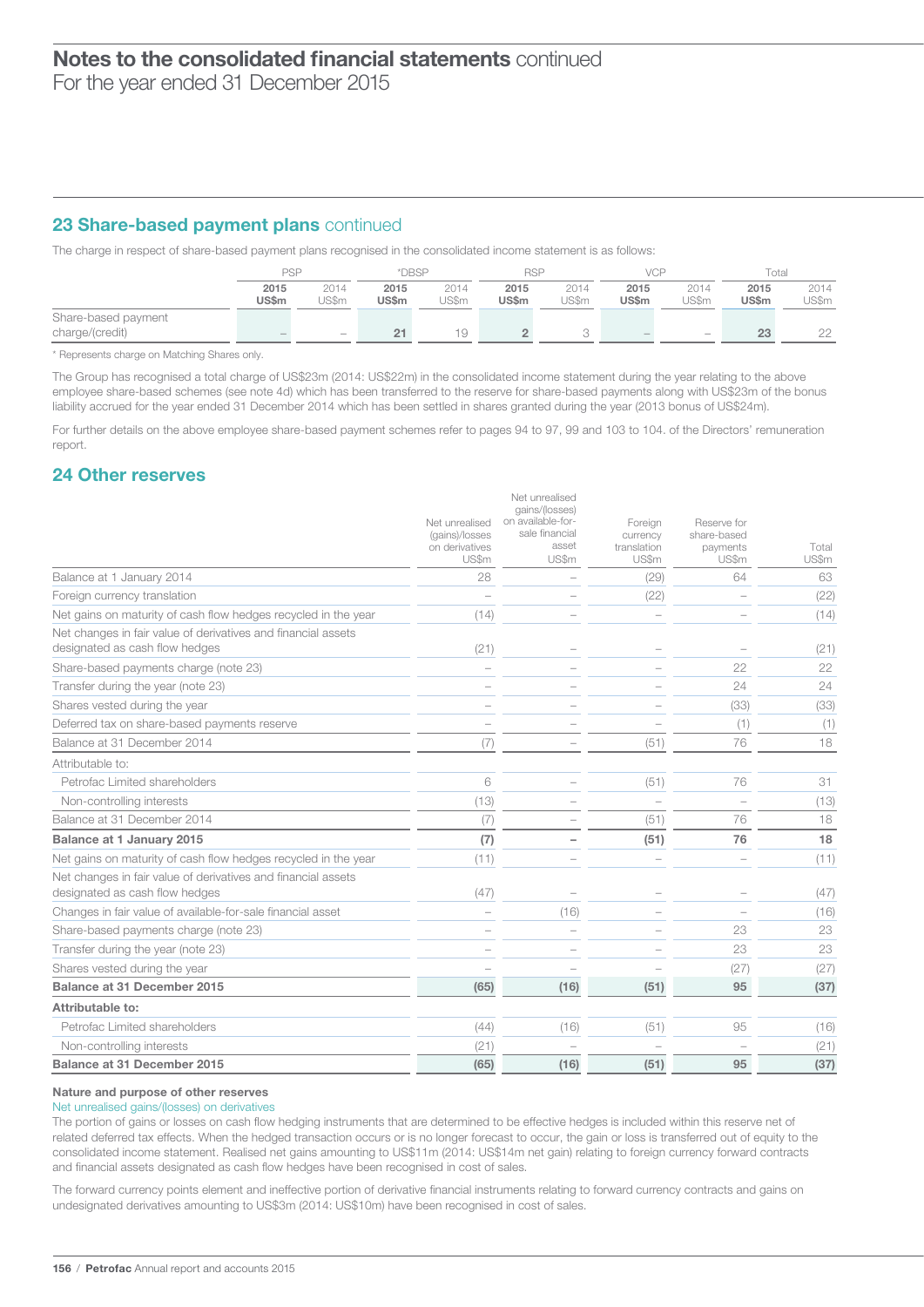#### Net unrealised gains/(losses) on available-for-sale financial asset

This reserve records fair value changes on available-for-sale financial assets held by the Group, net of deferred tax effects. Realised gains and losses on the sale of available-for-sale financial assets are recognised as other operating income or other operating expenses in the consolidated income statement.

#### Foreign currency translation reserve

157

The foreign currency translation reserve is used to record exchange differences arising from the translation of the financial statements in foreign subsidiaries. It is also used to record exchange differences arising on monetary items that form part of the Group's net investment in subsidiaries.

#### Reserve for share-based payments

The reserve for share-based payments is used to record the value of equity-settled share-based payments awarded to employees and transfers out of this reserve are made upon vesting of the original share awards.

The transfer during the year reflects the transfer from accrued expenses within trade and other payables of the bonus liability relating to the year ended 2014 of US\$23m (2013 bonus of US\$24m) which has been voluntarily elected or mandatorily obliged to be settled in shares during the year (note 23).

### 25 Interest-bearing loans and borrowings

The Group had the following interest-bearing loans and borrowings outstanding:

|                                                               |       | 31 December 2015<br>Actual interest rate % | 31 December 2014<br>Actual interest rate % | Effective interest<br>rate %       | Maturity <sup>1</sup> | 2015<br>US\$m | 2014<br>US\$m |
|---------------------------------------------------------------|-------|--------------------------------------------|--------------------------------------------|------------------------------------|-----------------------|---------------|---------------|
| Current                                                       |       |                                            |                                            |                                    |                       |               |               |
| <b>Bank overdrafts</b>                                        | (i)   | US/UK LIBOR +<br>1.50%                     | US/UK LIBOR +<br>1.50%                     | US/UK LIBOR +<br>1.50%             | on demand             | 3             | 9             |
| Term Loan                                                     | (iii) | US LIBOR + 0.85%                           | US LIBOR + 0.85%                           | US LIBOR + 0.85% August 2016       |                       | 500           |               |
| <b>Export Credit Agency Funding</b>                           | (v)   | US LIBOR + 1.50%                           |                                            | US LIBOR $+ 1.50\%$ Refer note (v) | below                 | 17            |               |
|                                                               |       |                                            |                                            |                                    |                       | 520           | 9             |
| Non-current                                                   |       |                                            |                                            |                                    |                       |               |               |
| Senior notes                                                  | (ii)  | 3.40%                                      | 3.40%                                      | 3.68%                              | 3 years               | 750           | 750           |
| Term Loan                                                     | (iii) | US LIBOR + 0.85%                           | US LIBOR $+$ 0.85%                         | US LIBOR $+$ 0.85%                 | n/a                   |               | 500           |
| Revolving credit facility (RCF)                               | (iv)  | US LIBOR + 0.95%                           | US LIBOR + 1.50%                           | US LIBOR $+$ 0.95%                 | 5 years               | 540           | 475           |
| Less:                                                         |       |                                            |                                            |                                    |                       | 1,290         | 1,725         |
| Debt acquisition costs net of<br>accumulated amortisation and |       |                                            |                                            |                                    |                       |               |               |
| effective interest rate adjustments                           |       |                                            |                                            |                                    |                       | (18)          | (13)          |
| Discount on senior notes issuance                             |       |                                            |                                            |                                    |                       | (2)           | (2)           |
|                                                               |       |                                            |                                            |                                    |                       | 1,270         | 1,710         |
| Total interest-bearing loans and borrowings                   |       |                                            |                                            |                                    |                       | 1,790         | 1,719         |

#### <sup>1</sup> As at 31 December 2015.

Details of the Group's interest-bearing loans and borrowings are as follows:

#### (i) Bank overdrafts

Bank overdrafts are drawn down in US dollars and sterling denominations to meet the Group's working capital requirements. These are repayable on demand.

#### (ii) Senior notes

Petrofac has an outstanding aggregate principal amount of US\$750m Senior Notes due in 2018 (Notes). The Group pays interest on the Notes at an annual rate equal to 3.40% of the outstanding principal amount. Interest on the Notes is payable semi-annually in arrears in April and October each year. The Notes are senior unsecured obligations of the Company and will rank equally in right of payment with the Company's other existing and future unsecured and unsubordinated indebtedness. Petrofac International Ltd and Petrofac International (UAE) LLC irrevocably and unconditionally guarantee, jointly and severally, the due and prompt payment of all amounts at any time becoming due and payable in respect of the Notes. The Guarantees are senior unsecured obligations of each Guarantor and will rank equally in right of payment with all existing and future senior unsecured and unsubordinated obligations of each Guarantor.

#### (iii) Term Loan

On 31 August 2014, Petrofac entered into a US\$500m two year term loan facility with a syndicate of five international banks. The facility, which matures on 31 August 2016, is unsecured and is subject to two financial covenants relating to leverage and interest cover. Prior to 31 December 2015, the Term Loan lenders granted a waiver of the leverage covenant for the year ending 31 December 2015 as a result of which Petrofac was in compliance with its financial covenant obligations for that period. The loan was fully drawn as of 31 December 2015 (31 December 2014: US\$500m).

Interest is payable on the facility at US LIBOR + 0.85%.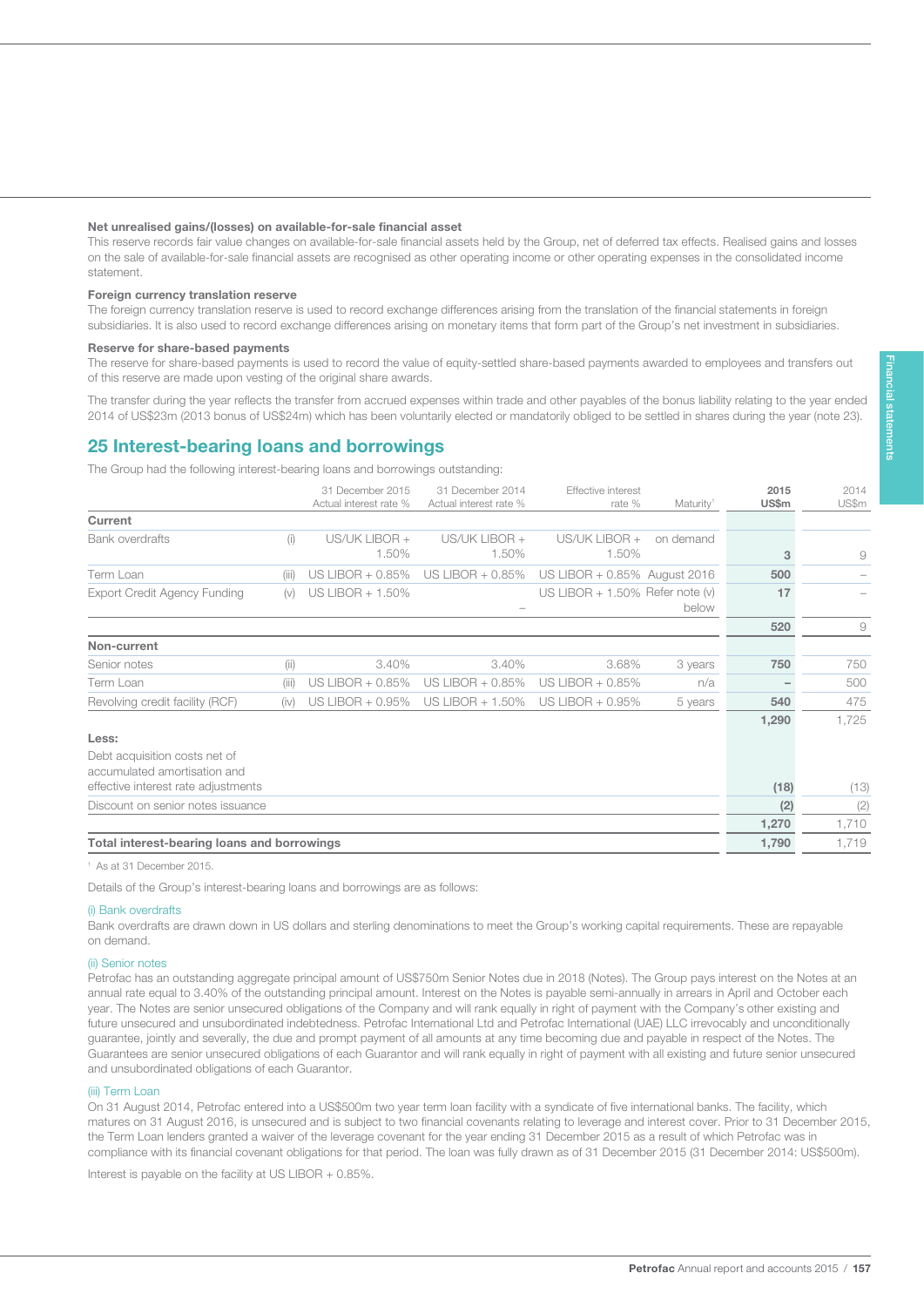For the year ended 31 December 2015

# 25 Interest-bearing loans and borrowings continued

#### (iv) Revolving Credit Facility

Petrofac has a US\$1,200m five year committed revolving credit facility with a syndicate of international banks, which is available for general corporate purposes. The facility, which was signed on 11 September 2012, was amended and extended in June 2015 and will now mature on 2 June 2020. The facility is unsecured and is subject to two financial covenants relating to leverage and interest cover. Prior to 31 December 2015, the facility lenders granted a waiver of the leverage covenant for the year ending 31 December 2015 as a result of which Petrofac was in compliance with its financial covenant obligations for that period. As at 31 December 2015, US\$540m was drawn under this facility (31 December 2014: US\$475m).

Interest is payable on the drawn balance of the facility at US LIBOR + 0.95% and in addition utilisation fees are payable depending on the level of utilisation.

#### (v) Export Credit Agency funding

On 26 February 2015, Petrofac entered into a US\$58m, 14 year term loan facility guaranteed by the Italian Export Credit Agency SACE. On 30 July 2015, Petrofac entered into a US\$108m term loan facility guaranteed by the UK Export Credit Agency UKEF, on substantially the same terms as the SACE facility. The two facilities are linked to the procurement of certain goods and services from Italian and UK exporters, respectively, in connection with the construction of the Petrofac JSD6000 vessel. Repayment of the loans was intended to commence from the date of delivery of the vessel. Following the termination of the vessel construction contract, the facilities are not currently available for drawing and Petrofac is in discussions with the two Export Credit Agencies to amend the facilities and agree a revised date for the commencement of repayments. Petrofac cannot be certain that these discussions will result in agreement with the two ECAs, in which case the facilities will be terminated and no further drawings will be made. As at 31 December 2015, US\$17m was drawn under the SACE facility (31 December 2014: US\$nil). No drawings have been made under the UKEF facility.

### 26 Provisions

|                           | Other long-term<br>employment<br>benefits provision<br>US\$m | Provision for<br>decommissioning<br>US\$m | Other<br>provisions<br>US\$m | Total<br>US\$m |
|---------------------------|--------------------------------------------------------------|-------------------------------------------|------------------------------|----------------|
| At 1 January 2014         | 71                                                           | 136                                       | 6                            | 213            |
| Additions during the year | 19                                                           | 47                                        |                              | 66             |
| Paid in the year          | (11)                                                         |                                           |                              | (11)           |
| Exchange difference       |                                                              |                                           | (1)                          | (1)            |
| Unwinding of discount     |                                                              | 6                                         |                              | 6              |
| At 1 January 2015         | 79                                                           | 189                                       | 5                            | 273            |
| Additions during the year | 22                                                           | 45                                        | $\mathfrak{D}$               | 69             |
| Paid in the year          | (7)                                                          |                                           |                              | (7)            |
| Revision of estimates     |                                                              | (8)                                       |                              | (8)            |
| Unwinding of discount     |                                                              | 4                                         |                              | 4              |
| At 31 December 2015       | 94                                                           | 230                                       | $\overline{7}$               | 331            |

#### Other long-term employment benefits provision

Labour laws in the United Arab Emirates require employers to provide for other long-term employment benefits. These benefits are payable to employees on being transferred to another jurisdiction or on cessation of employment based on their final salary and number of years' service. All amounts are unfunded. The long-term employment benefits provision is based on an internally produced end of service benefits valuation model with the key underlying assumptions being as follows:

|                                           | Senior    | Other     |
|-------------------------------------------|-----------|-----------|
|                                           | employees | employees |
| Average number of years of future service |           |           |
| Average annual % salary increases         | 6%        | 4%        |
| Discount factor                           | 5%        | 5%        |

Senior employees are those earning a base of salary of over US\$96,000 per annum.

Discount factor used is the local Dubai five-year Sukuk rate.

#### Provision for decommissioning

The decommissioning provision primarily relates to the Group's obligation for the removal of facilities and restoration of the sites at the PM304 field in Malaysia, Chergui in Tunisia and Santuario, Magallanes, Arenque and Pánuco Production Enhancement Contracts in Mexico. Additions during the year of US\$40m were in relation to Santuario, Magallanes, Arenque and Pánuco Production Enhancement Contracts in Mexico. The liability is discounted at the rate of 4.28% on PM304 (2014: 4.28%), 6.0% on Chergui (2014: 6.00%) and 6.18% on Santuario, Magallanes, Arenque and Pánuco Production Enhancement Contracts (2014: 5.38%). The unwinding of the discount is classified as a finance cost (note 6).The Group estimates that the cash outflows against these provisions will arise in 2026 on PM304, 2031 on Chergui, 2033 on Santuario and Magallanes, 2040 on Arenque and 2039 on Pánuco Production Enhancement Contracts.

#### Other provisions

This represents amounts set aside to cover claims against the Group which will be settled via the captive insurance company Jermyn Insurance Company Limited.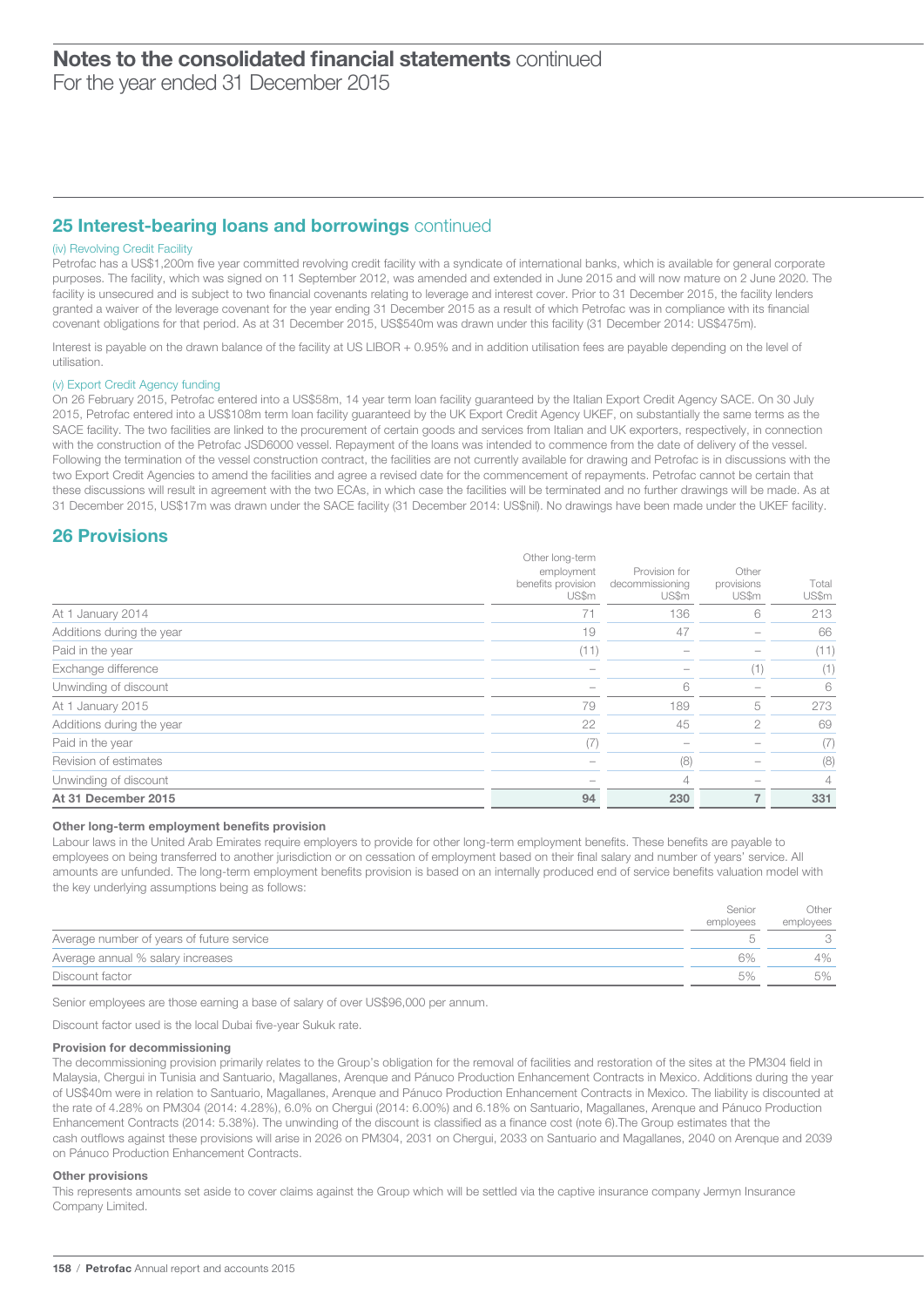# 27 Trade and other payables

|                                  | 2015<br><b>US\$m</b> | 2014<br>US\$m |
|----------------------------------|----------------------|---------------|
| Trade payables                   | 485                  | 564           |
| Advances received from customers | 1,102                | 975           |
| Accrued expenses                 | 772                  | 921           |
| Other taxes payable              | 34                   | 46            |
| Other payables                   | 117                  | 164           |
|                                  | 2.510                | 2.670         |

Advances received from customers represent payments received for contracts on which the related work had not been performed at the statement of financial position date.

Other payables mainly consist of retentions held against subcontractors of US\$71m (2014: US\$78m) and amounts payable to joint venture partners of US\$23m (2014: US\$35m).

Certain trade and other payables will be settled in currencies other than the reporting currency of the Group, mainly in sterling, euros and Kuwaiti dinars.

### 28 Commitments and contingencies

#### **Commitments**

159

In the normal course of business the Group will obtain surety bonds, letters of credit and guarantees, which are contractually required to secure performance, advance payment or in lieu of retentions being withheld. Some of these facilities are secured by issue of corporate guarantees by the Company in favour of the issuing banks.

At 31 December 2015, the Group had letters of credit of US\$7m (2014: US\$10m) and outstanding letters of guarantee, including performance, advance payments and bid bonds of US\$4,974m (2014: US\$4,211m) against which the Group had pledged or restricted cash balances of, in aggregate, US\$37m (2014: US\$9m).

At 31 December 2015, the Group had outstanding forward exchange contracts amounting to US\$3,592m (2014: US\$2,276m). These commitments consist of future obligations either to acquire or to sell designated amounts of foreign currency at agreed rates and value dates (note 31).

#### Leases

The Group has financial commitments in respect of non-cancellable operating leases for office space and equipment. These non-cancellable leases have remaining non-cancellable lease terms of between one and 17 years and, for certain property leases, are subject to renegotiation at various intervals as specified in the lease agreements. The future minimum rental commitments under these non-cancellable leases are as follows:

|                                             | 2015<br><b>US\$m</b> | 2014<br>US\$m |
|---------------------------------------------|----------------------|---------------|
| Within one year                             | 29                   | 25            |
| After one year but not more than five years | 56                   | 69            |
| More than five years                        | 60                   | 74            |
|                                             | 145                  | 168           |

Included in the above are commitments relating to the lease of office buildings in Aberdeen, United Kingdom of US\$86m (2014: US\$115m).

Minimum lease payments recognised as an operating lease expense during the year amounted to US\$47m (2014: US\$44m).

Long-term finance lease commitments are as follows:

|                                                | Future<br>minimum<br>lease<br>payments<br>US\$m | Finance cost<br>US\$m | Present value<br>US\$m |
|------------------------------------------------|-------------------------------------------------|-----------------------|------------------------|
| Oil and gas facilities and plant and equipment |                                                 |                       |                        |
| The commitments are as follows:                |                                                 |                       |                        |
| Within one year                                | 350                                             | 111                   | 239                    |
| After one year but not more than five years    | 653                                             | 203                   | 450                    |
| More than five years                           | 233                                             | 52                    | 181                    |
|                                                | .236                                            | 366                   | 870                    |

The finance leased assets mainly comprise oil and gas facilities in Berantai RSC and Block PM304 in Malaysia and the lease term for these leases range between four to nine years. The above finance lease commitments include 70% gross up of US\$485m (2014: US\$546m) on finance leases in respect of oil and gas facilities relating to block PM304 in Malaysia, which is necessary to reflect the legal position of the Group as the contracting entity for these leases.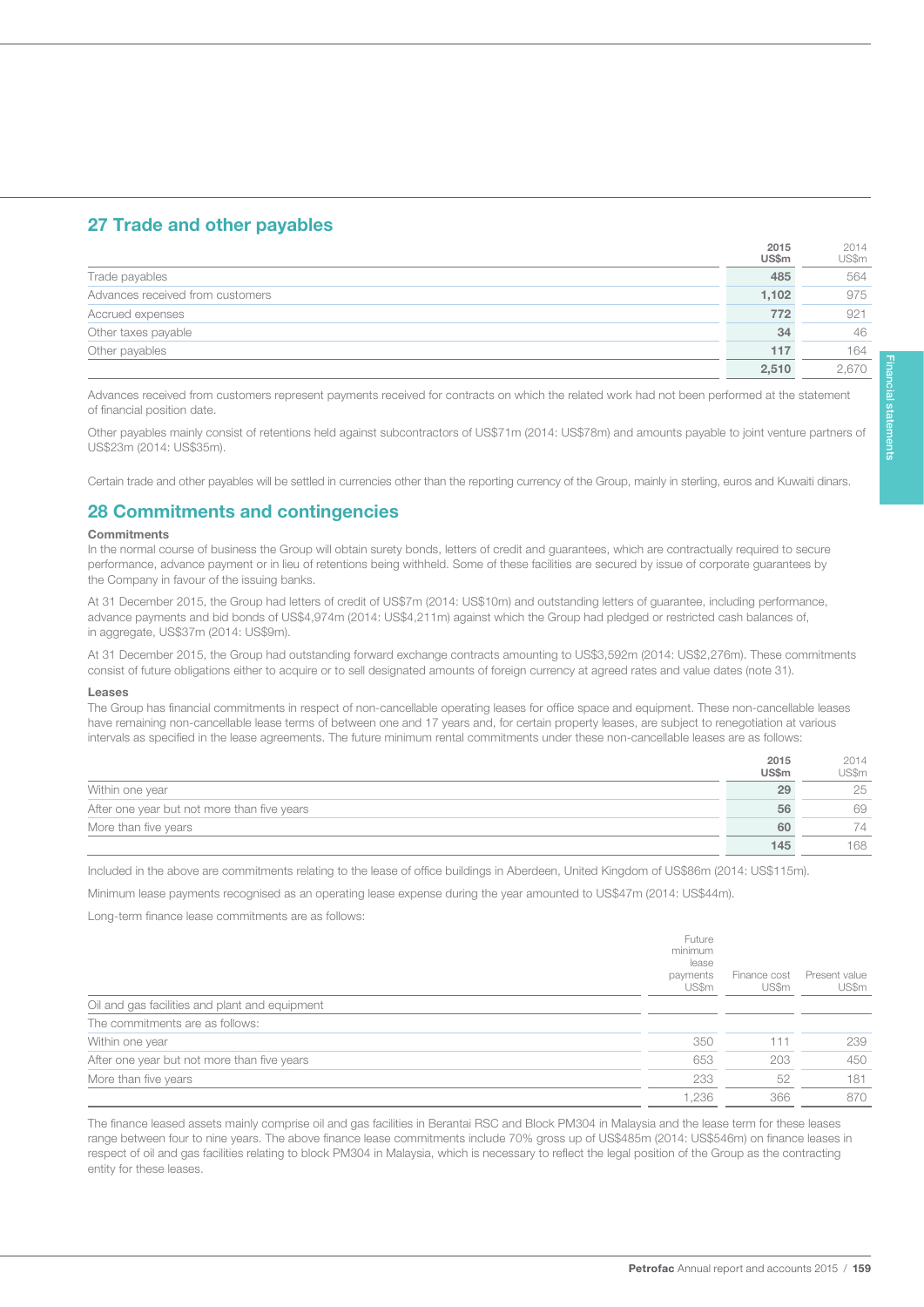# $\overline{\phantom{0}}$ Notes to the consolidated financial statements continued

For the year ended 31 December 2015

# **28 Commitments and contingencies continued**

#### Capital commitments

At 31 December 2015, the Group had capital commitments of US\$500m (2014: US\$1,034m) excluding the above lease commitments.

Included in the US\$500m of commitments are:

|                                                                               | 2015<br><b>US\$m</b> | 2014<br>US\$m |
|-------------------------------------------------------------------------------|----------------------|---------------|
| Building of the Petrofac JSD6000 installation vessel                          | 93                   | 392           |
| Production Enhancement Contracts in Mexico                                    |                      | 229           |
| Further appraisal and development of wells as part of Block PM304 in Malaysia | 240                  | 192           |
| Costs in respect of Ithaca Greater Stella Field development in the North Sea  | 164                  | 193           |
| Commitments in respect of the construction of a new training centre in Oman   |                      | 28            |

### 29 Related party transactions

The consolidated financial statements include the financial statements of Petrofac Limited and the subsidiaries listed in note 32. Petrofac Limited is the ultimate parent entity of the Group.

The following table provides the total amount of transactions which have been entered into with related parties:

|                                    |      | Sales to<br>related<br>parties<br>US\$m | Purchases<br>from<br>related parties<br>US\$m | Amounts<br>owed<br>by related<br>parties<br>US\$m | Amounts<br>owed<br>to related<br>parties<br>US\$m |
|------------------------------------|------|-----------------------------------------|-----------------------------------------------|---------------------------------------------------|---------------------------------------------------|
| Joint ventures                     | 2015 |                                         |                                               |                                                   |                                                   |
|                                    | 2014 |                                         |                                               |                                                   | 3                                                 |
| Associates                         | 2015 |                                         |                                               |                                                   |                                                   |
|                                    | 2014 |                                         |                                               |                                                   |                                                   |
| Key management personnel interests | 2015 |                                         |                                               |                                                   |                                                   |
|                                    | 2014 |                                         |                                               |                                                   |                                                   |

All sales to and purchases from joint ventures are made at normal market prices and the pricing policies and terms of these transactions are approved by the Group's management.

All related party balances will be settled in cash.

#### Compensation of key management personnel

The following details remuneration of key management personnel of the Group comprising Executive and Non-executive Directors of the Company and other senior personnel. Further information relating to the individual Directors is provided in the Directors' remuneration report on pages 90 to 106.

|                                      | 2015<br>US\$ <sub>m</sub> | 2014<br>US\$m |
|--------------------------------------|---------------------------|---------------|
| Short-term employee benefits         |                           |               |
| Share-based payments                 |                           |               |
| Fees paid to Non-executive Directors |                           |               |
|                                      |                           | 16            |

# 30 Accrued contract expenses

|                             | 2015         | 2014   |
|-----------------------------|--------------|--------|
|                             | <b>US\$m</b> | 'JS\$m |
| Accrued contract expenses   | 1.162        | 743    |
| Reserve for contract losses | 71           | 57     |
|                             | 1,233        | 800    |

The 2015 reserve for contract losses includes provision to cover costs in excess of revenues on the Laggan-Tormore contract of US\$48m (2014: US\$27m) and provision for an onerous contract of US\$12m relating to Ticleni Production Enhancement Contract in Romania of which US\$6m has been provided during the year (2014: US\$30m).

In 2015, an onerous contract provision of US\$2m in relation to a reduction in scope of construction work at a training centre in Oman has been recognised in IES segment and an onerous leasehold property provision of US\$9m relating to vacant leasehold office buildings at Quattro House and Bridge View in Aberdeen, UK for which their leases expire in 2024 and 2026 respectively has been recognised in Offshore Projects & Operations (note 5).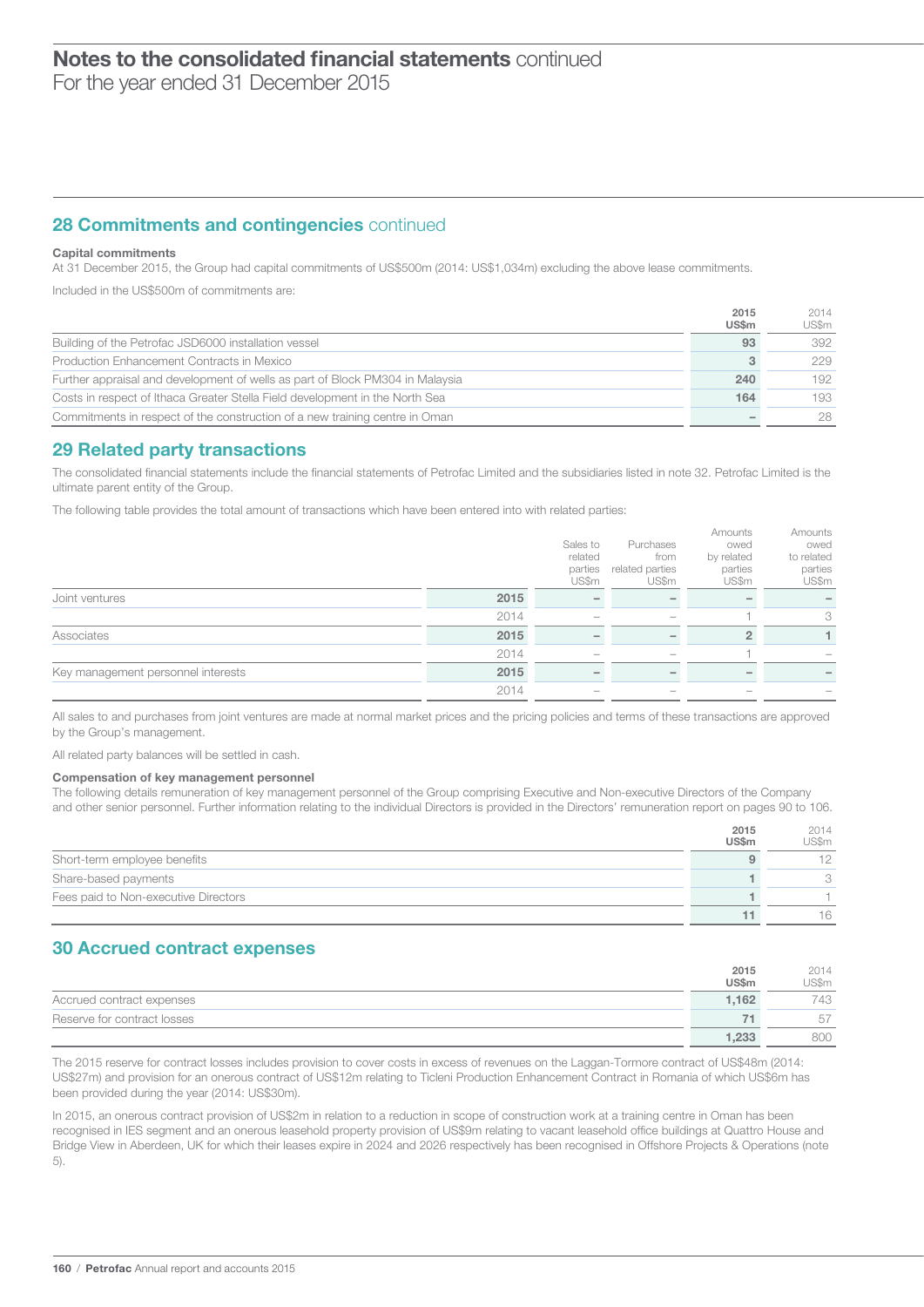# 31 Risk management and financial instruments

#### Risk management objectives and policies

The Group's principal financial assets and liabilities, other than derivatives, comprise available-for-sale financial assets, trade and other receivables, amounts due from/to related parties, cash and short-term deposits, work-in-progress, interest-bearing loans and borrowings, trade and other payables and contingent consideration.

The Group's activities expose it to various financial risks particularly associated with interest rate risk on its variable rate cash and short-term deposits, loans and borrowings and foreign currency risk on conducting business in currencies other than reporting currency as well as translation of the assets and liabilities of foreign operations to the reporting currency. These risks are managed from time to time by using a combination of various derivative instruments, principally forward currency contracts in line with the Group's hedging policies. The Group has a policy not to enter into speculative trading of financial derivatives.

The Board of Directors of the Company has established an Audit Committee to help identify, evaluate and manage the significant financial risks faced by the Group and their activities are discussed in detail on pages 84 to 89.

The other main risks besides interest rate and foreign currency risk arising from the Group's financial instruments are credit risk, liquidity risk and commodity price risk and the policies relating to these risks are discussed in detail below:

#### Interest rate risk

161

Interest rate risk arises from the possibility that changes in interest rates will affect the value of the Group's interest-bearing financial liabilities and assets.

The Group's exposure to market risk arising from changes in interest rates relates primarily to the Group's long-term variable rate debt obligations and its cash and bank balances. The Group's policy is to manage its interest cost using a mix of fixed and variable rate debt. The Group's cash and bank balances are at floating rates of interest.

#### Interest rate sensitivity analysis

The impact on the Group's pre-tax profit and equity due to a reasonably possible change in interest rates on loans and borrowings at the reporting date is demonstrated in the table below. The analysis assumes that all other variables remain constant.

|                  | Pre-tax profit |           | Eauity                   |                          |
|------------------|----------------|-----------|--------------------------|--------------------------|
|                  | 100 basis      | 100 basis | 100 basis                | 100 basis                |
|                  | point          | point     | point                    | point                    |
|                  | increase       | decrease  | increase                 | decrease                 |
|                  | US\$m          | US\$m     | US\$m                    | US\$m                    |
| 31 December 2015 | (7)            |           |                          | $\overline{\phantom{a}}$ |
| 31 December 2014 | (9)            | У         | $\overline{\phantom{a}}$ |                          |

The following table reflects the maturity profile of these financial liabilities and assets that are subject to interest rate risk:

#### Year ended 31 December 2015

|                                        | Within<br>1 year<br>US\$m | $1 - 2$<br>years<br>US\$m | $2 - 3$<br>years<br>US\$m | $3 - 4$<br>years<br>US\$m | $4 - 5$<br>years<br>US\$m | More than<br>5 years<br>US\$m | Total<br>US\$m |
|----------------------------------------|---------------------------|---------------------------|---------------------------|---------------------------|---------------------------|-------------------------------|----------------|
| <b>Financial liabilities</b>           |                           |                           |                           |                           |                           |                               |                |
| <b>Floating rates</b>                  |                           |                           |                           |                           |                           |                               |                |
| Bank overdrafts (note 25)              | 3                         |                           |                           |                           |                           |                               | 3              |
| Term Ioans (note 25)                   | 500                       |                           |                           | $\overline{\phantom{0}}$  | 540                       |                               | 1,040          |
| Export Credit Agency funding (note 25) | 17                        |                           |                           | -                         |                           |                               | 17             |
|                                        | 520                       | $\overline{\phantom{a}}$  |                           | $\overline{\phantom{a}}$  | 540                       |                               | 1,060          |
| <b>Financial assets</b>                |                           |                           |                           |                           |                           |                               |                |
| <b>Floating rates</b>                  |                           |                           |                           |                           |                           |                               |                |
| Cash and short-term deposits (note 20) | 1,104                     |                           |                           |                           |                           |                               | 1,104          |
| Restricted cash balances (note 16)     | 36                        |                           | 41                        | $\overline{\phantom{a}}$  |                           |                               | 77             |
|                                        | 1,140                     |                           | 41                        | -                         |                           |                               | 1,181          |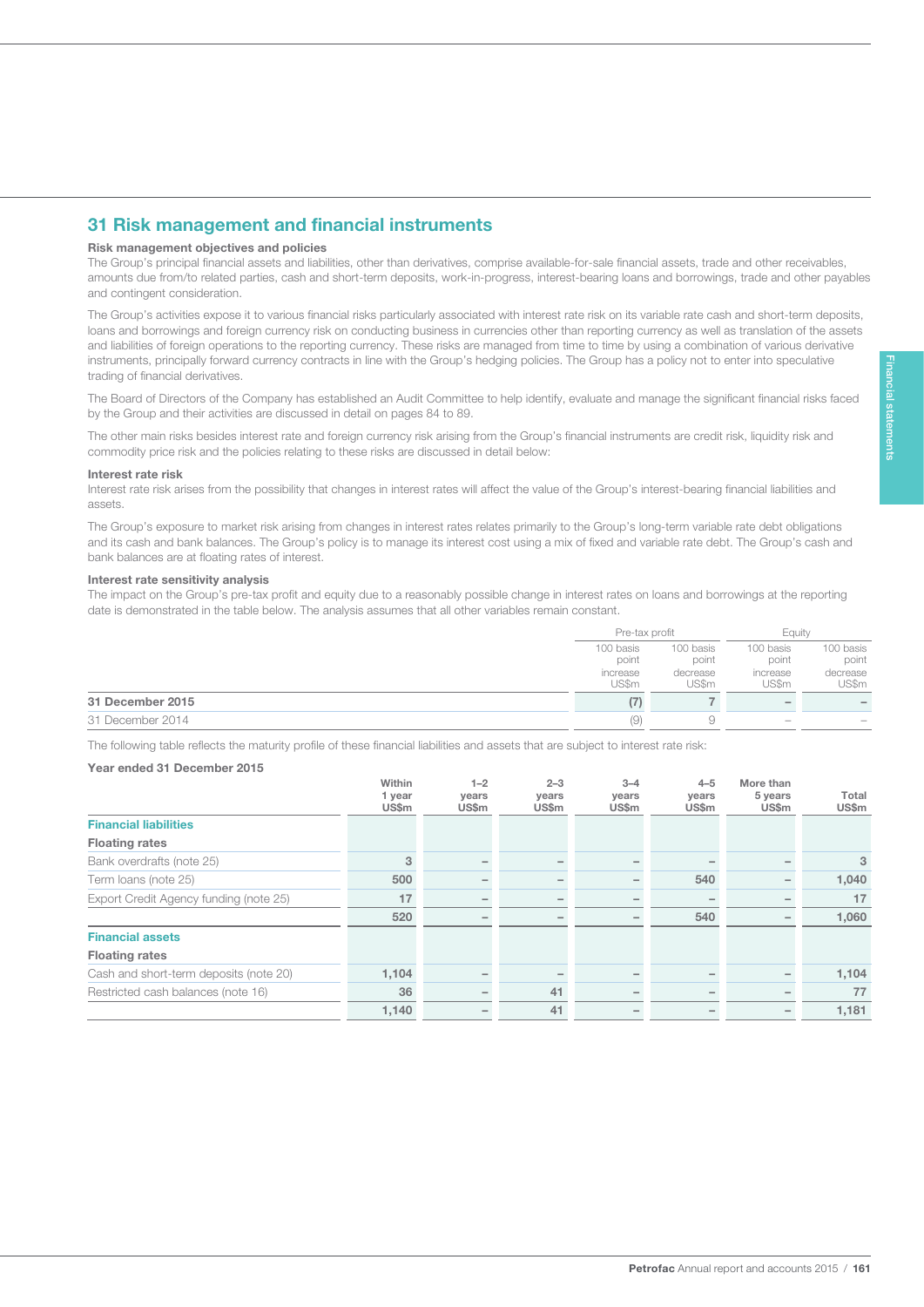## **31 Risk management and financial instruments continued**

Year ended 31 December 2014

|                                        | Within<br>1 year | $1 - 2$<br>years         | $2 - 3$<br>years         | $3 - 4$<br>years         | $4 - 5$<br>years         | More than<br>5 years | Total          |
|----------------------------------------|------------------|--------------------------|--------------------------|--------------------------|--------------------------|----------------------|----------------|
| <b>Financial liabilities</b>           | US\$m            | US\$m                    | US\$m                    | US\$m                    | US\$m                    | US\$m                | US\$m          |
| <b>Floating rates</b>                  |                  |                          |                          |                          |                          |                      |                |
| Bank overdrafts (note 25)              | 9                |                          |                          |                          |                          |                      | 9              |
| Term Ioans (note 25)                   |                  | 500                      | 475                      |                          |                          |                      | 975            |
|                                        | 9                | 500                      | 475                      |                          |                          |                      | 984            |
| <b>Financial assets</b>                |                  |                          |                          |                          |                          |                      |                |
| <b>Floating rates</b>                  |                  |                          |                          |                          |                          |                      |                |
| Cash and short-term deposits (note 20) | 986              | $\overline{\phantom{m}}$ |                          |                          |                          |                      | 986            |
| Restricted cash balances (note 16)     | 8                |                          | $\overline{\phantom{0}}$ | $\overline{\phantom{0}}$ | $\overline{\phantom{0}}$ |                      | $\overline{9}$ |
|                                        | 994              |                          |                          |                          |                          |                      | 995            |

Financial liabilities in the above table are disclosed gross of debt acquisition costs, effective interest rate adjustments and discount on senior notes of US\$20m (2014: US\$15m).

Interest on financial instruments classified as floating rate is re-priced at intervals of less than one year. The other financial instruments of the Group that are not included in the above tables are non-interest bearing and are therefore not subject to interest rate risk.

#### Foreign currency risk

The Group is exposed to foreign currency risk on sales, purchases, and translation of assets and liabilities that are in a currency other than the functional currency of its operating units. The Group is also exposed to the translation of the functional currencies of its units to the US dollar reporting currency of the Group. The following table summarises the percentage of foreign currency denominated revenues, costs, financial assets and financial liabilities, expressed in US dollar terms, of the Group totals.

|                                   | 2015         | 2014         |
|-----------------------------------|--------------|--------------|
|                                   | % of foreign | % of foreign |
|                                   | currency     | currency     |
|                                   | denominated  | denominated  |
|                                   | items        | items        |
| Revenues                          | 19.4%        | 26.5%        |
| Costs                             | 47.8%        | 56.5%        |
| Current financial assets          | 18.0%        | 33.6%        |
| Non-current financial assets      | $0.0\%$      | $0.0\%$      |
| Current financial liabilities     | 24.9%        | 36.4%        |
| Non-current financial liabilities | $0.0\%$      | 1.3%         |

The Group uses forward currency contracts to manage the currency exposure on transactions significant to its operations. It is the Group's policy not to enter into forward contracts until a highly probable forecast transaction is in place and to negotiate the terms of the derivative instruments used for hedging to match the terms of the hedged item to maximise hedge effectiveness.

#### Foreign currency sensitivity analysis

The income statements of foreign operations are translated into the reporting currency using a weighted average exchange rate of conversion. Foreign currency monetary items are translated using the closing rate at the reporting date. Revenues and costs in currencies other than the functional currency of an operating unit are recorded at the prevailing rate at the date of the transaction. The following significant exchange rates applied during the year in relation to US dollars:

|               |              | 2015                |              | 2014         |
|---------------|--------------|---------------------|--------------|--------------|
|               | Average rate | <b>Closing rate</b> | Average rate | Closing rate |
| Sterling      | 1.53         | 1.47                | .65          | 1.55         |
| Kuwaiti dinar | 3.32         | 3.29                | 3.51         | 3.42         |
| Euro          | 1.11         | 1.09                | .33          | ـ 21. ا      |

The following table summarises the impact on the Group's pre-tax profit and equity (due to change in the fair value of monetary assets, liabilities and derivative instruments) of a reasonably possible change in US dollar exchange rates with respect to different currencies:

|                  | Pre-tax profit                                 |                                                | Eauitv                                      |                                                |
|------------------|------------------------------------------------|------------------------------------------------|---------------------------------------------|------------------------------------------------|
|                  | $+10\%$ US<br>dollar rate<br>increase<br>US\$m | $-10\%$ US<br>dollar rate<br>decrease<br>US\$m | +10% US<br>dollar rate<br>increase<br>US\$m | $-10\%$ US<br>dollar rate<br>decrease<br>US\$m |
| 31 December 2015 | (24)                                           | 24                                             | 53                                          | (53)                                           |
| 31 December 2014 | (9)                                            |                                                | 85                                          | (85)                                           |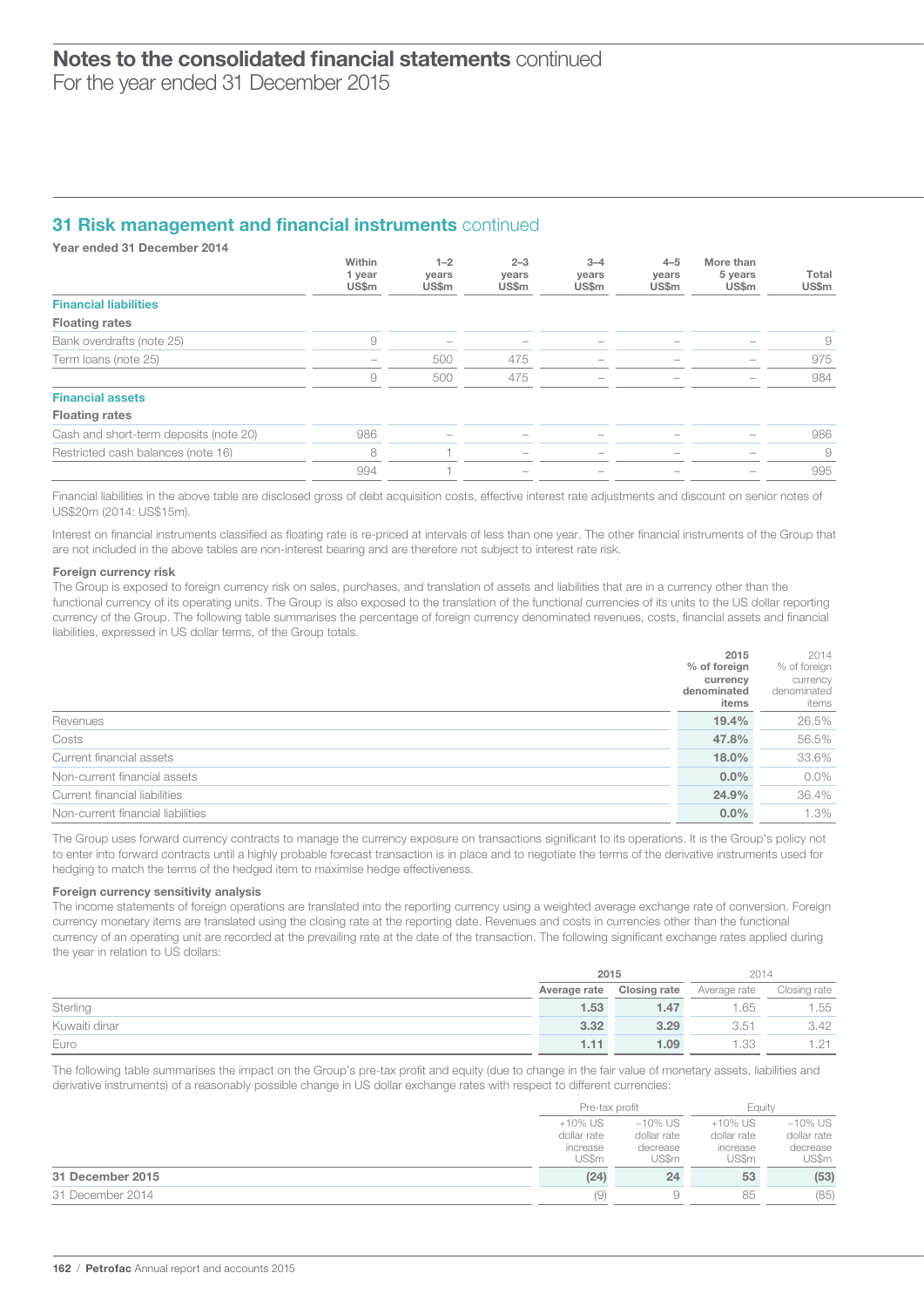#### Derivative instruments designated as cash flow hedges

At 31 December, the Group had foreign exchange forward contracts as follows:

|                            | Contract value |               | Fair value (undesignated) |                          | Fair value (designated) |               | Net unrealised gain/(loss) |               |
|----------------------------|----------------|---------------|---------------------------|--------------------------|-------------------------|---------------|----------------------------|---------------|
|                            | 2015<br>US\$m  | 2014<br>US\$m | 2015<br><b>US\$m</b>      | 2014<br>US\$m            | 2015<br>US\$m           | 2014<br>US\$m | 2015<br>US\$m              | 2014<br>US\$m |
| Euro purchases             | 997            | 643           |                           |                          | 27                      | (14)          | (31)                       | (22)          |
| Sterling purchases/(sales) | (225)          | (394)         |                           |                          | (1)                     | (1)           | (10)                       | (3)           |
| Kuwaiti dinar sales        | (1,095)        | (313)         |                           |                          |                         |               |                            |               |
| Saudi Riyal purchases      | 38             |               |                           |                          |                         |               |                            |               |
| Malaysia Ringgit purchases | 115            |               |                           |                          | (18)                    |               | (22)                       |               |
| Yen sales                  | (3)            | (3)           |                           |                          |                         |               |                            |               |
|                            |                |               |                           | $\overline{\phantom{a}}$ | 10                      | 15)           | (55)                       | (25)          |

The above foreign exchange contracts mature and will affect income between January 2016 and June 2019 (2014: between January 2015 and June 2019).

At 31 December 2015, the Group had cash and short-term deposits designated as cash flow hedges with net unrealised losses of US\$3m (2014: US\$2m loss) as follows:

|                                   | Fair value |       | Net unrealised gain/(loss) |       |
|-----------------------------------|------------|-------|----------------------------|-------|
|                                   | 2015       | 2014  | 2015                       | 2014  |
|                                   | US\$m      | US\$m | <b>US\$m</b>               | JS\$m |
| Euro cash and short-term deposits |            | $- -$ | (3                         | (2)   |

During 2015, changes in fair value loss of US\$64m (2014: gains US\$50m) relating to these derivative instruments and financial assets were taken to equity and losses of US\$13m (2014: US\$8m gain) were recycled from equity into cost of sales in the income statement. The forward points and ineffective portions of the above foreign exchange forward contracts and loss on undesignated derivatives of US\$3m (2014: US\$10m) were recognised in the income statement (note 4b).

#### Commodity price risk – oil prices

The Group is exposed to the impact of changes in oil and gas prices on its revenues and profits generated from sales of crude oil and gas. The Group's policy is to manage its exposure to the impact of changes in oil and gas prices using derivative instruments, primarily swaps and collars. Hedging is only undertaken once sufficiently reliable and regular long-term forecast production data is available.

During the year the Group entered into various crude oil swaps hedging oil production of 754,097 barrels (bbl) (2014: 608,999 bbl) with maturities ranging from May 2016 to September 2016. In addition, fuel oil swaps were also entered into for hedging gas production of 39,292 metric tonnes (MT) (2014: 46,260MT) with maturities from May 2016 to September 2016.

The fair value of oil derivatives at 31 December 2015 was an asset of US\$12m (2014: US\$20m asset) with net unrealised gains deferred in equity of US\$12m (2014: US\$20m gain). During the year, US\$24m gain (2014: US\$6m gain) was recycled from equity into the consolidated income statement on the occurrence of the hedged transactions and a gain in the fair value recognised in equity of US\$17m (2014: US\$27m gain).

The following table summarises the impact on the Group's pre-tax profit and equity (due to a change in the fair value of oil derivative instruments and the underlifting asset/overlifting liability) of a reasonably possible change in the oil price:

|                  |                                        | Pre-tax profit                         |                                        | Eauitv                                 |
|------------------|----------------------------------------|----------------------------------------|----------------------------------------|----------------------------------------|
|                  | $+30$<br>US\$/bbl<br>increase<br>US\$m | $-30$<br>US\$/bbl<br>decrease<br>US\$m | $+30$<br>US\$/bbl<br>increase<br>US\$m | $-30$<br>US\$/bbl<br>decrease<br>US\$m |
| 31 December 2015 | $\equiv$                               | $\overline{\phantom{a}}$               | (24)                                   | 24                                     |
| 31 December 2014 | $\hspace{0.1mm}-\hspace{0.1mm}$        | $\overline{\phantom{0}}$               | 18)                                    | 18                                     |

For sensitivity relating to the impact of changes in the oil price on other financial assets, refer to pages 150 and 151.

#### Credit risk

The Group trades only with recognised, creditworthy third parties. Business Unit Risk Review Committees (BURRC) evaluate the creditworthiness of each individual third-party at the time of entering into new contracts. Limits have been placed on the approval authority of the BURRC above which the approval of the Board of Directors of the Company is required. Receivable balances are monitored on an ongoing basis with appropriate follow-up action taken where necessary. At 31 December 2015, the Group's five largest customers accounted for 46.5% of outstanding trade receivables, retention receivables, work in progress, receivable under Berantai RSC and receivable in respect of the development of the Greater Stella Area (2014: 48.7%).

With respect to credit risk arising from the other financial assets of the Group, which comprise cash and cash equivalents, short and long-term receivables from customers (including the Berantai RSC and Greater Stella Area projects), available-for-sale financial assets and certain derivative instruments, the Group's exposure to credit risk arises from default of the counterparty, with a maximum exposure equal to the carrying amount of these instruments.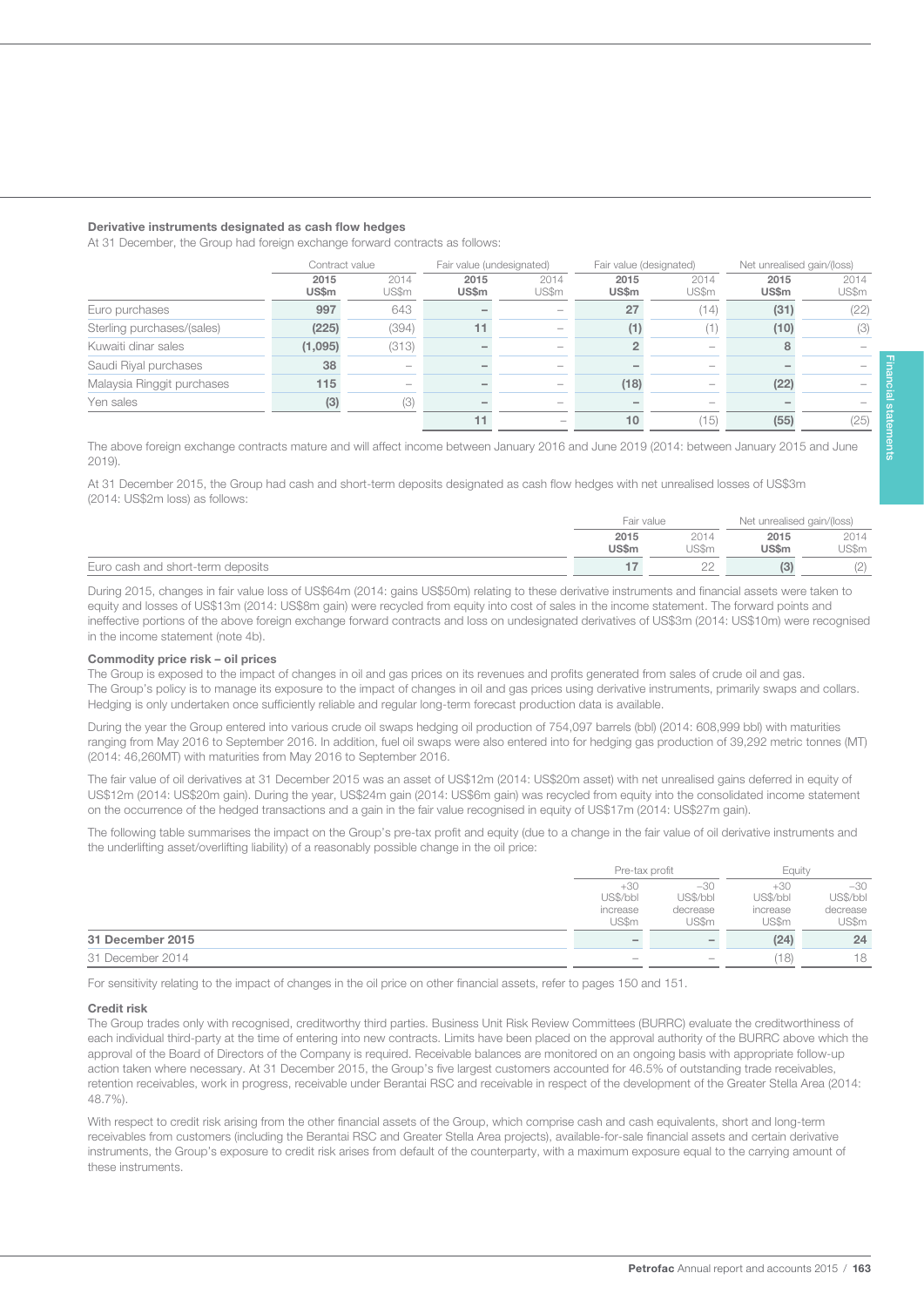For the year ended 31 December 2015

# 31 Risk management and financial instruments continued

#### Liquidity risk

The Group's objective is to ensure sufficient liquidity is available to support future growth. Our strategy includes the provision of financial capital and the potential impact on the Group's capital structure is reviewed regularly. The Group is not exposed to any external capital constraints. The maturity profiles of the Group's financial liabilities at 31 December are as follows:

### Year ended 31 December 2015

|                                                                                            | 6 months<br>or less<br>US\$m | $6 - 12$<br>months<br><b>US\$m</b> | $1 - 2$<br>years<br><b>US\$m</b> | $2 - 5$<br>years<br>US\$m | More than<br>5 years<br>US\$m | Contractual<br>undiscounted<br>cash flows<br><b>US\$m</b> | Carrying<br>amount<br>US\$m |
|--------------------------------------------------------------------------------------------|------------------------------|------------------------------------|----------------------------------|---------------------------|-------------------------------|-----------------------------------------------------------|-----------------------------|
| <b>Financial liabilities</b>                                                               |                              |                                    |                                  |                           |                               |                                                           |                             |
| Interest-bearing loans and borrowings                                                      | 20                           | 500                                |                                  | 1,290                     |                               | 1,810                                                     | 1,790                       |
| Finance lease creditors                                                                    | 237                          | 113                                | 214                              | 439                       | 233                           | 1,236                                                     | 870                         |
| Trade and other payables (excluding<br>advances from customers and other<br>taxes payable) | 1,323                        | 51                                 |                                  |                           |                               | 1,374                                                     | 1,374                       |
| Due to related parties                                                                     | 1                            |                                    | $\overline{\phantom{0}}$         |                           | $\qquad \qquad -$             | -1                                                        | 1                           |
| Derivative instruments                                                                     | 53                           | 14                                 | 21                               | $\overline{7}$            |                               | 95                                                        | 95                          |
| Interest payments                                                                          | 24                           | 23                                 | 29                               | 33                        |                               | 109                                                       |                             |
|                                                                                            | 1,658                        | 701                                | 264                              | 1,769                     | 233                           | 4,625                                                     | 4,130                       |
| Year ended 31 December 2014                                                                | 6 months<br>or less<br>US\$m | $6 - 12$<br>months<br>US\$m        | $1 - 2$<br>years<br>US\$m        | $2 - 5$<br>years<br>US\$m | More than<br>5 years<br>US\$m | Contractual<br>undiscounted<br>cash flows<br>US\$m        | Carrying<br>amount<br>US\$m |
| <b>Financial liabilities</b>                                                               |                              |                                    |                                  |                           |                               |                                                           |                             |
| Interest-bearing loans and borrowings                                                      | 9                            |                                    | 500                              | 1,225                     |                               | 1.734                                                     | 1,719                       |
| Finance lease creditors                                                                    | 225                          | 118                                | 243                              | 542                       | 326                           | 1,454                                                     | 972                         |
| Trade and other payables (excluding<br>advances from customers and other<br>taxes payable) | 1,307                        | 342                                |                                  |                           |                               | 1,649                                                     | 1,649                       |
| Due to related parties                                                                     | 3                            | $\sim$                             | $\overline{\phantom{a}}$         |                           |                               | 3                                                         | 3                           |
| Contingent consideration                                                                   |                              | $\overline{1}$                     | $\overline{\phantom{0}}$         |                           |                               |                                                           |                             |
| Derivative instruments                                                                     | 47                           | 24                                 | 13                               | 8                         |                               | 92                                                        | 92                          |
| Interest payments                                                                          | 25                           | 25                                 | 49                               | 62                        |                               | 161                                                       |                             |
|                                                                                            | 1,616                        | 510                                | 805                              | 1,837                     | 326                           | 5,094                                                     | 4,436                       |

The Group uses various funded facilities provided by banks and its own financial assets to fund the above mentioned financial liabilities.

#### Capital management

The Group's policy is to maintain a healthy capital base to sustain future growth and maximise shareholder value.

The Group seeks to optimise shareholder returns by maintaining a balance between debt and equity attributable to Petrofac Limited shareholders (capital) and monitors the efficiency of its capital structure on a regular basis. The gearing ratio and return on shareholders' equity is as follows:

|                                                                              | ---<br><b>US\$m</b> | $   -$<br>US\$m |
|------------------------------------------------------------------------------|---------------------|-----------------|
| Cash and short-term deposits                                                 | 1.104               | 986             |
| Interest-bearing loans and borrowings (A)                                    | (1,790)             | (1,719)         |
| Net debt (B)                                                                 | (686)               | (733)           |
| Equity attributable to Petrofac Limited shareholders (C)                     | 1,230               | 1,861           |
| (Loss)/profit for the year attributable to Petrofac Limited shareholders (D) | (349)               | $120 -$         |
| Gross gearing ratio (A/C)                                                    | 145.5%              | 92.4%           |
| Net gearing ratio (B/C)                                                      | 55.8%               | 39.4%           |
| Shareholders' return on investment (D/C)                                     | $(28.4\%)$          | $6.4\%$         |

2015

2014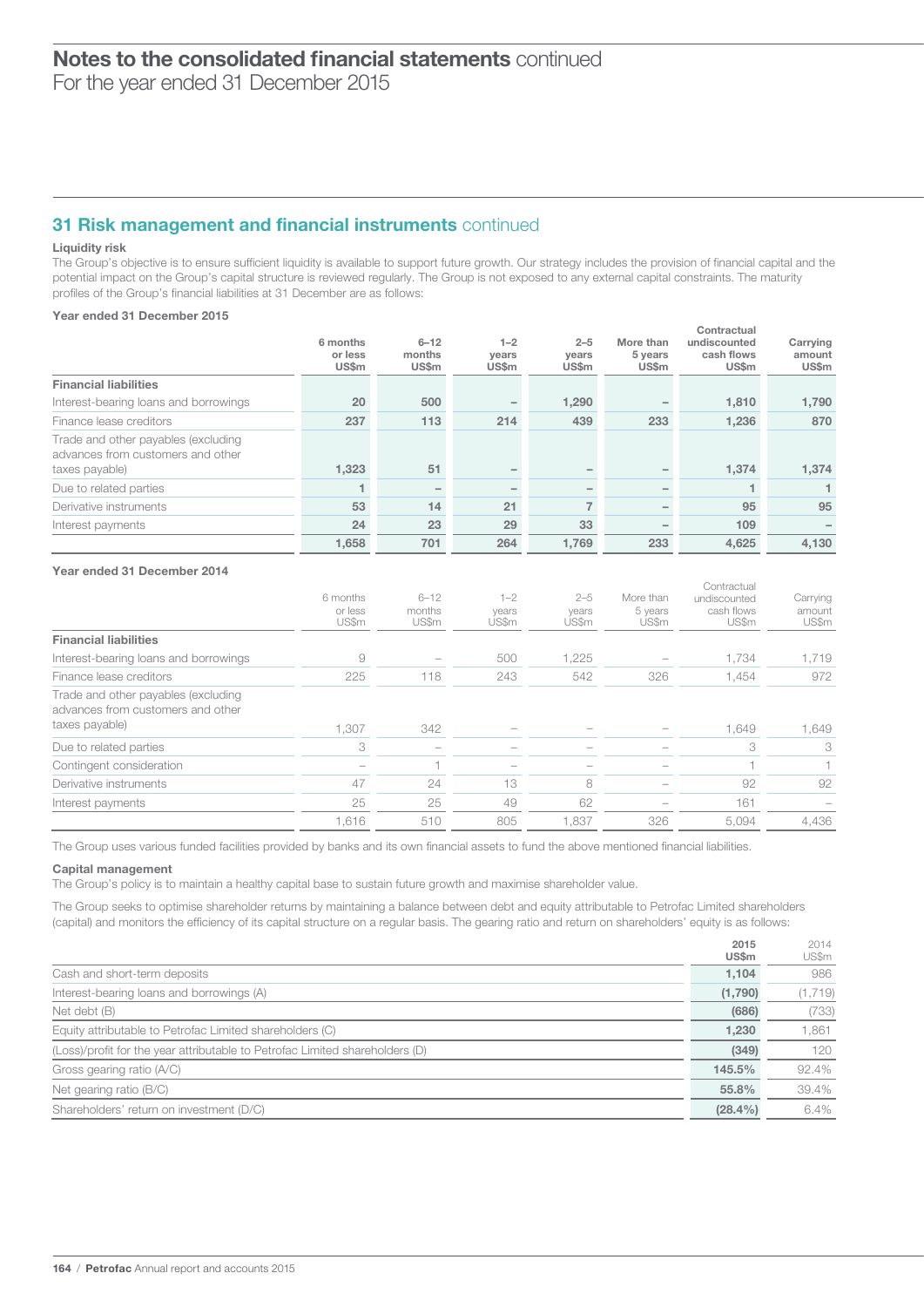# 32 Subsidiaries and joint arrangements

165

At 31 December 2015, the Group had investments in the following active subsidiaries and joint arrangements:

|                                                      |                          |      | value of issued shares<br>controlled by the Group |  |
|------------------------------------------------------|--------------------------|------|---------------------------------------------------|--|
| Name of company                                      | Country of incorporation | 2015 | 2014                                              |  |
| <b>Active subsidiaries</b>                           |                          |      |                                                   |  |
| Petrofac Algeria EURL                                | Algeria                  | 100  | 100                                               |  |
| Petrofac (Cyprus) Limited                            | Cyprus                   | 100  | 100                                               |  |
| Eclipse Petroleum Technology Limited                 | England                  | 100  | 100                                               |  |
| <b>KW Limited</b>                                    | England                  | 100  | 100                                               |  |
| Oilennium Limited                                    | England                  | 100  | 100                                               |  |
| Petrofac (Malaysia-PM304) Limited                    | England                  | 100  | 100                                               |  |
| Petrofac Contracting Limited                         | England                  | 100  | 100                                               |  |
| Petrofac Engineering Limited                         | England                  | 100  | 100                                               |  |
| Petrofac Services Limited                            | England                  | 1100 | 1100                                              |  |
| Petrofac UK Holdings Limited                         | England                  | 1100 | 1100                                              |  |
| The New Energy Industries Limited                    | England                  | 100  | 100                                               |  |
| <b>TNEI Services Limited</b>                         | England                  | 100  | 100                                               |  |
| Caltec Limited                                       | England                  | 100  | 100                                               |  |
| Petrofac Energy Developments UK Limited              | England                  | 1100 | 1100                                              |  |
| Petrofac Deutschland GmbH                            | Germany                  | 100  | 100                                               |  |
| Jermyn Insurance Company Limited                     | Guernsey                 | 1100 | 1100                                              |  |
| Petrofac Engineering India Private Limited           | India                    | 100  | 100                                               |  |
| Petrofac Engineering Services India Private Limited  | India                    | 100  | 100                                               |  |
| Petrofac Information Services Private Limited        | India                    | 100  | 100                                               |  |
| PT. Petrofac IKPT International                      | Indonesia                | 51   | 51                                                |  |
| Petrofac Integrated Energy Services Limited          | Jersey                   | 1100 | 1100                                              |  |
| Monsoon Shipmanagement Limited                       | Jersey                   |      | 100                                               |  |
| Petrofac Energy Developments (Ohanet) Jersey Limited | Jersey                   | 100  | 100                                               |  |
| Petrofac Energy Developments International Limited   | Jersey                   | 1100 | 1100                                              |  |
| Petrofac Facilities Management International Limited | Jersey                   | 1100 | 1100                                              |  |
| Petrofac FPF004 Limited                              | Jersey                   | 100  | 100                                               |  |
| Petrofac GSA Limited                                 | Jersey                   | 100  | 100                                               |  |
| Petrofac International Ltd                           | Jersey                   | 1100 | 1100                                              |  |
| Petrofac Offshore Management Limited                 | Jersey                   | 100  | 100                                               |  |
| Petrofac Platform Management Services Limited        | Jersey                   | 100  | 100                                               |  |
| Petrofac Training International Limited              | Jersey                   | 1100 | 1100                                              |  |
| Petroleum Facilities E & C Limited                   | Jersey                   | 1100 | 1100                                              |  |
| Petrofac (JSD 6000) Limited                          | Jersey                   | 100  | 100                                               |  |
| Petrofac E&C Sdn Bhd                                 | Malaysia                 | 100  | 100                                               |  |
| Petrofac Energy Developments Sdn Bhd                 | Malaysia                 | 100  | 100                                               |  |
| Petrofac Engineering Services (Malaysia) Sdn Bhd     | Malaysia                 | 70   | 70                                                |  |
| PFMAP Sdn Bhd                                        | Malaysia                 | 100  | 100                                               |  |
| SPD Well Engineering Sdn Bhd                         | Malaysia                 | 100  | 100                                               |  |

Proportion of nominal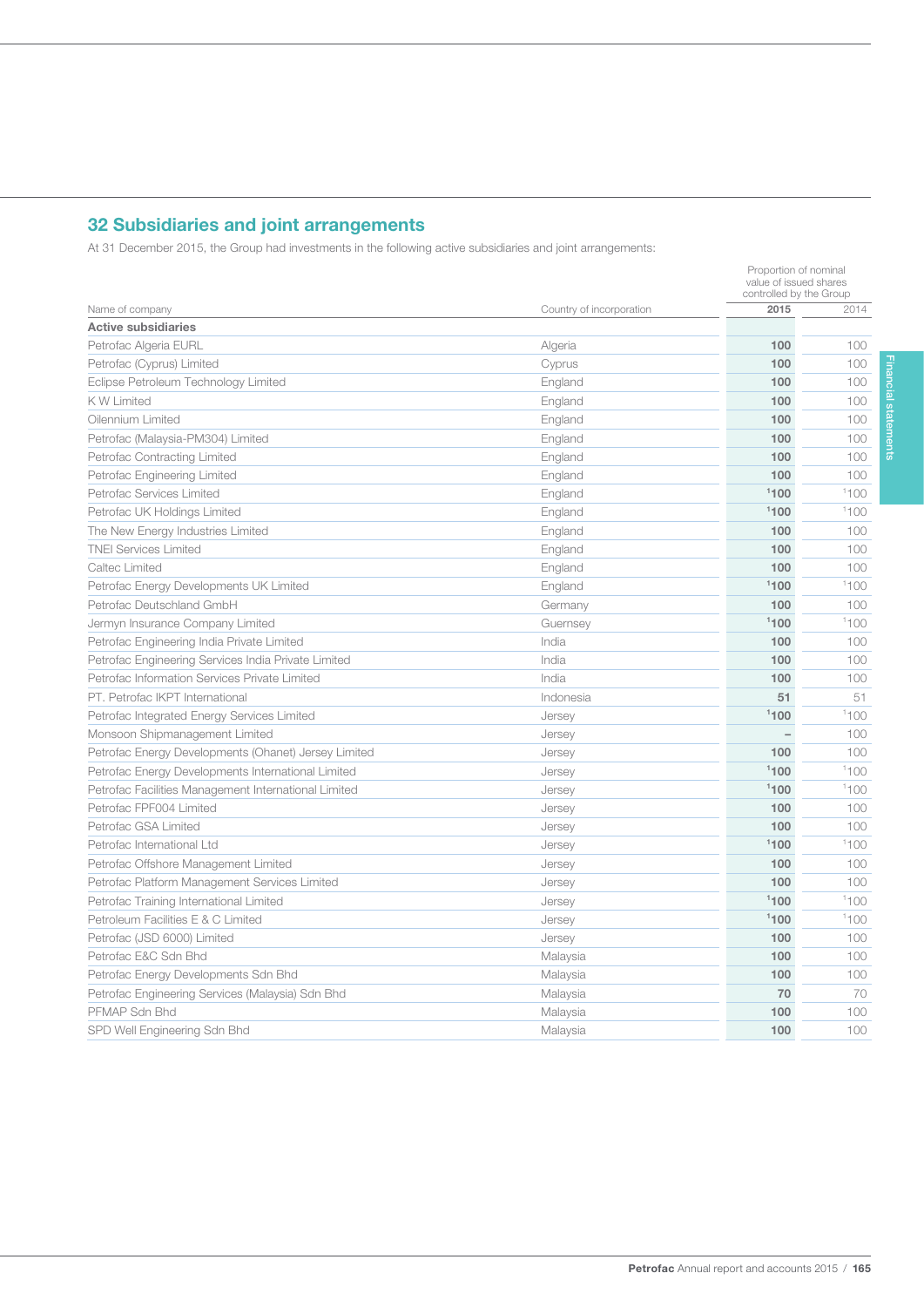# 32 Subsidiaries and joint arrangements continued

| 2015<br>Name of company<br>Country of incorporation<br>2014<br><b>Active subsidiaries continued</b><br>H&L/SPD Americas S. de R.L.<br>100<br>Mexico<br>100<br>Petrofac Mexico SA de CV<br>Mexico<br>100<br>100<br>Petrofac Mexico Servicios SA de CV<br>Mexico<br>100<br>100<br>Operadora de Campos del Noreste S.A. de C.V.<br>Mexico<br>100<br>100<br>Petrofac Global Employment B.V.<br>Netherlands<br>100<br>Petrofac Kazakhstan B.V.<br>Netherlands<br>100<br>100<br>100<br>Petrofac Mexico Holdings B.V.<br>100<br>Netherlands<br>100<br>Petrofac Netherlands Cooperatief U.A.<br>100<br>Netherlands<br>100<br>100<br>Petrofac Netherlands Holdings B.V.<br>Netherlands<br>100<br>100<br>Petrofac Treasury B.V.<br>Netherlands<br>PTS B.V.<br>100<br>100<br>Netherlands<br>100<br>100<br>Petrofac Kazakhstan Ventures B.V.<br>Netherlands<br>100<br>100<br>Petrofac Nigeria B.V.<br>Netherlands<br>100<br>100<br>Petrofac Norge B.V.<br>Netherlands<br>Petrofac Oman B.V.<br>100<br>100<br>Netherlands<br>100<br>Petrofac Energy Services Nigeria Limited<br>100<br>Nigeria<br>$^{2}40$<br>$^{2}40$<br>Petrofac International (Nigeria) Limited<br>Nigeria<br>Petrofac Holdings AS<br>100<br>100<br>Norway<br>100<br>100<br>Petrofac Norge AS<br>Norway<br>Petrofac E&C Oman LLC<br>Oman<br>100<br>100<br>100<br>100<br>Petrofac Solutions & Facilities Support S.R.L<br>Romania<br>250<br>250<br><b>PKT Technical Services Ltd</b><br>Russia<br><b>PKT Training Services Ltd</b><br>Russia<br>100<br>100<br>Sakhalin Technical Training Centre<br>Russia<br>100<br>100<br>Petrofac Saudi Arabia Company Limited<br>Saudi Arabia<br>100<br>100<br><b>Atlantic Resourcing Limited</b><br>Scotland<br>100<br>100<br>Petrofac Facilities Management Group Limited<br>Scotland<br>100<br>100<br>100<br>100<br>Scotland<br>Petrofac Facilities Management Limited<br>100<br>Petrofac Training Limited<br>Scotland<br>100<br>100<br>Scotvalve Services Limited<br>Scotland<br>100<br>100<br><b>SPD Limited</b><br>Scotland<br>100<br>100<br>Stephen Gillespie Consultants Limited<br>100<br>Scotland<br>100<br>Petrofac Training Group Limited<br>100<br>Scotland<br>100<br>100<br>Petrofac Training Holdings Limited<br>Scotland<br>1100<br>1100<br>Petrofac South East Asia Pte Ltd<br>Singapore<br>100<br>Petrofac Training Institute Pte Limited<br>Singapore<br>100<br><b>United Arab Emirates</b><br>75<br>Petrofac Emirates LLC (note 11)<br>75<br>100<br>United Arab Emirates<br>100<br>100<br>United Arab Emirates<br>100<br>Petrofac International (UAE) LLC<br>100<br>United Arab Emirates<br>100<br>$^{2}49$<br>$^{2}49$<br>United Arab Emirates<br>100<br>Petrofac Energy Developments (Ohanet) LLC<br><b>United States</b><br>100<br>1100<br>1100<br><b>United States</b><br>100<br><b>United States</b><br>100<br>British Virgin Islands<br>100<br>100 |                                    |  |                         | Proportion of nominal<br>value of issued shares |  |  |
|-----------------------------------------------------------------------------------------------------------------------------------------------------------------------------------------------------------------------------------------------------------------------------------------------------------------------------------------------------------------------------------------------------------------------------------------------------------------------------------------------------------------------------------------------------------------------------------------------------------------------------------------------------------------------------------------------------------------------------------------------------------------------------------------------------------------------------------------------------------------------------------------------------------------------------------------------------------------------------------------------------------------------------------------------------------------------------------------------------------------------------------------------------------------------------------------------------------------------------------------------------------------------------------------------------------------------------------------------------------------------------------------------------------------------------------------------------------------------------------------------------------------------------------------------------------------------------------------------------------------------------------------------------------------------------------------------------------------------------------------------------------------------------------------------------------------------------------------------------------------------------------------------------------------------------------------------------------------------------------------------------------------------------------------------------------------------------------------------------------------------------------------------------------------------------------------------------------------------------------------------------------------------------------------------------------------------------------------------------------------------------------------------------------------------------------------------------------------------------------------------------------------------------------------------------------------------------------------------------------------------------------------------------------------------------------------------------------------------------------------------------------------------------------------------------------------------------------------------------------------------|------------------------------------|--|-------------------------|-------------------------------------------------|--|--|
|                                                                                                                                                                                                                                                                                                                                                                                                                                                                                                                                                                                                                                                                                                                                                                                                                                                                                                                                                                                                                                                                                                                                                                                                                                                                                                                                                                                                                                                                                                                                                                                                                                                                                                                                                                                                                                                                                                                                                                                                                                                                                                                                                                                                                                                                                                                                                                                                                                                                                                                                                                                                                                                                                                                                                                                                                                                                       |                                    |  | controlled by the Group |                                                 |  |  |
|                                                                                                                                                                                                                                                                                                                                                                                                                                                                                                                                                                                                                                                                                                                                                                                                                                                                                                                                                                                                                                                                                                                                                                                                                                                                                                                                                                                                                                                                                                                                                                                                                                                                                                                                                                                                                                                                                                                                                                                                                                                                                                                                                                                                                                                                                                                                                                                                                                                                                                                                                                                                                                                                                                                                                                                                                                                                       |                                    |  |                         |                                                 |  |  |
|                                                                                                                                                                                                                                                                                                                                                                                                                                                                                                                                                                                                                                                                                                                                                                                                                                                                                                                                                                                                                                                                                                                                                                                                                                                                                                                                                                                                                                                                                                                                                                                                                                                                                                                                                                                                                                                                                                                                                                                                                                                                                                                                                                                                                                                                                                                                                                                                                                                                                                                                                                                                                                                                                                                                                                                                                                                                       |                                    |  |                         |                                                 |  |  |
|                                                                                                                                                                                                                                                                                                                                                                                                                                                                                                                                                                                                                                                                                                                                                                                                                                                                                                                                                                                                                                                                                                                                                                                                                                                                                                                                                                                                                                                                                                                                                                                                                                                                                                                                                                                                                                                                                                                                                                                                                                                                                                                                                                                                                                                                                                                                                                                                                                                                                                                                                                                                                                                                                                                                                                                                                                                                       |                                    |  |                         |                                                 |  |  |
|                                                                                                                                                                                                                                                                                                                                                                                                                                                                                                                                                                                                                                                                                                                                                                                                                                                                                                                                                                                                                                                                                                                                                                                                                                                                                                                                                                                                                                                                                                                                                                                                                                                                                                                                                                                                                                                                                                                                                                                                                                                                                                                                                                                                                                                                                                                                                                                                                                                                                                                                                                                                                                                                                                                                                                                                                                                                       |                                    |  |                         |                                                 |  |  |
|                                                                                                                                                                                                                                                                                                                                                                                                                                                                                                                                                                                                                                                                                                                                                                                                                                                                                                                                                                                                                                                                                                                                                                                                                                                                                                                                                                                                                                                                                                                                                                                                                                                                                                                                                                                                                                                                                                                                                                                                                                                                                                                                                                                                                                                                                                                                                                                                                                                                                                                                                                                                                                                                                                                                                                                                                                                                       |                                    |  |                         |                                                 |  |  |
|                                                                                                                                                                                                                                                                                                                                                                                                                                                                                                                                                                                                                                                                                                                                                                                                                                                                                                                                                                                                                                                                                                                                                                                                                                                                                                                                                                                                                                                                                                                                                                                                                                                                                                                                                                                                                                                                                                                                                                                                                                                                                                                                                                                                                                                                                                                                                                                                                                                                                                                                                                                                                                                                                                                                                                                                                                                                       |                                    |  |                         |                                                 |  |  |
|                                                                                                                                                                                                                                                                                                                                                                                                                                                                                                                                                                                                                                                                                                                                                                                                                                                                                                                                                                                                                                                                                                                                                                                                                                                                                                                                                                                                                                                                                                                                                                                                                                                                                                                                                                                                                                                                                                                                                                                                                                                                                                                                                                                                                                                                                                                                                                                                                                                                                                                                                                                                                                                                                                                                                                                                                                                                       |                                    |  |                         |                                                 |  |  |
|                                                                                                                                                                                                                                                                                                                                                                                                                                                                                                                                                                                                                                                                                                                                                                                                                                                                                                                                                                                                                                                                                                                                                                                                                                                                                                                                                                                                                                                                                                                                                                                                                                                                                                                                                                                                                                                                                                                                                                                                                                                                                                                                                                                                                                                                                                                                                                                                                                                                                                                                                                                                                                                                                                                                                                                                                                                                       |                                    |  |                         |                                                 |  |  |
|                                                                                                                                                                                                                                                                                                                                                                                                                                                                                                                                                                                                                                                                                                                                                                                                                                                                                                                                                                                                                                                                                                                                                                                                                                                                                                                                                                                                                                                                                                                                                                                                                                                                                                                                                                                                                                                                                                                                                                                                                                                                                                                                                                                                                                                                                                                                                                                                                                                                                                                                                                                                                                                                                                                                                                                                                                                                       |                                    |  |                         |                                                 |  |  |
|                                                                                                                                                                                                                                                                                                                                                                                                                                                                                                                                                                                                                                                                                                                                                                                                                                                                                                                                                                                                                                                                                                                                                                                                                                                                                                                                                                                                                                                                                                                                                                                                                                                                                                                                                                                                                                                                                                                                                                                                                                                                                                                                                                                                                                                                                                                                                                                                                                                                                                                                                                                                                                                                                                                                                                                                                                                                       |                                    |  |                         |                                                 |  |  |
|                                                                                                                                                                                                                                                                                                                                                                                                                                                                                                                                                                                                                                                                                                                                                                                                                                                                                                                                                                                                                                                                                                                                                                                                                                                                                                                                                                                                                                                                                                                                                                                                                                                                                                                                                                                                                                                                                                                                                                                                                                                                                                                                                                                                                                                                                                                                                                                                                                                                                                                                                                                                                                                                                                                                                                                                                                                                       |                                    |  |                         |                                                 |  |  |
|                                                                                                                                                                                                                                                                                                                                                                                                                                                                                                                                                                                                                                                                                                                                                                                                                                                                                                                                                                                                                                                                                                                                                                                                                                                                                                                                                                                                                                                                                                                                                                                                                                                                                                                                                                                                                                                                                                                                                                                                                                                                                                                                                                                                                                                                                                                                                                                                                                                                                                                                                                                                                                                                                                                                                                                                                                                                       |                                    |  |                         |                                                 |  |  |
|                                                                                                                                                                                                                                                                                                                                                                                                                                                                                                                                                                                                                                                                                                                                                                                                                                                                                                                                                                                                                                                                                                                                                                                                                                                                                                                                                                                                                                                                                                                                                                                                                                                                                                                                                                                                                                                                                                                                                                                                                                                                                                                                                                                                                                                                                                                                                                                                                                                                                                                                                                                                                                                                                                                                                                                                                                                                       |                                    |  |                         |                                                 |  |  |
|                                                                                                                                                                                                                                                                                                                                                                                                                                                                                                                                                                                                                                                                                                                                                                                                                                                                                                                                                                                                                                                                                                                                                                                                                                                                                                                                                                                                                                                                                                                                                                                                                                                                                                                                                                                                                                                                                                                                                                                                                                                                                                                                                                                                                                                                                                                                                                                                                                                                                                                                                                                                                                                                                                                                                                                                                                                                       |                                    |  |                         |                                                 |  |  |
|                                                                                                                                                                                                                                                                                                                                                                                                                                                                                                                                                                                                                                                                                                                                                                                                                                                                                                                                                                                                                                                                                                                                                                                                                                                                                                                                                                                                                                                                                                                                                                                                                                                                                                                                                                                                                                                                                                                                                                                                                                                                                                                                                                                                                                                                                                                                                                                                                                                                                                                                                                                                                                                                                                                                                                                                                                                                       |                                    |  |                         |                                                 |  |  |
|                                                                                                                                                                                                                                                                                                                                                                                                                                                                                                                                                                                                                                                                                                                                                                                                                                                                                                                                                                                                                                                                                                                                                                                                                                                                                                                                                                                                                                                                                                                                                                                                                                                                                                                                                                                                                                                                                                                                                                                                                                                                                                                                                                                                                                                                                                                                                                                                                                                                                                                                                                                                                                                                                                                                                                                                                                                                       |                                    |  |                         |                                                 |  |  |
|                                                                                                                                                                                                                                                                                                                                                                                                                                                                                                                                                                                                                                                                                                                                                                                                                                                                                                                                                                                                                                                                                                                                                                                                                                                                                                                                                                                                                                                                                                                                                                                                                                                                                                                                                                                                                                                                                                                                                                                                                                                                                                                                                                                                                                                                                                                                                                                                                                                                                                                                                                                                                                                                                                                                                                                                                                                                       |                                    |  |                         |                                                 |  |  |
|                                                                                                                                                                                                                                                                                                                                                                                                                                                                                                                                                                                                                                                                                                                                                                                                                                                                                                                                                                                                                                                                                                                                                                                                                                                                                                                                                                                                                                                                                                                                                                                                                                                                                                                                                                                                                                                                                                                                                                                                                                                                                                                                                                                                                                                                                                                                                                                                                                                                                                                                                                                                                                                                                                                                                                                                                                                                       |                                    |  |                         |                                                 |  |  |
|                                                                                                                                                                                                                                                                                                                                                                                                                                                                                                                                                                                                                                                                                                                                                                                                                                                                                                                                                                                                                                                                                                                                                                                                                                                                                                                                                                                                                                                                                                                                                                                                                                                                                                                                                                                                                                                                                                                                                                                                                                                                                                                                                                                                                                                                                                                                                                                                                                                                                                                                                                                                                                                                                                                                                                                                                                                                       |                                    |  |                         |                                                 |  |  |
|                                                                                                                                                                                                                                                                                                                                                                                                                                                                                                                                                                                                                                                                                                                                                                                                                                                                                                                                                                                                                                                                                                                                                                                                                                                                                                                                                                                                                                                                                                                                                                                                                                                                                                                                                                                                                                                                                                                                                                                                                                                                                                                                                                                                                                                                                                                                                                                                                                                                                                                                                                                                                                                                                                                                                                                                                                                                       |                                    |  |                         |                                                 |  |  |
|                                                                                                                                                                                                                                                                                                                                                                                                                                                                                                                                                                                                                                                                                                                                                                                                                                                                                                                                                                                                                                                                                                                                                                                                                                                                                                                                                                                                                                                                                                                                                                                                                                                                                                                                                                                                                                                                                                                                                                                                                                                                                                                                                                                                                                                                                                                                                                                                                                                                                                                                                                                                                                                                                                                                                                                                                                                                       |                                    |  |                         |                                                 |  |  |
|                                                                                                                                                                                                                                                                                                                                                                                                                                                                                                                                                                                                                                                                                                                                                                                                                                                                                                                                                                                                                                                                                                                                                                                                                                                                                                                                                                                                                                                                                                                                                                                                                                                                                                                                                                                                                                                                                                                                                                                                                                                                                                                                                                                                                                                                                                                                                                                                                                                                                                                                                                                                                                                                                                                                                                                                                                                                       |                                    |  |                         |                                                 |  |  |
|                                                                                                                                                                                                                                                                                                                                                                                                                                                                                                                                                                                                                                                                                                                                                                                                                                                                                                                                                                                                                                                                                                                                                                                                                                                                                                                                                                                                                                                                                                                                                                                                                                                                                                                                                                                                                                                                                                                                                                                                                                                                                                                                                                                                                                                                                                                                                                                                                                                                                                                                                                                                                                                                                                                                                                                                                                                                       |                                    |  |                         |                                                 |  |  |
|                                                                                                                                                                                                                                                                                                                                                                                                                                                                                                                                                                                                                                                                                                                                                                                                                                                                                                                                                                                                                                                                                                                                                                                                                                                                                                                                                                                                                                                                                                                                                                                                                                                                                                                                                                                                                                                                                                                                                                                                                                                                                                                                                                                                                                                                                                                                                                                                                                                                                                                                                                                                                                                                                                                                                                                                                                                                       |                                    |  |                         |                                                 |  |  |
|                                                                                                                                                                                                                                                                                                                                                                                                                                                                                                                                                                                                                                                                                                                                                                                                                                                                                                                                                                                                                                                                                                                                                                                                                                                                                                                                                                                                                                                                                                                                                                                                                                                                                                                                                                                                                                                                                                                                                                                                                                                                                                                                                                                                                                                                                                                                                                                                                                                                                                                                                                                                                                                                                                                                                                                                                                                                       |                                    |  |                         |                                                 |  |  |
|                                                                                                                                                                                                                                                                                                                                                                                                                                                                                                                                                                                                                                                                                                                                                                                                                                                                                                                                                                                                                                                                                                                                                                                                                                                                                                                                                                                                                                                                                                                                                                                                                                                                                                                                                                                                                                                                                                                                                                                                                                                                                                                                                                                                                                                                                                                                                                                                                                                                                                                                                                                                                                                                                                                                                                                                                                                                       |                                    |  |                         |                                                 |  |  |
|                                                                                                                                                                                                                                                                                                                                                                                                                                                                                                                                                                                                                                                                                                                                                                                                                                                                                                                                                                                                                                                                                                                                                                                                                                                                                                                                                                                                                                                                                                                                                                                                                                                                                                                                                                                                                                                                                                                                                                                                                                                                                                                                                                                                                                                                                                                                                                                                                                                                                                                                                                                                                                                                                                                                                                                                                                                                       |                                    |  |                         |                                                 |  |  |
|                                                                                                                                                                                                                                                                                                                                                                                                                                                                                                                                                                                                                                                                                                                                                                                                                                                                                                                                                                                                                                                                                                                                                                                                                                                                                                                                                                                                                                                                                                                                                                                                                                                                                                                                                                                                                                                                                                                                                                                                                                                                                                                                                                                                                                                                                                                                                                                                                                                                                                                                                                                                                                                                                                                                                                                                                                                                       |                                    |  |                         |                                                 |  |  |
|                                                                                                                                                                                                                                                                                                                                                                                                                                                                                                                                                                                                                                                                                                                                                                                                                                                                                                                                                                                                                                                                                                                                                                                                                                                                                                                                                                                                                                                                                                                                                                                                                                                                                                                                                                                                                                                                                                                                                                                                                                                                                                                                                                                                                                                                                                                                                                                                                                                                                                                                                                                                                                                                                                                                                                                                                                                                       |                                    |  |                         |                                                 |  |  |
|                                                                                                                                                                                                                                                                                                                                                                                                                                                                                                                                                                                                                                                                                                                                                                                                                                                                                                                                                                                                                                                                                                                                                                                                                                                                                                                                                                                                                                                                                                                                                                                                                                                                                                                                                                                                                                                                                                                                                                                                                                                                                                                                                                                                                                                                                                                                                                                                                                                                                                                                                                                                                                                                                                                                                                                                                                                                       |                                    |  |                         |                                                 |  |  |
|                                                                                                                                                                                                                                                                                                                                                                                                                                                                                                                                                                                                                                                                                                                                                                                                                                                                                                                                                                                                                                                                                                                                                                                                                                                                                                                                                                                                                                                                                                                                                                                                                                                                                                                                                                                                                                                                                                                                                                                                                                                                                                                                                                                                                                                                                                                                                                                                                                                                                                                                                                                                                                                                                                                                                                                                                                                                       |                                    |  |                         |                                                 |  |  |
|                                                                                                                                                                                                                                                                                                                                                                                                                                                                                                                                                                                                                                                                                                                                                                                                                                                                                                                                                                                                                                                                                                                                                                                                                                                                                                                                                                                                                                                                                                                                                                                                                                                                                                                                                                                                                                                                                                                                                                                                                                                                                                                                                                                                                                                                                                                                                                                                                                                                                                                                                                                                                                                                                                                                                                                                                                                                       |                                    |  |                         |                                                 |  |  |
|                                                                                                                                                                                                                                                                                                                                                                                                                                                                                                                                                                                                                                                                                                                                                                                                                                                                                                                                                                                                                                                                                                                                                                                                                                                                                                                                                                                                                                                                                                                                                                                                                                                                                                                                                                                                                                                                                                                                                                                                                                                                                                                                                                                                                                                                                                                                                                                                                                                                                                                                                                                                                                                                                                                                                                                                                                                                       |                                    |  |                         |                                                 |  |  |
|                                                                                                                                                                                                                                                                                                                                                                                                                                                                                                                                                                                                                                                                                                                                                                                                                                                                                                                                                                                                                                                                                                                                                                                                                                                                                                                                                                                                                                                                                                                                                                                                                                                                                                                                                                                                                                                                                                                                                                                                                                                                                                                                                                                                                                                                                                                                                                                                                                                                                                                                                                                                                                                                                                                                                                                                                                                                       |                                    |  |                         |                                                 |  |  |
|                                                                                                                                                                                                                                                                                                                                                                                                                                                                                                                                                                                                                                                                                                                                                                                                                                                                                                                                                                                                                                                                                                                                                                                                                                                                                                                                                                                                                                                                                                                                                                                                                                                                                                                                                                                                                                                                                                                                                                                                                                                                                                                                                                                                                                                                                                                                                                                                                                                                                                                                                                                                                                                                                                                                                                                                                                                                       |                                    |  |                         |                                                 |  |  |
|                                                                                                                                                                                                                                                                                                                                                                                                                                                                                                                                                                                                                                                                                                                                                                                                                                                                                                                                                                                                                                                                                                                                                                                                                                                                                                                                                                                                                                                                                                                                                                                                                                                                                                                                                                                                                                                                                                                                                                                                                                                                                                                                                                                                                                                                                                                                                                                                                                                                                                                                                                                                                                                                                                                                                                                                                                                                       |                                    |  |                         |                                                 |  |  |
|                                                                                                                                                                                                                                                                                                                                                                                                                                                                                                                                                                                                                                                                                                                                                                                                                                                                                                                                                                                                                                                                                                                                                                                                                                                                                                                                                                                                                                                                                                                                                                                                                                                                                                                                                                                                                                                                                                                                                                                                                                                                                                                                                                                                                                                                                                                                                                                                                                                                                                                                                                                                                                                                                                                                                                                                                                                                       |                                    |  |                         |                                                 |  |  |
|                                                                                                                                                                                                                                                                                                                                                                                                                                                                                                                                                                                                                                                                                                                                                                                                                                                                                                                                                                                                                                                                                                                                                                                                                                                                                                                                                                                                                                                                                                                                                                                                                                                                                                                                                                                                                                                                                                                                                                                                                                                                                                                                                                                                                                                                                                                                                                                                                                                                                                                                                                                                                                                                                                                                                                                                                                                                       |                                    |  |                         |                                                 |  |  |
|                                                                                                                                                                                                                                                                                                                                                                                                                                                                                                                                                                                                                                                                                                                                                                                                                                                                                                                                                                                                                                                                                                                                                                                                                                                                                                                                                                                                                                                                                                                                                                                                                                                                                                                                                                                                                                                                                                                                                                                                                                                                                                                                                                                                                                                                                                                                                                                                                                                                                                                                                                                                                                                                                                                                                                                                                                                                       | Petrofac E&C International Limited |  |                         |                                                 |  |  |
|                                                                                                                                                                                                                                                                                                                                                                                                                                                                                                                                                                                                                                                                                                                                                                                                                                                                                                                                                                                                                                                                                                                                                                                                                                                                                                                                                                                                                                                                                                                                                                                                                                                                                                                                                                                                                                                                                                                                                                                                                                                                                                                                                                                                                                                                                                                                                                                                                                                                                                                                                                                                                                                                                                                                                                                                                                                                       | Petrofac FZE                       |  |                         |                                                 |  |  |
|                                                                                                                                                                                                                                                                                                                                                                                                                                                                                                                                                                                                                                                                                                                                                                                                                                                                                                                                                                                                                                                                                                                                                                                                                                                                                                                                                                                                                                                                                                                                                                                                                                                                                                                                                                                                                                                                                                                                                                                                                                                                                                                                                                                                                                                                                                                                                                                                                                                                                                                                                                                                                                                                                                                                                                                                                                                                       |                                    |  |                         |                                                 |  |  |
|                                                                                                                                                                                                                                                                                                                                                                                                                                                                                                                                                                                                                                                                                                                                                                                                                                                                                                                                                                                                                                                                                                                                                                                                                                                                                                                                                                                                                                                                                                                                                                                                                                                                                                                                                                                                                                                                                                                                                                                                                                                                                                                                                                                                                                                                                                                                                                                                                                                                                                                                                                                                                                                                                                                                                                                                                                                                       | <b>SPD LLC</b>                     |  |                         |                                                 |  |  |
|                                                                                                                                                                                                                                                                                                                                                                                                                                                                                                                                                                                                                                                                                                                                                                                                                                                                                                                                                                                                                                                                                                                                                                                                                                                                                                                                                                                                                                                                                                                                                                                                                                                                                                                                                                                                                                                                                                                                                                                                                                                                                                                                                                                                                                                                                                                                                                                                                                                                                                                                                                                                                                                                                                                                                                                                                                                                       |                                    |  |                         |                                                 |  |  |
|                                                                                                                                                                                                                                                                                                                                                                                                                                                                                                                                                                                                                                                                                                                                                                                                                                                                                                                                                                                                                                                                                                                                                                                                                                                                                                                                                                                                                                                                                                                                                                                                                                                                                                                                                                                                                                                                                                                                                                                                                                                                                                                                                                                                                                                                                                                                                                                                                                                                                                                                                                                                                                                                                                                                                                                                                                                                       | Petrofac Inc.                      |  |                         |                                                 |  |  |
|                                                                                                                                                                                                                                                                                                                                                                                                                                                                                                                                                                                                                                                                                                                                                                                                                                                                                                                                                                                                                                                                                                                                                                                                                                                                                                                                                                                                                                                                                                                                                                                                                                                                                                                                                                                                                                                                                                                                                                                                                                                                                                                                                                                                                                                                                                                                                                                                                                                                                                                                                                                                                                                                                                                                                                                                                                                                       | Petrofac Training Inc.             |  |                         |                                                 |  |  |
|                                                                                                                                                                                                                                                                                                                                                                                                                                                                                                                                                                                                                                                                                                                                                                                                                                                                                                                                                                                                                                                                                                                                                                                                                                                                                                                                                                                                                                                                                                                                                                                                                                                                                                                                                                                                                                                                                                                                                                                                                                                                                                                                                                                                                                                                                                                                                                                                                                                                                                                                                                                                                                                                                                                                                                                                                                                                       | SPD Group Limited                  |  |                         |                                                 |  |  |